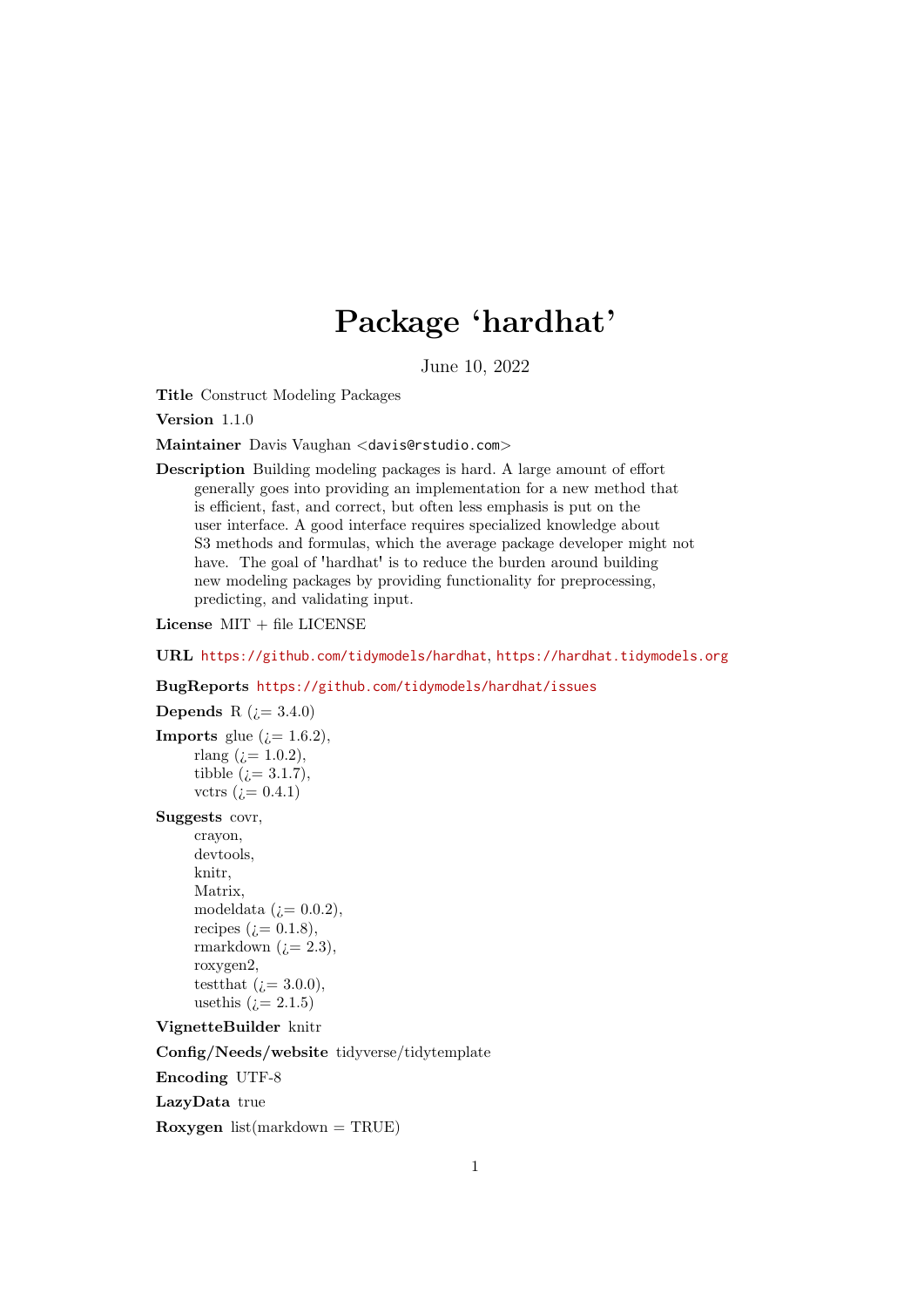## RoxygenNote 7.2.0 Config/testthat/edition 3

# R topics documented:

| $\overline{4}$<br>default_formula_blueprint \\omega_ \\omega_ \\omega_ \\omega_ \\omega_ \\omega_ \\omega_ \\omega_ \\omega_ \\omega_ \\omega_ \\omega_ \\omega_ \\omega_ \\omega_ \\omega_ \\omega_ \\omega_ \\omega_ \\omega_ \\omega_ \\omega<br>$\overline{5}$<br><b>10</b><br>14<br>16<br>17<br>18<br>19<br><b>20</b><br>21<br>21<br>22<br>23<br>23<br>24<br>24<br>25<br><b>26</b><br>28<br>29<br>30 |
|-----------------------------------------------------------------------------------------------------------------------------------------------------------------------------------------------------------------------------------------------------------------------------------------------------------------------------------------------------------------------------------------------------------|
|                                                                                                                                                                                                                                                                                                                                                                                                           |
|                                                                                                                                                                                                                                                                                                                                                                                                           |
|                                                                                                                                                                                                                                                                                                                                                                                                           |
|                                                                                                                                                                                                                                                                                                                                                                                                           |
|                                                                                                                                                                                                                                                                                                                                                                                                           |
|                                                                                                                                                                                                                                                                                                                                                                                                           |
|                                                                                                                                                                                                                                                                                                                                                                                                           |
|                                                                                                                                                                                                                                                                                                                                                                                                           |
|                                                                                                                                                                                                                                                                                                                                                                                                           |
|                                                                                                                                                                                                                                                                                                                                                                                                           |
|                                                                                                                                                                                                                                                                                                                                                                                                           |
|                                                                                                                                                                                                                                                                                                                                                                                                           |
|                                                                                                                                                                                                                                                                                                                                                                                                           |
|                                                                                                                                                                                                                                                                                                                                                                                                           |
|                                                                                                                                                                                                                                                                                                                                                                                                           |
|                                                                                                                                                                                                                                                                                                                                                                                                           |
|                                                                                                                                                                                                                                                                                                                                                                                                           |
|                                                                                                                                                                                                                                                                                                                                                                                                           |
|                                                                                                                                                                                                                                                                                                                                                                                                           |
|                                                                                                                                                                                                                                                                                                                                                                                                           |
|                                                                                                                                                                                                                                                                                                                                                                                                           |
| 31                                                                                                                                                                                                                                                                                                                                                                                                        |
| 33                                                                                                                                                                                                                                                                                                                                                                                                        |
| 35                                                                                                                                                                                                                                                                                                                                                                                                        |
| 36                                                                                                                                                                                                                                                                                                                                                                                                        |
| 36                                                                                                                                                                                                                                                                                                                                                                                                        |
| 37                                                                                                                                                                                                                                                                                                                                                                                                        |
| 38                                                                                                                                                                                                                                                                                                                                                                                                        |
| 39                                                                                                                                                                                                                                                                                                                                                                                                        |
| 40                                                                                                                                                                                                                                                                                                                                                                                                        |
| 43                                                                                                                                                                                                                                                                                                                                                                                                        |
| 44                                                                                                                                                                                                                                                                                                                                                                                                        |
| 45                                                                                                                                                                                                                                                                                                                                                                                                        |
| 46                                                                                                                                                                                                                                                                                                                                                                                                        |
| 47                                                                                                                                                                                                                                                                                                                                                                                                        |
| 47                                                                                                                                                                                                                                                                                                                                                                                                        |
| 49                                                                                                                                                                                                                                                                                                                                                                                                        |
| 51                                                                                                                                                                                                                                                                                                                                                                                                        |
| 52                                                                                                                                                                                                                                                                                                                                                                                                        |
| 53                                                                                                                                                                                                                                                                                                                                                                                                        |
| 54                                                                                                                                                                                                                                                                                                                                                                                                        |
| 56                                                                                                                                                                                                                                                                                                                                                                                                        |
| 57                                                                                                                                                                                                                                                                                                                                                                                                        |
| 58                                                                                                                                                                                                                                                                                                                                                                                                        |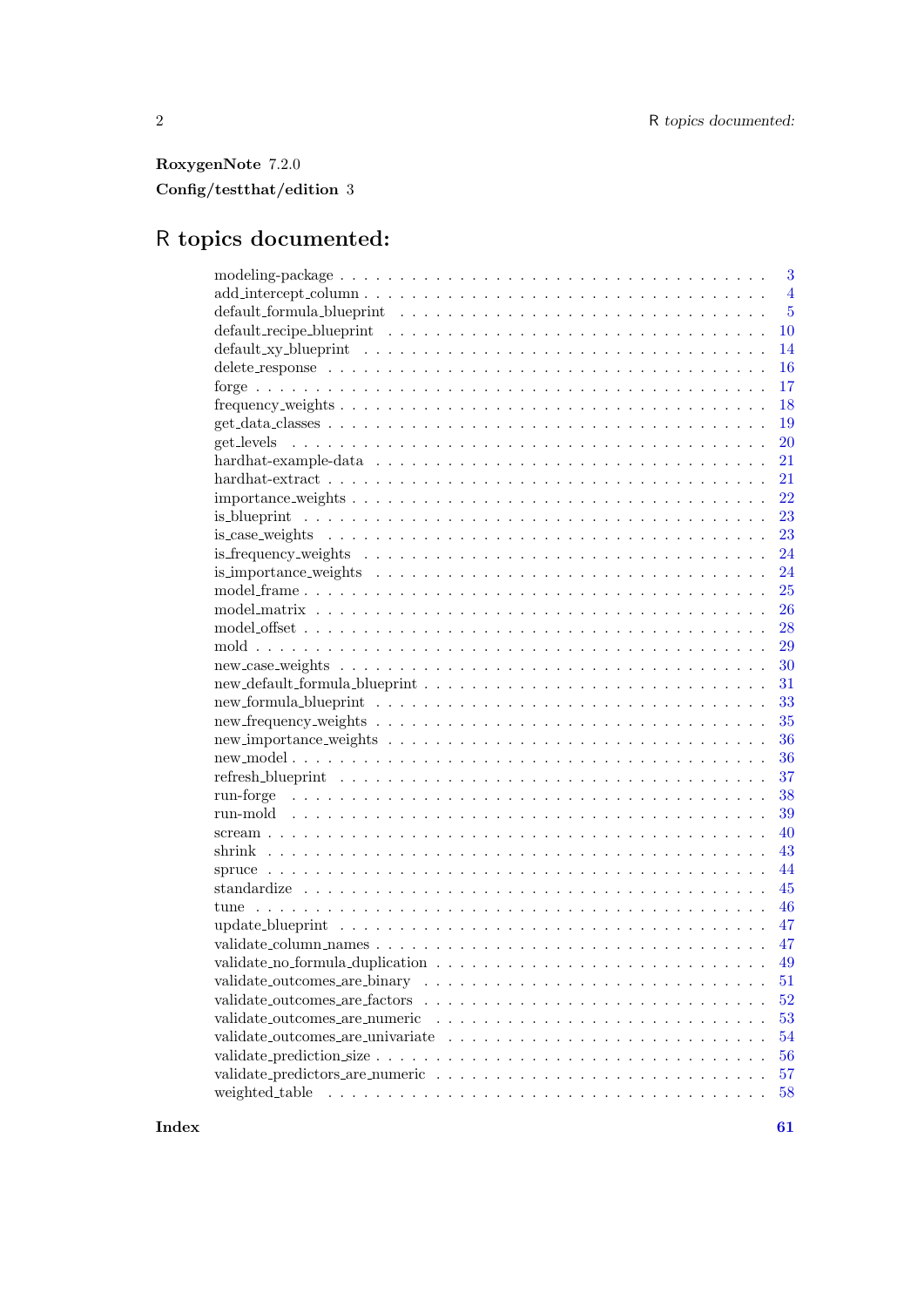<span id="page-2-0"></span>modeling-package Create a modeling package

### Description

create modeling package() will:

- Call usethis::create package() to set up a new R package.
- Call use\_modeling\_deps().
- Call use\_modeling\_files().

use modeling deps() will:

- Add hardhat, rlang, and stats to Imports
- Add recipes to Suggests
- $\bullet\,$  If roxygen2 is available, use roxygen markdown

### use modeling files() will:

- Add a package documentation file
- Generate and populate 3 files in  $R/$ :
	- {{model}}-constructor.R
	- $\{ \{\text{model}\} \}$ -fit.R
	- {{model}}-predict.R

### Usage

```
create_modeling_package(path, model, fields = NULL, open = interactive())
```

```
use_modeling_deps()
```
use\_modeling\_files(model)

### Arguments

| path   | A path. If it exists, it is used. If it does not exist, it is created, provided<br>that the parent path exists.                                                                              |
|--------|----------------------------------------------------------------------------------------------------------------------------------------------------------------------------------------------|
| model  | A string. The name of the high level modeling function that users will<br>call. For example, "linear_regression". This will be used to populate<br>the skeleton. Spaces are not allowed.     |
| fields | A named list of fields to add to DESCRIPTION, potentially overriding<br>default values. See usethis: : use_description() for how you can set<br>personalized defaults using package options. |
| open   | If TRUE, activates the new project:                                                                                                                                                          |
|        | • If RStudio desktop, the package is opened in a new session.                                                                                                                                |
|        | • If on RStudio server, the current RStudio project is activated.                                                                                                                            |
|        | • Otherwise, the working directory and active project is changed.                                                                                                                            |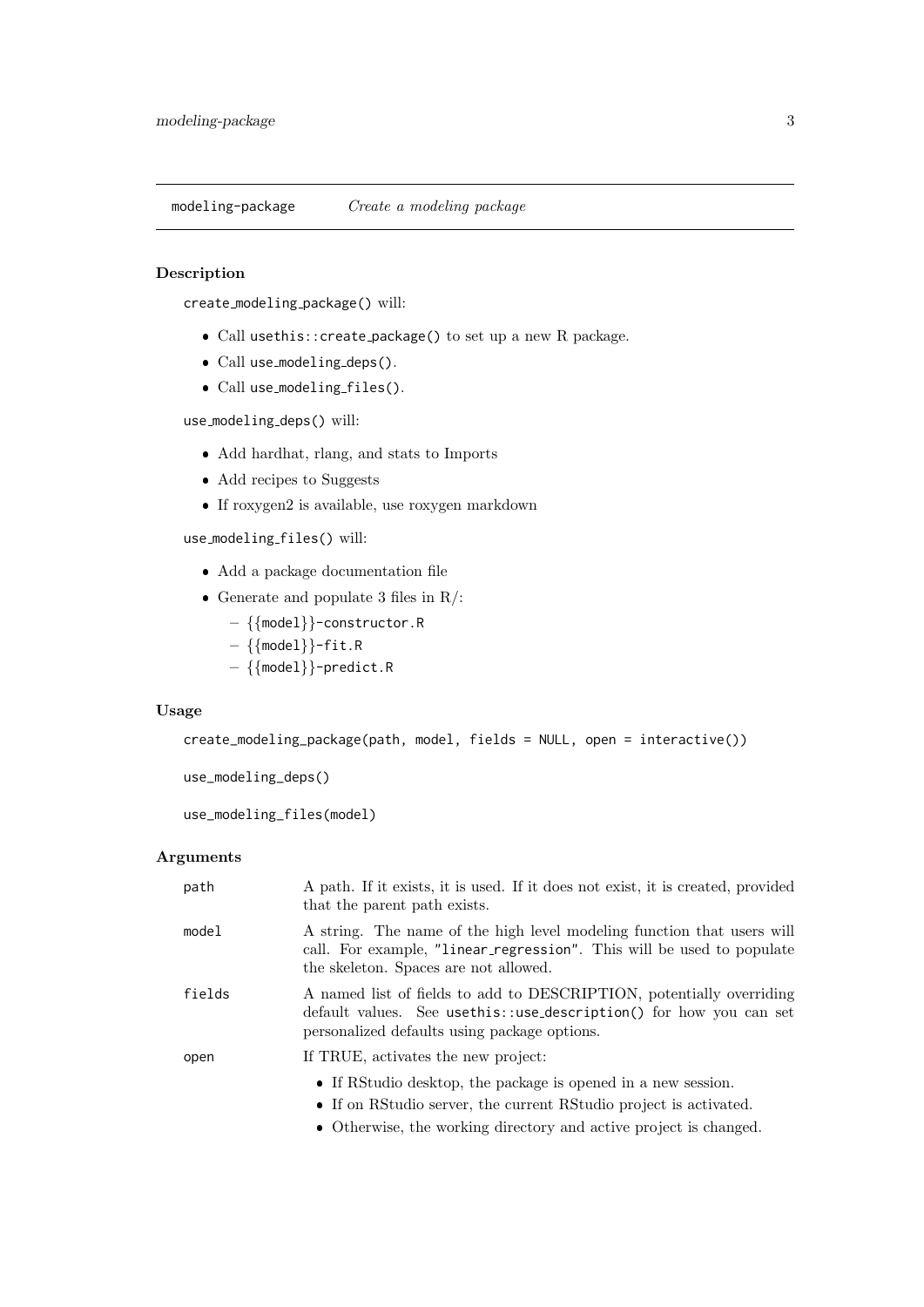### Value

create modeling package() returns the project path invisibly.

use modeling deps() returns invisibly.

use modeling files() return model invisibly.

add\_intercept\_column Add an intercept column to data

### Description

This function adds an integer column of 1's to data.

### Usage

```
add_intercept_column(data, name = "(Intercept)")
```
### Arguments

| data | A data frame or matrix.                                                                                          |
|------|------------------------------------------------------------------------------------------------------------------|
| name | The name for the intercept column. Defaults to "(Intercept)", which is<br>the same name that $stats::lm()$ uses. |

### Details

If a column named name already exists in data, then data is returned unchanged and a warning is issued.

### Value

data with an intercept column.

### Examples

add\_intercept\_column(mtcars)

add\_intercept\_column(mtcars, "intercept")

add\_intercept\_column(as.matrix(mtcars))

<span id="page-3-0"></span>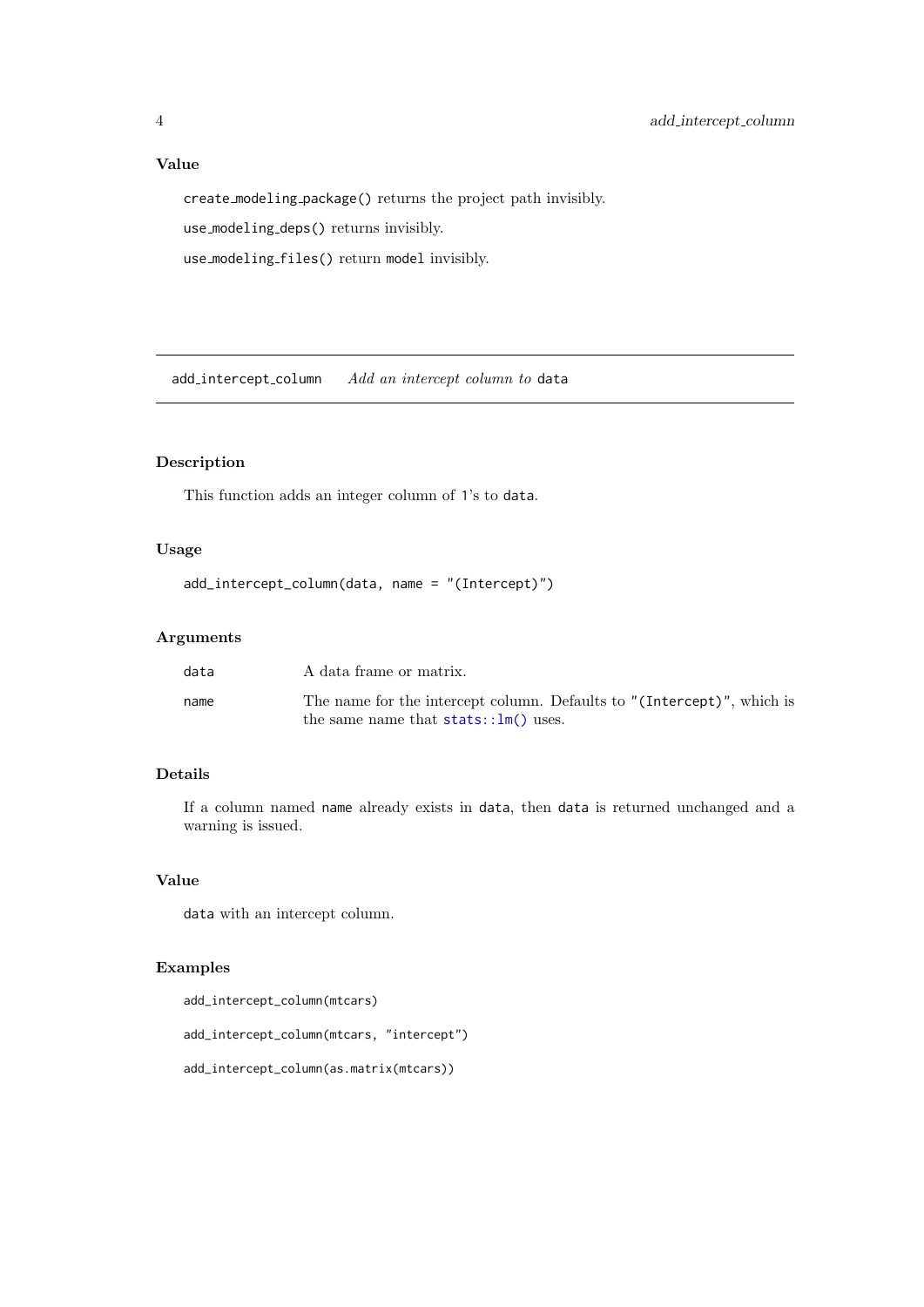<span id="page-4-1"></span><span id="page-4-0"></span>default formula blueprint

Default formula blueprint

### Description

This pages holds the details for the formula preprocessing blueprint. This is the blueprint used by default from mold() if x is a formula.

### Usage

```
default_formula_blueprint(
  intercept = FALSE,
  allow_novel_levels = FALSE,
  indicators = "traditional",
  composition = "tibble"
\lambda## S3 method for class 'formula'
mold(formula, data, ..., blueprint = NULL)
```
### Arguments

| intercept          | A logical. Should an intercept be included in the processed data? This in-                                                                                                                                                                                                                                                                                                                                                                                                  |
|--------------------|-----------------------------------------------------------------------------------------------------------------------------------------------------------------------------------------------------------------------------------------------------------------------------------------------------------------------------------------------------------------------------------------------------------------------------------------------------------------------------|
|                    | formation is used by the process function in the mold and forge function                                                                                                                                                                                                                                                                                                                                                                                                    |
|                    | list.                                                                                                                                                                                                                                                                                                                                                                                                                                                                       |
| allow_novel_levels |                                                                                                                                                                                                                                                                                                                                                                                                                                                                             |
|                    | A logical. Should novel factor levels be allowed at prediction time? This<br>information is used by the clean function in the forge function list, and<br>is passed on to <b>scream</b> ().                                                                                                                                                                                                                                                                                 |
| indicators         | A single character string. Control how factors are expanded into dummy<br>variable indicator columns. One of:                                                                                                                                                                                                                                                                                                                                                               |
|                    | • "traditional" - The default. Create dummy variables using the<br>traditional model.matrix() infrastructure. Generally this creates K<br>$-1$ indicator columns for each factor, where K is the number of levels<br>in that factor.<br>• "none" - Leave factor variables alone. No expansion is done.<br>• "one_hot" - Create dummy variables using a one-hot encoding ap-<br>proach that expands unordered factors into all K indicator columns,<br>rather than $K - 1$ . |
| composition        | Either "tibble", "matrix", or "dgCMatrix" for the format of the processed<br>predictors. If "matrix" or "dgCMatrix" are chosen, all of the predictors<br>must be numeric after the preprocessing method has been applied; oth-<br>erwise an error is thrown.                                                                                                                                                                                                                |
| formula            | A formula specifying the predictors and the outcomes.                                                                                                                                                                                                                                                                                                                                                                                                                       |
| data               | A data frame or matrix containing the outcomes and predictors.                                                                                                                                                                                                                                                                                                                                                                                                              |
| $\cdots$           | Not used.                                                                                                                                                                                                                                                                                                                                                                                                                                                                   |
| blueprint          | A preprocessing blueprint. If left as NULL, then a default_formula_blueprint()<br>is used.                                                                                                                                                                                                                                                                                                                                                                                  |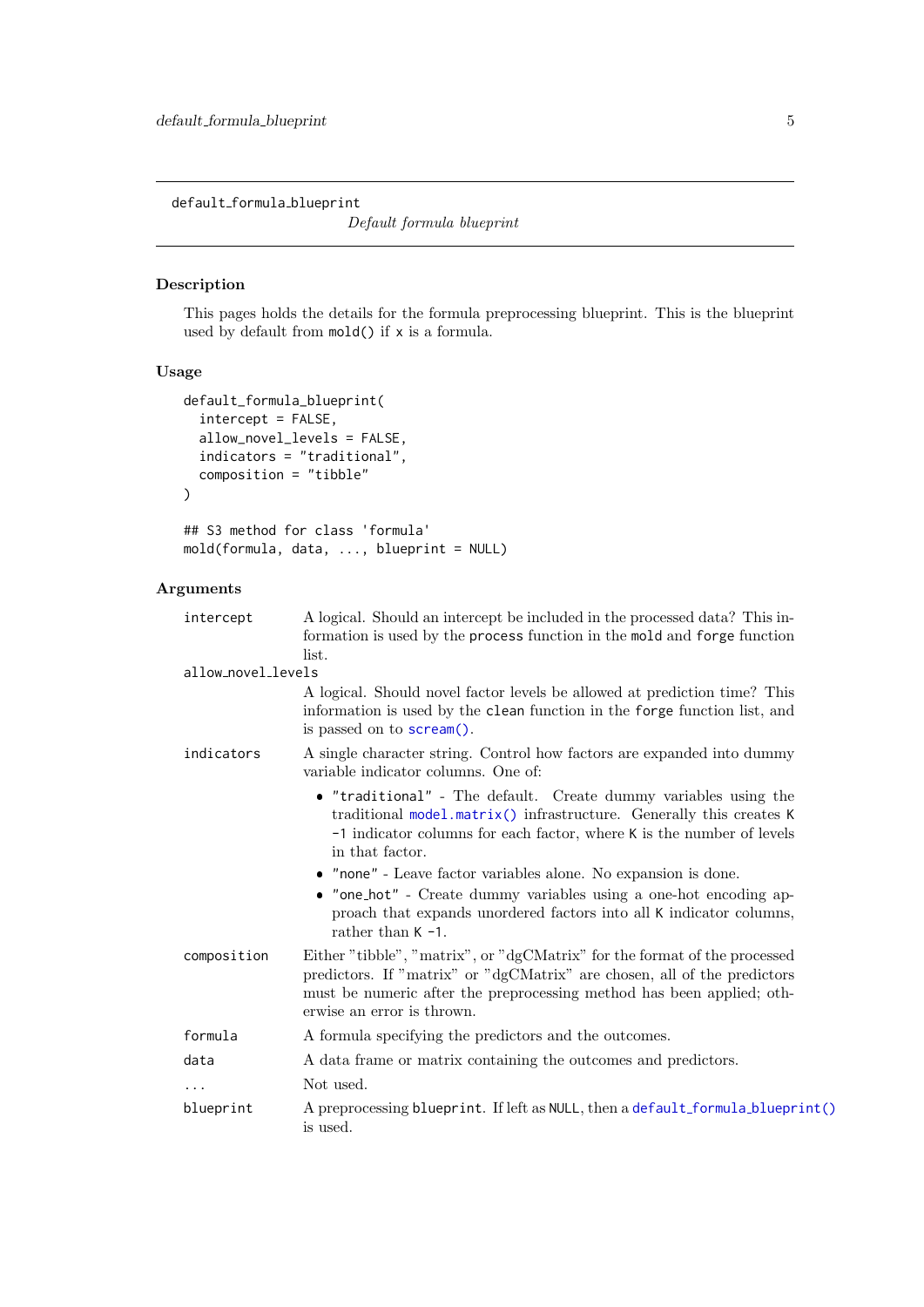#### <span id="page-5-0"></span>Details

While not different from base R, the behavior of expanding factors into dummy variables when indicators = "traditional" and an intercept is not present is not always intuitive and should be documented.

- When an intercept is present, factors are expanded into K-1 new columns, where K is the number of levels in the factor.
- When an intercept is *not* present, the first factor is expanded into all K columns (one-hot encoding), and the remaining factors are expanded into K-1 columns. This behavior ensures that meaningful predictions can be made for the reference level of the first factor, but is not the exact "no intercept" model that was requested. Without this behavior, predictions for the reference level of the first factor would always be forced to 0 when there is no intercept.

Offsets can be included in the formula method through the use of the inline function [stats::offset\(\)](#page-0-0). These are returned as a tibble with 1 column named ".offset" in the \$extras\$offset slot of the return value.

### Value

For default\_formula\_blueprint(), a formula blueprint.

### Mold

When  $mod()$  is used with the default formula blueprint:

- Predictors
	- The RHS of the formula is isolated, and converted to its own 1 sided formula: ˜ RHS.
	- Runs [stats::model.frame\(\)](#page-0-0) on the RHS formula and uses data.
	- $-$  If indicators = "traditional", it then runs [stats::model.matrix\(\)](#page-0-0) on the result.
	- If indicators = "none", factors are removed before model.matrix() is run, and then added back afterwards. No interactions or inline functions involving factors are allowed.
	- $-$  If indicators = "one\_hot", it then runs [stats::model.matrix\(\)](#page-0-0) on the result using a contrast function that creates indicator columns for all levels of all factors.
	- $-$  If any offsets are present from using offset(), then they are extracted with model [offset\(\)](#page-27-1).
	- If intercept = TRUE, adds an intercept column.
	- Coerces the result of the above steps to a tibble.
- Outcomes
	- The LHS of the formula is isolated, and converted to its own 1 sided formula: ˜ LHS.
	- Runs [stats::model.frame\(\)](#page-0-0) on the LHS formula and uses data.
	- Coerces the result of the above steps to a tibble.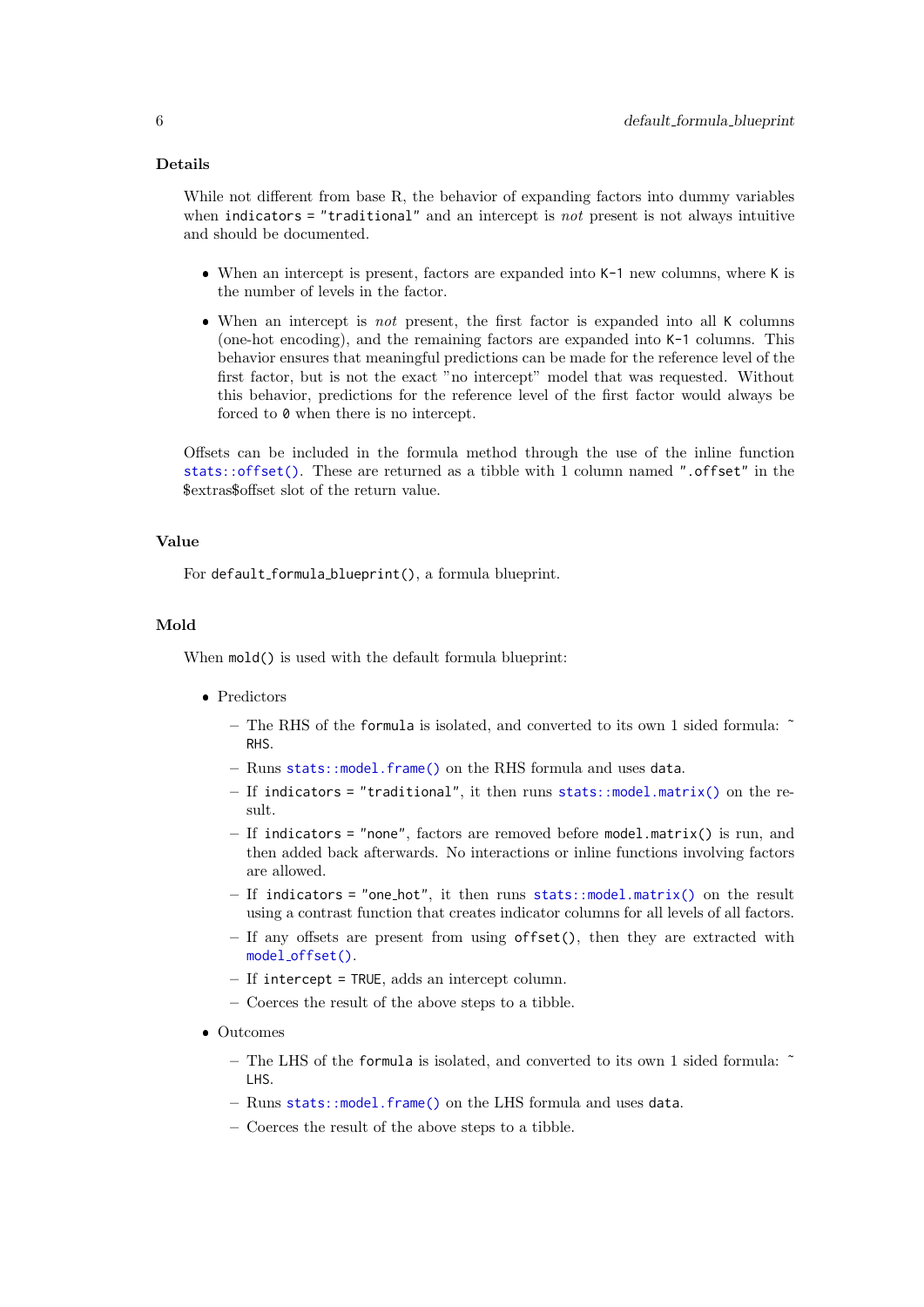#### <span id="page-6-0"></span>Forge

When forge() is used with the default formula blueprint:

- It calls [shrink\(\)](#page-42-1) to trim new data to only the required columns and coerce new data to a tibble.
- It calls [scream\(\)](#page-39-1) to perform validation on the structure of the columns of new data.
- Predictors
	- It runs [stats::model.frame\(\)](#page-0-0) on new data using the stored terms object corresponding to the *predictors*.
	- $-$  If, in the original [mold\(\)](#page-28-1) call, indicators = "traditional" was set, it then runs [stats::model.matrix\(\)](#page-0-0) on the result.
	- $-$  If, in the original [mold\(\)](#page-28-1) call, indicators = "none" was set, it runs [stats::model.matrix\(\)](#page-0-0) on the result without the factor columns, and then adds them on afterwards.
	- If, in the original [mold\(\)](#page-28-1) call, indicators = "one hot" was set, it runs [stats::model.matrix\(\)](#page-0-0) on the result with a contrast function that includes indicators for all levels of all factor columns.
	- If any offsets are present from using offset() in the original call to [mold\(\)](#page-28-1), then they are extracted with model [offset\(\)](#page-27-1).
	- $-$  If intercept = TRUE in the original call to [mold\(\)](#page-28-1), then an intercept column is added.
	- It coerces the result of the above steps to a tibble.
- Outcomes
	- It runs [stats::model.frame\(\)](#page-0-0) on new data using the stored terms object corresponding to the *outcomes*.
	- Coerces the result to a tibble.

#### Differences From Base R

There are a number of differences from base R regarding how formulas are processed by mold() that require some explanation.

Multivariate outcomes can be specified on the LHS using syntax that is similar to the RHS (i.e. outcome<sub>-1</sub> + outcome<sub>-2</sub>  $\tilde{ }$  predictors). If any complex calculations are done on the LHS and they return matrices (like stats:: $poly()$ ), then those matrices are flattened into multiple columns of the tibble after the call to model.frame(). While this is possible, it is not recommended, and if a large amount of preprocessing is required on the outcomes, then you are better off using a [recipes::recipe\(\)](#page-0-0).

Global variables are *not* allowed in the formula. An error will be thrown if they are included. All terms in the formula should come from data. If you need to use inline functions in the formula, the safest way to do so is to prefix them with their package name, like  $pkg::fn()$ . This ensures that the function will always be available at mold() (fit) and forge() (prediction) time. That said, if the package is *attached* (i.e. with  $\text{library}()$ ), then you should be able to use the inline function without the prefix.

By default, intercepts are not included in the predictor output from the formula. To include an intercept, set blueprint = default formula blueprint(intercept = TRUE). The rationale for this is that many packages either always require or never allow an intercept (for example, the earth package), and they do a large amount of extra work to keep the user from supplying one or removing it. This interface standardizes all of that flexibility in one place.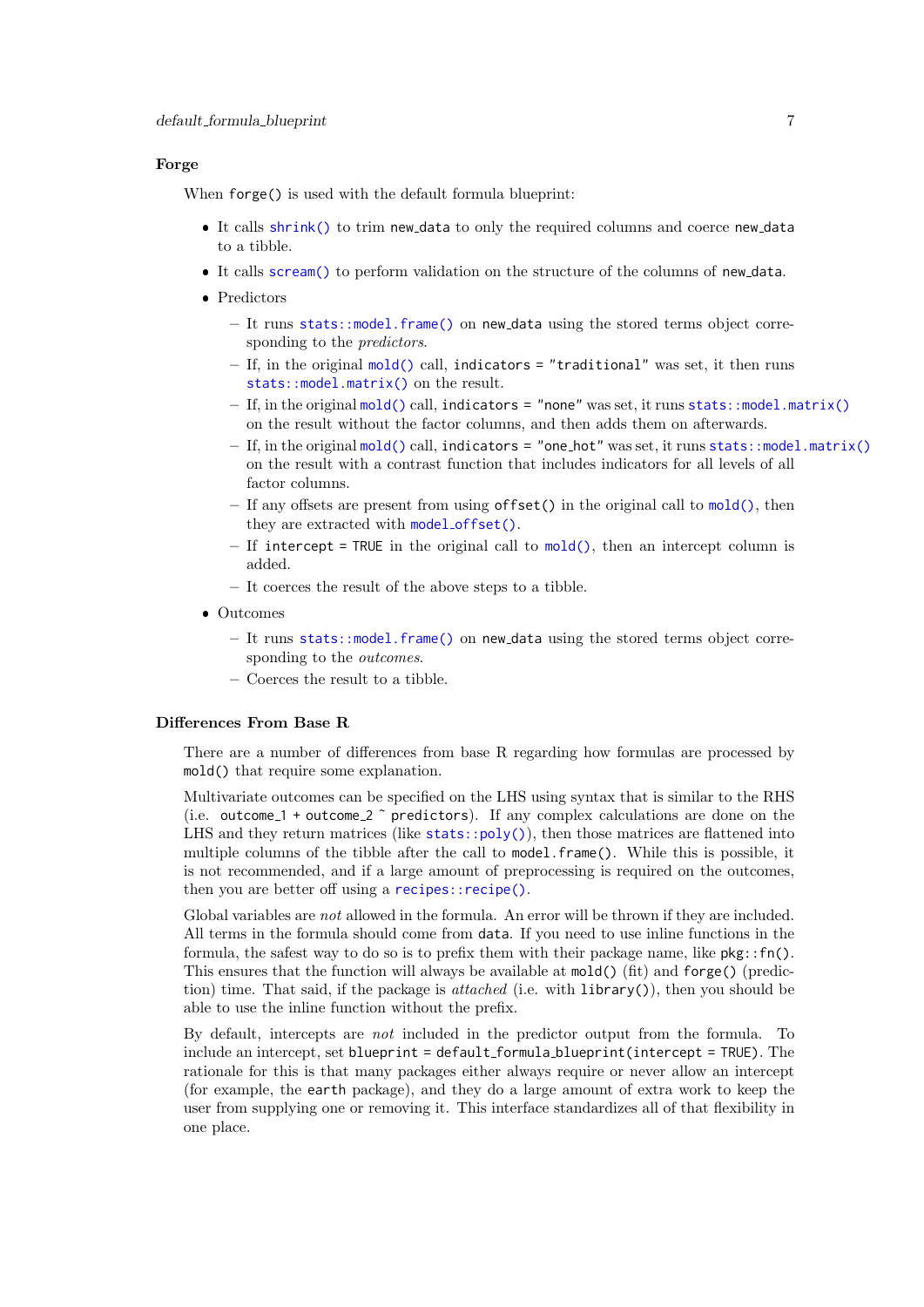#### Examples

```
# ---------------------------------------------------------------------------
data("hardhat-example-data")
# ---------------------------------------------------------------------------
# Formula Example
# Call mold() with the training data
processed <- mold(
 log(num_1) ~num_2 + fac_1,
  example_train,
 blueprint = default_formula_blueprint(intercept = TRUE)
)
# Then, call forge() with the blueprint and the test data
# to have it preprocess the test data in the same way
forge(example_test, processed$blueprint)
# Use `outcomes = TRUE` to also extract the preprocessed outcome
forge(example_test, processed$blueprint, outcomes = TRUE)
# ---------------------------------------------------------------------------
# Factors without an intercept
# No intercept is added by default
processed <- mold(num_1 ˜ fac_1 + fac_2, example_train)
# So, for factor columns, the first factor is completely expanded into all
# `K` columns (the number of levels), and the subsequent factors are expanded
# into `K - 1` columns.
processed$predictors
# In the above example, 'fac_1' is expanded into all three columns,
# `fac_2` is not. This behavior comes from `model.matrix()`, and is somewhat
# known in the R community, but can lead to a model that is difficult to
# interpret since the corresponding p-values are testing wildly different
# hypotheses.
# To get all indicators for all columns (irrespective of the intercept),
# use the `indicators = "one_hot"` option
processed <- mold(
 num_1 \tilde{ } fac_1 + fac_2,
  example_train,
  blueprint = default_formula_blueprint(indicators = "one_hot")
\lambdaprocessed$predictors
# It is not possible to construct a no-intercept model that expands all
# factors into `K - 1` columns using the formula method. If required, a
# recipe could be used to construct this model.
# ---------------------------------------------------------------------------
```

```
# Global variables
```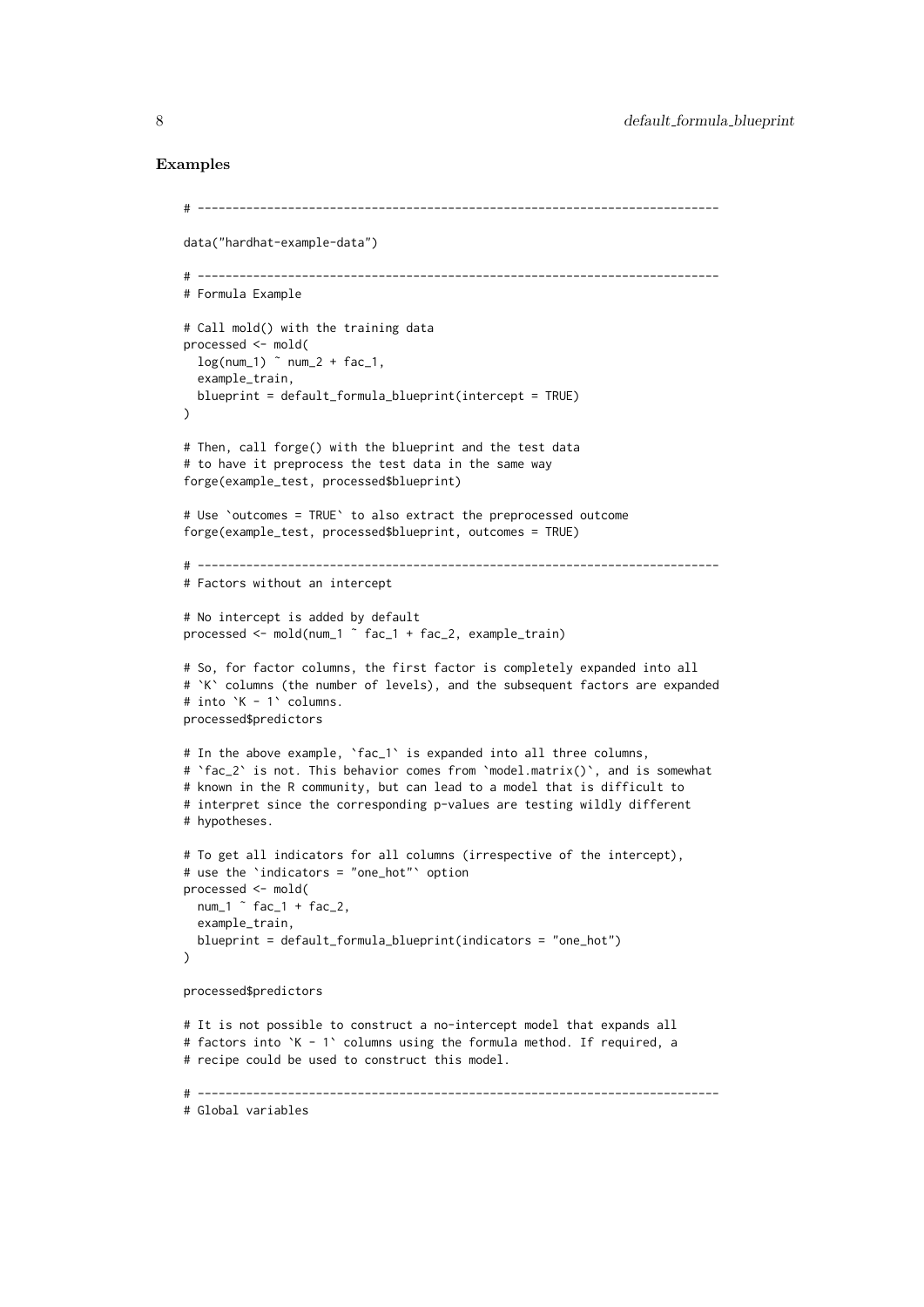```
y \leq -rep(1, times = nrow(example_train))# In base R, global variables are allowed in a model formula
frame <- model.frame(fac_1 ˜ y + num_2, example_train)
head(frame)
# mold() does not allow them, and throws an error
try(mold(fac_1^ y + num_2, example_train))# ---------------------------------------------------------------------------
# Dummy variables and interactions
# By default, factor columns are expanded
# and interactions are created, both by
# calling `model.matrix()`. Some models (like
# tree based models) can take factors directly
# but still might want to use the formula method.
# In those cases, set `indicators = "none"` to not
# run `model.matrix()` on factor columns. Interactions
# are still allowed and are run on numeric columns.
bp_no_indicators <- default_formula_blueprint(indicators = "none")
processed <- mold(
  \tilde{ } fac_1 + num_1:num_2,
  example_train,
 blueprint = bp_no_indicators
\lambdaprocessed$predictors
# An informative error is thrown when `indicators = "none"` and
# factors are present in interaction terms or in inline functions
try(mold(num_1 ˜ num_2:fac_1, example_train, blueprint = bp_no_indicators))
try(mold(num_1 ˜ paste0(fac_1), example_train, blueprint = bp_no_indicators))
# ---------------------------------------------------------------------------
# Multivariate outcomes
# Multivariate formulas can be specified easily
processed <- mold(num_1 + log(num_2) ˜ fac_1, example_train)
processed$outcomes
# Inline functions on the LHS are run, but any matrix
# output is flattened (like what happens in `model.matrix()`)
# (essentially this means you don't wind up with columns
# in the tibble that are matrices)
processed \leq mold(poly(num_2, degree = 2) \tilde{ } fac_1, example_train)
processed$outcomes
# TRUE
ncol(processed$outcomes) == 2
# Multivariate formulas specified in mold()
# carry over into forge()
forge(example_test, processed$blueprint, outcomes = TRUE)
```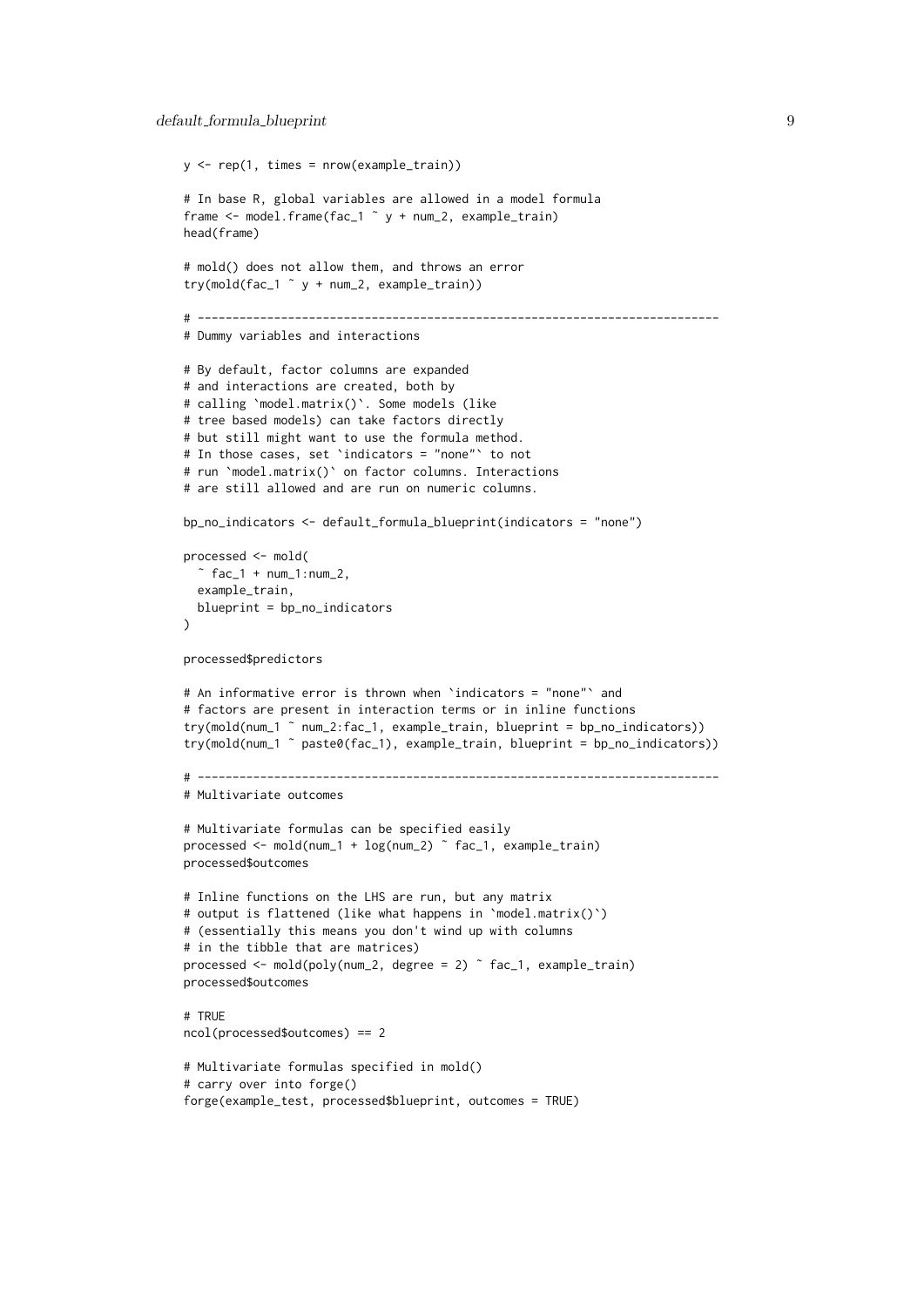```
# ---------------------------------------------------------------------------
# Offsets
# Offsets are handled specially in base R, so they deserve special
# treatment here as well. You can add offsets using the inline function
# `offset()`
processed <- mold(num_1 ˜ offset(num_2) + fac_1, example_train)
processed$extras$offset
# Multiple offsets can be included, and they get added together
processed <- mold(
 num_1 ˜ offset(num_2) + offset(num_3),
  example_train
\lambdaidentical(
  processed$extras$offset$.offset,
  example_train$num_2 + example_train$num_3
\lambda# Forging test data will also require
# and include the offset
forge(example_test, processed$blueprint)
# ---------------------------------------------------------------------------
# Intercept only
# Because `1` and `0` are intercept modifying terms, they are
# not allowed in the formula and are instead controlled by the
# `intercept` argument of the blueprint. To use an intercept
# only formula, you should supply `NULL` on the RHS of the formula.
mold(
  ˜NULL,
  example_train,
 blueprint = default_formula_blueprint(intercept = TRUE)
)
# ---------------------------------------------------------------------------
# Matrix output for predictors
# You can change the `composition` of the predictor data set
bp <- default_formula_blueprint(composition = "dgCMatrix")
processed <- mold(log(num_1) ˜ num_2 + fac_1, example_train, blueprint = bp)
class(processed$predictors)
```
<span id="page-9-1"></span>default\_recipe\_blueprint

Default recipe blueprint

#### Description

This pages holds the details for the recipe preprocessing blueprint. This is the blueprint used by default from mold() if x is a recipe.

<span id="page-9-0"></span>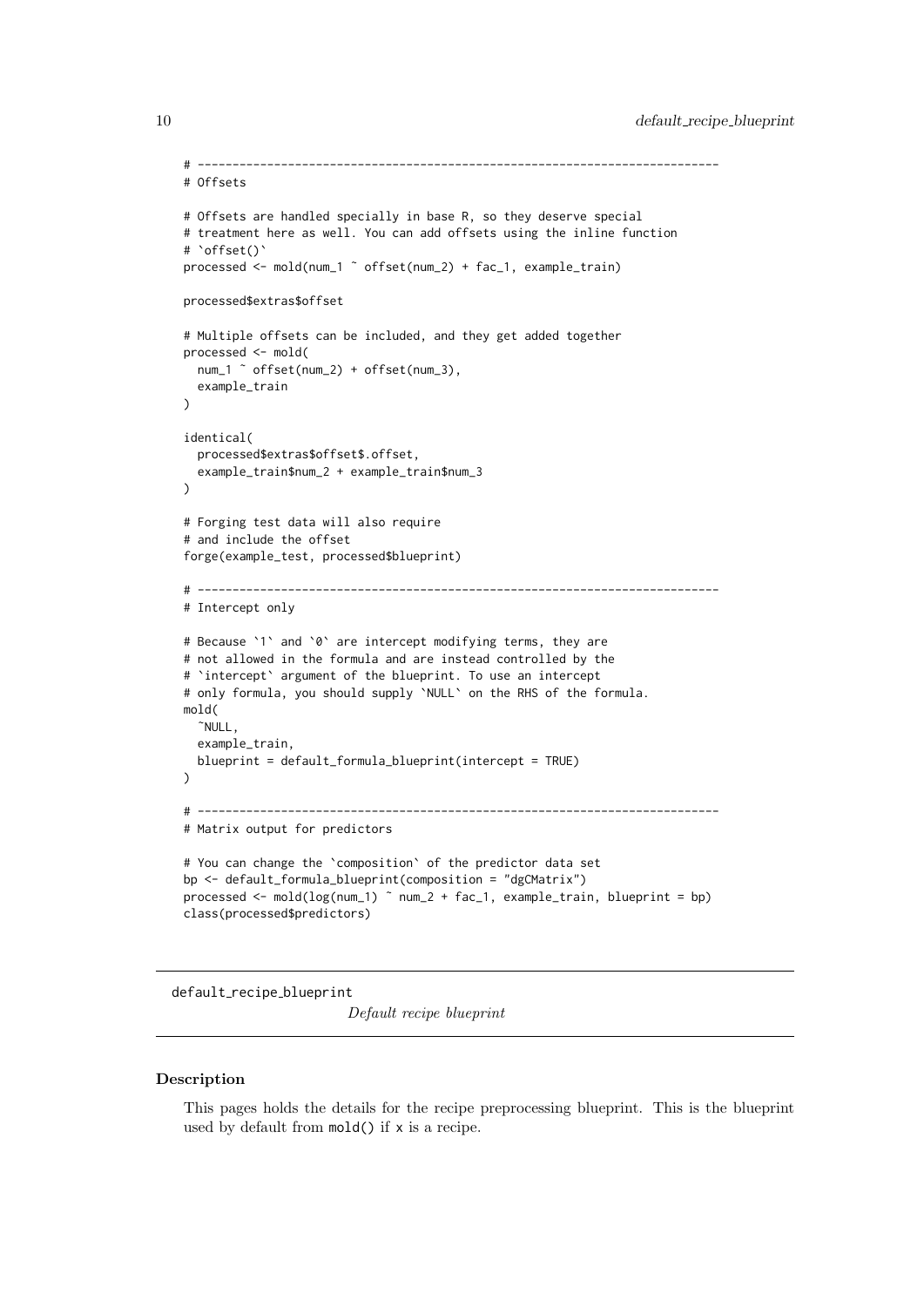### <span id="page-10-0"></span>Usage

```
default_recipe_blueprint(
  intercept = FALSE,allow_novel_levels = FALSE,
  fresh = TRUE,bake_dependent_roles = character(),
  composition = "tibble"
)
## S3 method for class 'recipe'
```
### $mod(x, data, ..., blueprint = NULL)$

### Arguments

| intercept            | A logical. Should an intercept be included in the processed data? This in-<br>formation is used by the process function in the mold and forge function<br>list.                                                                                                                                                                                                                                                                                                                                     |
|----------------------|-----------------------------------------------------------------------------------------------------------------------------------------------------------------------------------------------------------------------------------------------------------------------------------------------------------------------------------------------------------------------------------------------------------------------------------------------------------------------------------------------------|
| allow_novel_levels   |                                                                                                                                                                                                                                                                                                                                                                                                                                                                                                     |
|                      | A logical. Should novel factor levels be allowed at prediction time? This<br>information is used by the clean function in the forge function list, and<br>is passed on to <b>scream</b> ().                                                                                                                                                                                                                                                                                                         |
| fresh                | Should already trained operations be re-trained when $\mathsf{prep}()$ is called?                                                                                                                                                                                                                                                                                                                                                                                                                   |
| bake_dependent_roles |                                                                                                                                                                                                                                                                                                                                                                                                                                                                                                     |
|                      | A character vector of recipes column "roles" specifying roles that are re-<br>quired to recipes::bake() new data. Can't be "predictor" or "outcome",<br>as predictors are always required and outcomes are handled by the outcomes<br>argument of <i>forget()</i> .                                                                                                                                                                                                                                 |
|                      | Typically, non-standard roles (such as "id" or "case_weights") are not<br>required to bake() new data. Unless specified by bake_dependent_roles,<br>these non-standard role columns are excluded from checks done in forge()<br>to validate the column structure of new_data, will not be passed to bake()<br>even if they existed in new_data, and will not be returned in the forge()\$extras\$roles<br>slot. See the documentation of recipes::add_role() for more informa-<br>tion about roles. |
| composition          | Either "tibble", "matrix", or "dgCMatrix" for the format of the processed<br>predictors. If "matrix" or "dgCMatrix" are chosen, all of the predictors<br>must be numeric after the preprocessing method has been applied; oth-<br>erwise an error is thrown.                                                                                                                                                                                                                                        |
| Х                    | An unprepped recipe created from recipes::recipe().                                                                                                                                                                                                                                                                                                                                                                                                                                                 |
| data                 | A data frame or matrix containing the outcomes and predictors.                                                                                                                                                                                                                                                                                                                                                                                                                                      |
| $\cdots$             | Not used.                                                                                                                                                                                                                                                                                                                                                                                                                                                                                           |
| blueprint            | A preprocessing blueprint. If left as NULL, then a default_recipe_blueprint()<br>is used.                                                                                                                                                                                                                                                                                                                                                                                                           |
|                      |                                                                                                                                                                                                                                                                                                                                                                                                                                                                                                     |

### Value

For default\_recipe\_blueprint(), a recipe blueprint.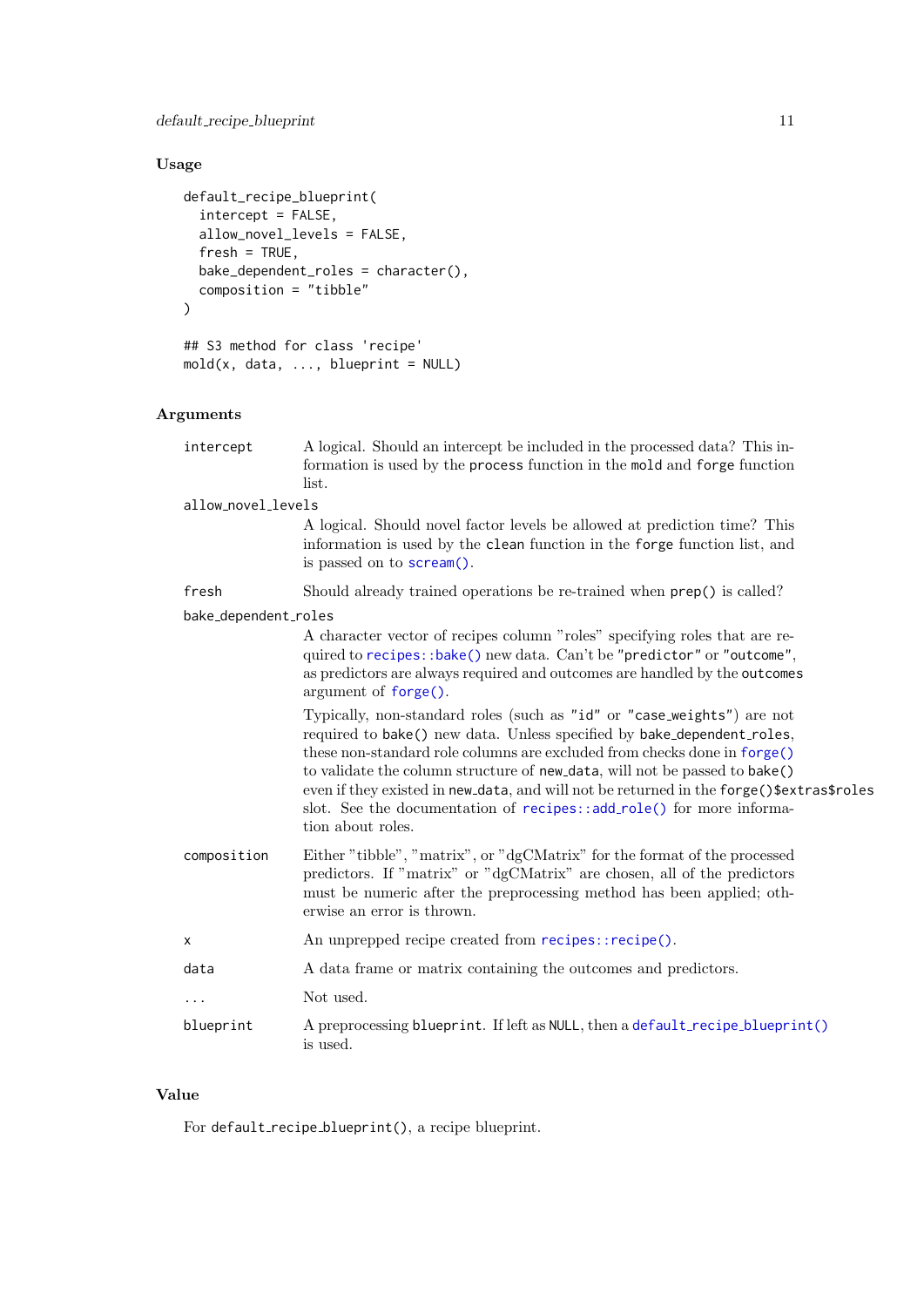#### <span id="page-11-0"></span>Mold

When  $mod()$  is used with the default recipe blueprint:

- $\bullet$  It calls [recipes::prep\(\)](#page-0-0) to prep the recipe.
- It calls [recipes::juice\(\)](#page-0-0) to extract the outcomes and predictors. These are returned as tibbles.
- $\bullet$  If intercept = TRUE, adds an intercept column to the predictors.

### Forge

When forge() is used with the default recipe blueprint:

- It calls [shrink\(\)](#page-42-1) to trim new data to only the required columns and coerce new data to a tibble.
- It calls [scream\(\)](#page-39-1) to perform validation on the structure of the columns of new data.
- It calls [recipes::bake\(\)](#page-0-0) on the new data using the prepped recipe used during training.
- It adds an intercept column onto new data if intercept = TRUE.

#### Examples

library(recipes)

```
# ---------------------------------------------------------------------------
# Setup
train <- iris[1:100, ]
test <- iris[101:150, ]
# ---------------------------------------------------------------------------
# Recipes example
# Create a recipe that logs a predictor
rec <- recipe(Species ˜ Sepal.Length + Sepal.Width, train) %>%
  step_log(Sepal.Length)
processed <- mold(rec, train)
# Sepal.Length has been logged
processed$predictors
processed$outcomes
# The underlying blueprint is a prepped recipe
processed$blueprint$recipe
# Call forge() with the blueprint and the test data
# to have it preprocess the test data in the same way
forge(test, processed$blueprint)
# Use `outcomes = TRUE` to also extract the preprocessed outcome!
# This logged the Sepal.Length column of `new_data`
forge(test, processed$blueprint, outcomes = TRUE)
# ---------------------------------------------------------------------------
```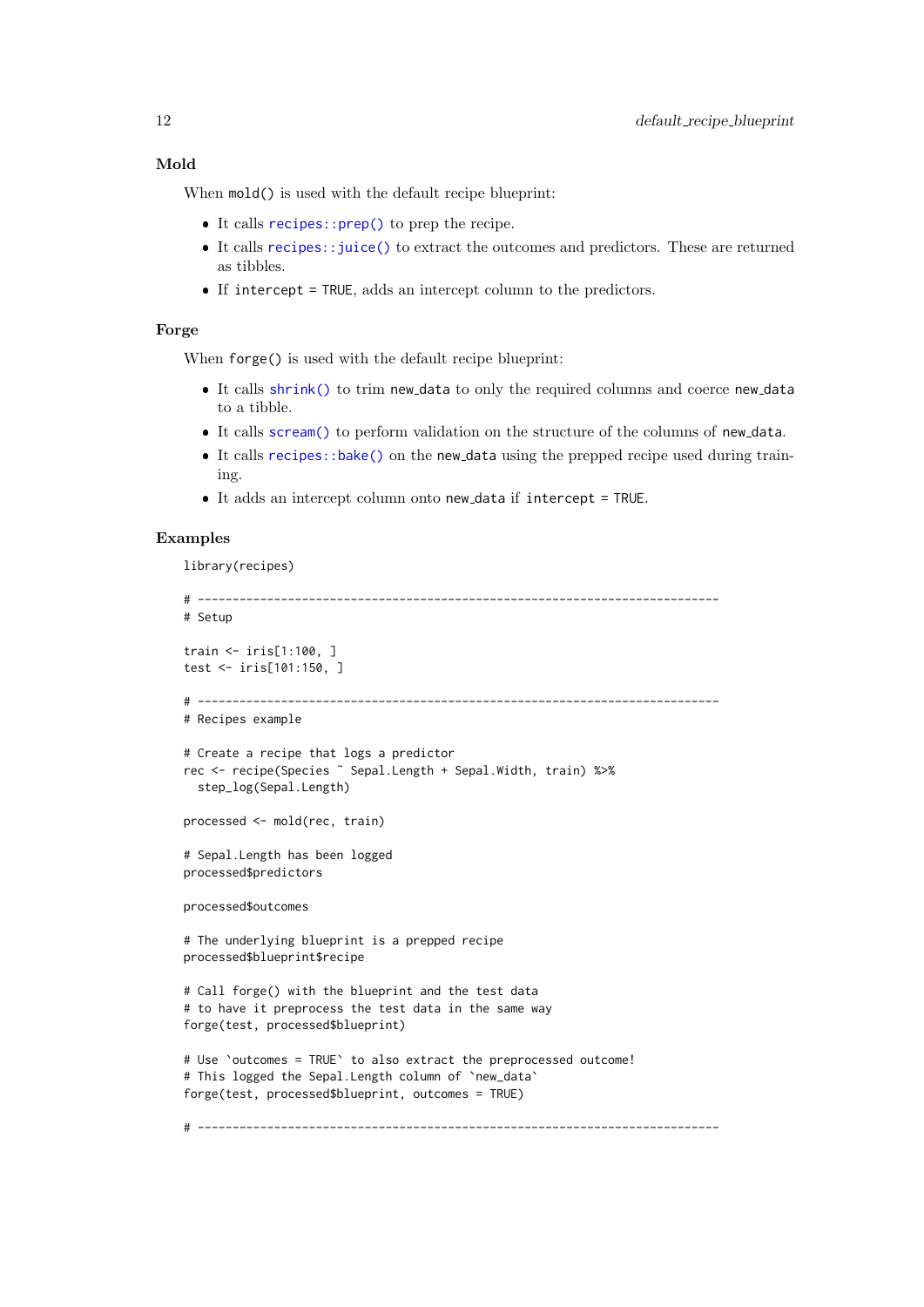# With an intercept # You can add an intercept with `intercept = TRUE` processed <- mold(rec, train, blueprint = default\_recipe\_blueprint(intercept = TRUE)) processed\$predictors # But you also could have used a recipe step rec2 <- step\_intercept(rec) mold(rec2, iris)\$predictors # --------------------------------------------------------------------------- # Non standard roles # If you have custom recipes roles, it is assumed that they are required # in `prep()` and afterwards for modeling, but are not required at `bake()` # time and for prediction. This means that they are processed and returned # in the `\$extras\$roles` slot of the return value of `mold()`, but they # are not required to be in `new\_data` in `forge()` and are not returned # in the result. rec\_roles <- recipe(train) %>% update\_role(Sepal.Width, new\_role = "predictor") %>% update\_role(Species, new\_role = "outcome") %>% update\_role(Sepal.Length, new\_role = "id") %>% update\_role(Petal.Length, new\_role = "important") processed\_roles <- mold(rec\_roles, train) # The custom roles will still be in the `mold()` result in case you need # them for modeling. processed\_roles\$extras # Notice that the columns with custom roles exist in `test`, # but they weren't passed to `bake()` and aren't in the output. forge(test, processed\_roles\$blueprint)\$extras # They can even be removed from `test` entirely, and it still works. test2 <- test test2\$Petal.Length <- NULL forge(test2, processed\_roles\$blueprint)\$extras # Occasionally, you might have a custom role that is required to be able # to `bake()` on `new\_data`. In those cases, you can specify it with # `bake\_dependent\_roles` in `default\_recipe\_blueprint()`, which will ensure # that it is a required column when calling `forge()`, that it will be # passed on to `bake()`, and that it will be returned in the result. bp  $\leq$  default\_recipe\_blueprint(bake\_dependent\_roles = "important") processed\_roles <- mold(rec\_roles, train, blueprint = bp)

```
# Now `"important"` is a required role when `forge()`-ing
forge(test, processed_roles$blueprint)$extras$roles
```

```
# Which means that we can't `forge()` with the data frame that is missing
# the `Petal.Length` column
```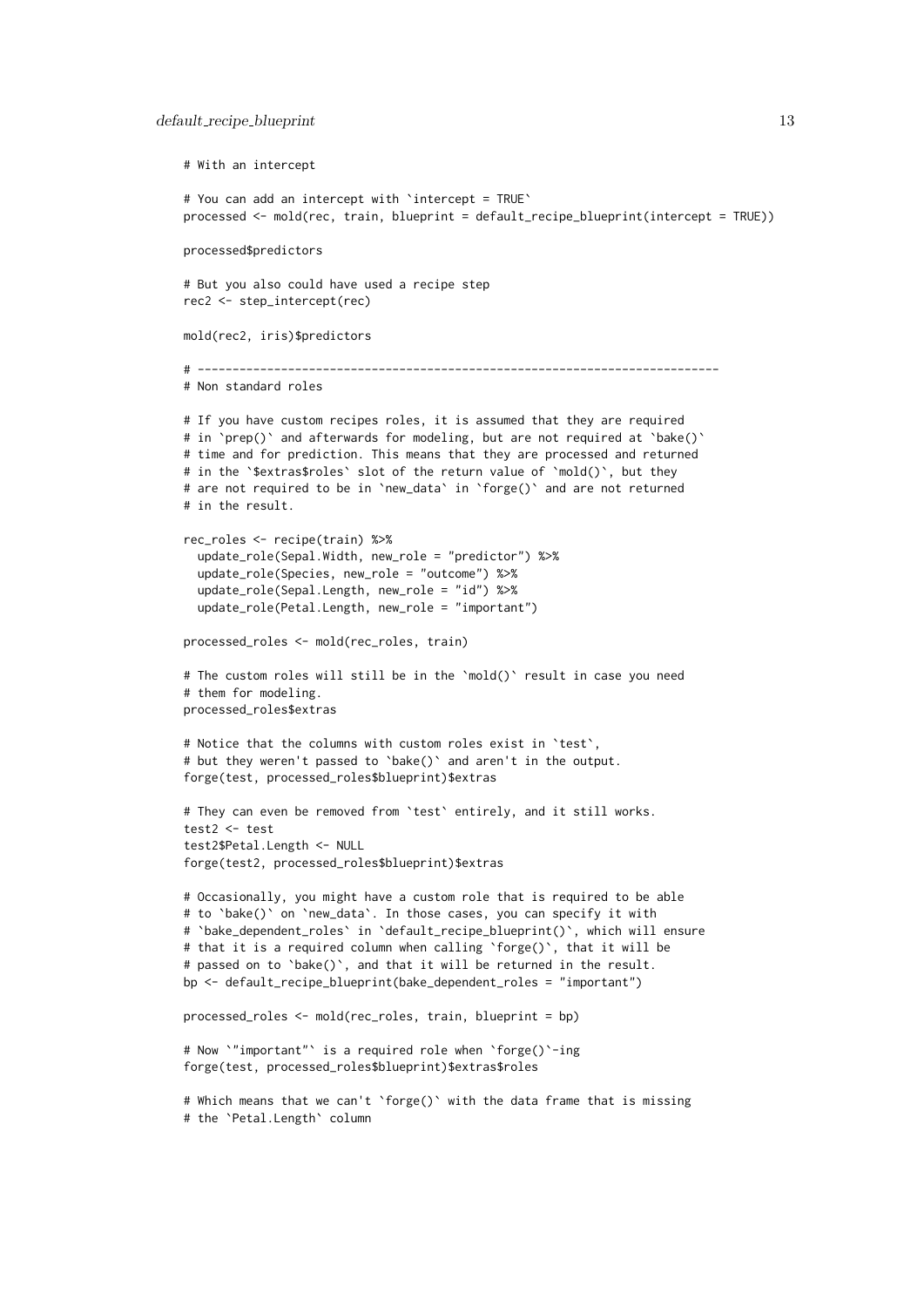```
try(forge(test2, processed_roles$blueprint))
# ---------------------------------------------------------------------------
# Matrix output for predictors
# You can change the `composition` of the predictor data set
bp <- default_recipe_blueprint(composition = "dgCMatrix")
processed <- mold(rec, train, blueprint = bp)
class(processed$predictors)
```
<span id="page-13-1"></span>default\_xy\_blueprint Default XY blueprint

### Description

This pages holds the details for the XY preprocessing blueprint. This is the blueprint used by default from mold() if x and y are provided separately (i.e. the XY interface is used).

#### Usage

```
default_xy_blueprint(
 intercept = FALSE,
 allow_novel_levels = FALSE,
 composition = "tibble"
)
## S3 method for class 'data.frame'
mod(x, y, ..., blueprint = NULL)## S3 method for class 'matrix'
mod(x, y, \ldots, blueprint = NULL)
```
#### Arguments

| intercept          | A logical. Should an intercept be included in the processed data? This in-                                                                                                                                                                                   |
|--------------------|--------------------------------------------------------------------------------------------------------------------------------------------------------------------------------------------------------------------------------------------------------------|
|                    | formation is used by the process function in the mold and forge function                                                                                                                                                                                     |
|                    | list.                                                                                                                                                                                                                                                        |
| allow_novel_levels |                                                                                                                                                                                                                                                              |
|                    | A logical. Should novel factor levels be allowed at prediction time? This<br>information is used by the clean function in the forge function list, and<br>is passed on to <b>scream</b> ().                                                                  |
| composition        | Either "tibble", "matrix", or "dgCMatrix" for the format of the processed<br>predictors. If "matrix" or "dgCMatrix" are chosen, all of the predictors<br>must be numeric after the preprocessing method has been applied; oth-<br>erwise an error is thrown. |
| X                  | A data frame or matrix containing the predictors.                                                                                                                                                                                                            |
| У                  | A data frame, matrix, or vector containing the outcomes.                                                                                                                                                                                                     |
| .                  | Not used.                                                                                                                                                                                                                                                    |
| blueprint          | A preprocessing blueprint. If left as NULL, then a default_xy_blueprint()<br>is used.                                                                                                                                                                        |

<span id="page-13-0"></span>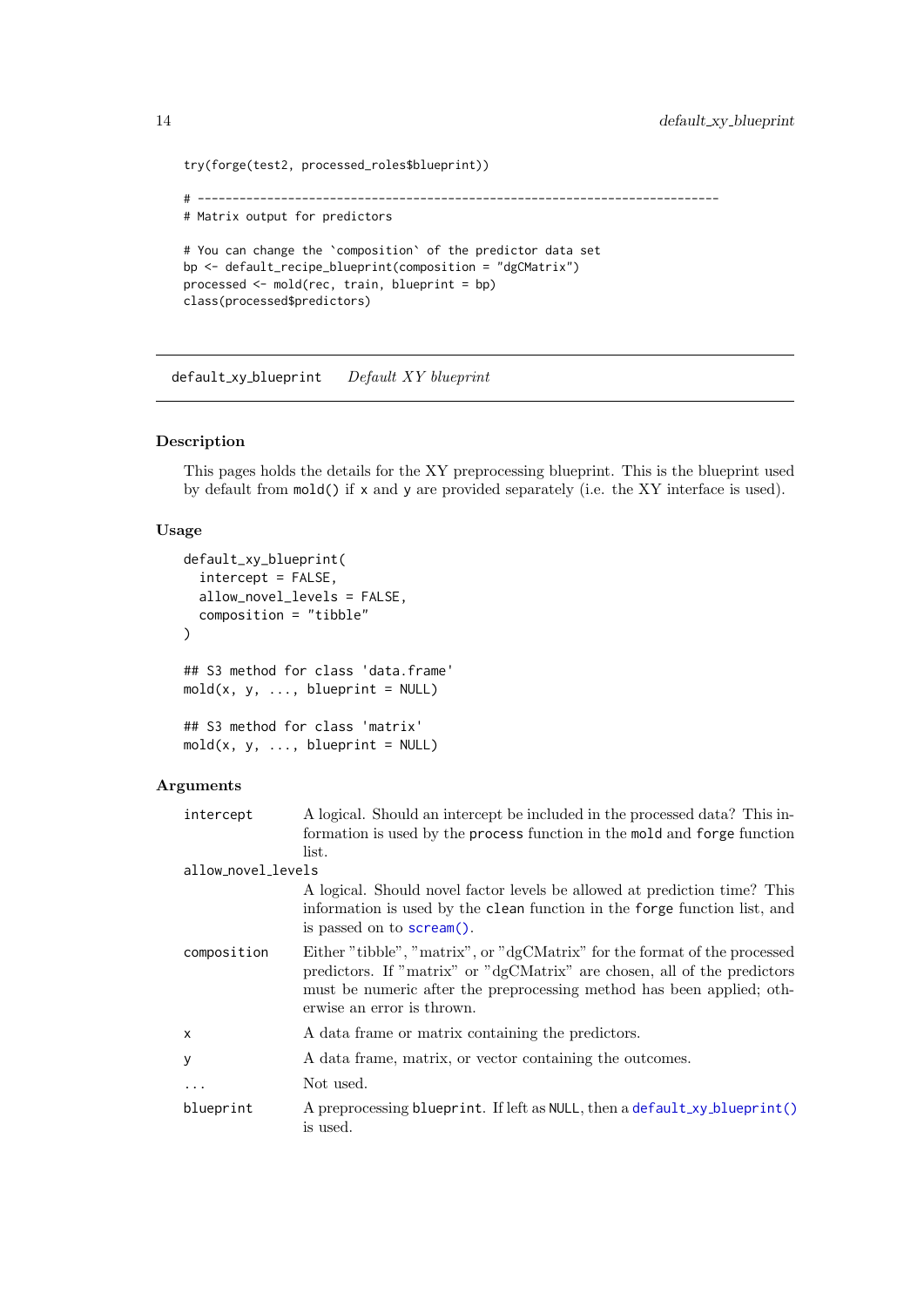#### <span id="page-14-0"></span>Details

As documented in [standardize\(\)](#page-44-1), if y is a vector, then the returned outcomes tibble has 1 column with a standardized name of ".outcome".

The one special thing about the XY method's forge function is the behavior of outcomes = TRUE when a vector y value was provided to the original call to  $mod($ . In that case,  $mod($ converts y into a tibble, with a default name of .outcome. This is the column that forge() will look for in new data to preprocess. See the examples section for a demonstration of this.

#### Value

```
For default_xy_blueprint(), an XY blueprint.
```
#### Mold

When  $mod()$  is used with the default xy blueprint:

- $\bullet\,$  It converts  ${\sf x}$  to a tibble.
- It adds an intercept column to x if intercept = TRUE.
- It runs [standardize\(\)](#page-44-1) on y.

### Forge

When forge() is used with the default xy blueprint:

- It calls [shrink\(\)](#page-42-1) to trim new data to only the required columns and coerce new data to a tibble.
- It calls [scream\(\)](#page-39-1) to perform validation on the structure of the columns of new data.
- It adds an intercept column onto new data if intercept = TRUE.

### Examples

```
# ---------------------------------------------------------------------------
# Setup
train <- iris[1:100, ]
test <- iris[101:150, ]
train_x <- train[, "Sepal.Length", drop = FALSE]
train_y <- train[, "Species", drop = FALSE]
test_x <- test[, "Sepal.Length", drop = FALSE]
test_y <- test[, "Species", drop = FALSE]
# ---------------------------------------------------------------------------
# XY Example
# First, call mold() with the training data
processed <- mold(train_x, train_y)
# Then, call forge() with the blueprint and the test data
# to have it preprocess the test data in the same way
forge(test_x, processed$blueprint)
```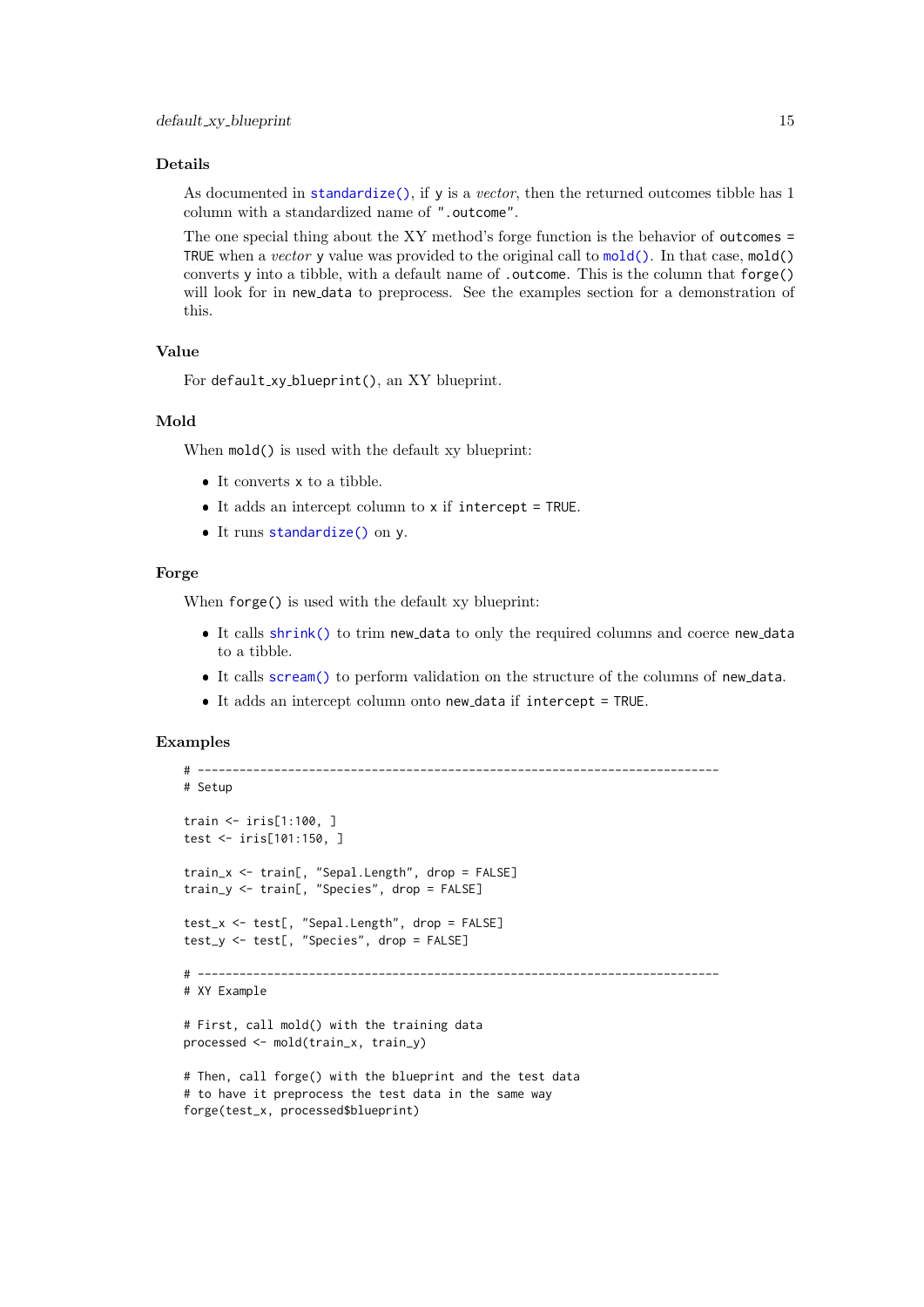```
# ---------------------------------------------------------------------------
# Intercept
processed <- mold(train_x, train_y, blueprint = default_xy_blueprint(intercept = TRUE))
forge(test_x, processed$blueprint)
# ---------------------------------------------------------------------------
# XY Method and forge(outcomes = TRUE)
# You can request that the new outcome columns are preprocessed as well, but
# they have to be present in `new_data`!
processed <- mold(train_x, train_y)
# Can't do this!
try(forge(test_x, processed$blueprint, outcomes = TRUE))
# Need to use the full test set, including `y`
forge(test, processed$blueprint, outcomes = TRUE)
# With the XY method, if the Y value used in `mold()` is a vector,
# then a column name of `.outcome` is automatically generated.
# This name is what forge() looks for in `new_data`.
# Y is a vector!
y_vec <- train_y$Species
processed_vec <- mold(train_x, y_vec)
# This throws an informative error that tell you
# to include an `".outcome"` column in `new_data`.
try(forge(iris, processed_vec$blueprint, outcomes = TRUE))
test2 <- test
test2$.outcome <- test2$Species
test2$Species <- NULL
# This works, and returns a tibble in the $outcomes slot
forge(test2, processed_vec$blueprint, outcomes = TRUE)
# ---------------------------------------------------------------------------
# Matrix output for predictors
# You can change the `composition` of the predictor data set
bp <- default_xy_blueprint(composition = "dgCMatrix")
processed <- mold(train_x, train_y, blueprint = bp)
class(processed$predictors)
```
delete\_response Delete the response from a terms object

#### Description

delete response() is exactly the same as delete.response(), except that it fixes a long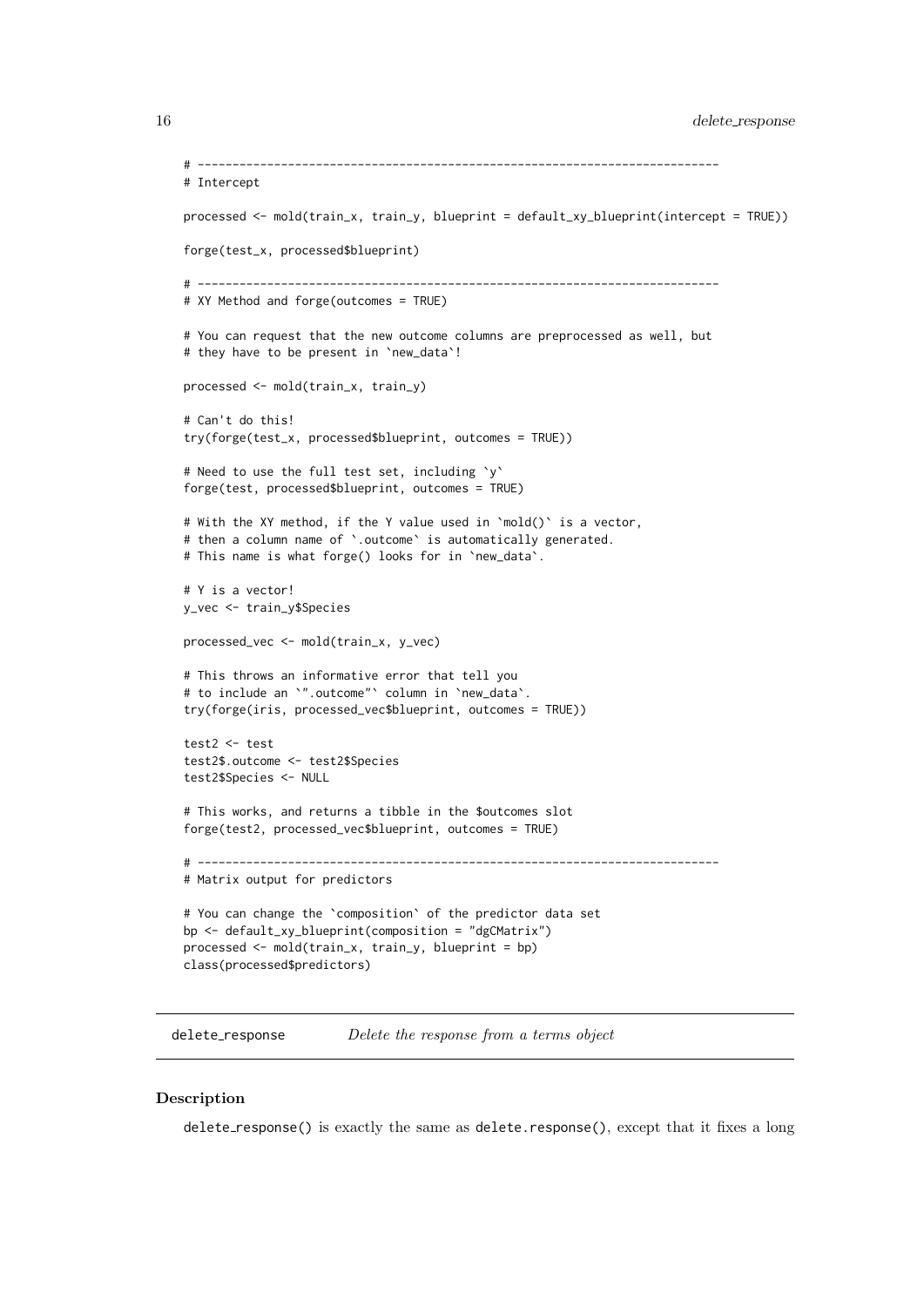#### <span id="page-16-0"></span>forge that the contract of the contract of the contract of the contract of the contract of the contract of the contract of the contract of the contract of the contract of the contract of the contract of the contract of the

standing bug by also removing the part of the "dataClasses" attribute corresponding to the response, if it exists.

### Usage

delete\_response(terms)

### Arguments

terms A terms object.

#### Details

The bug is described here:

<https://stat.ethz.ch/pipermail/r-devel/2012-January/062942.html>

### Value

terms with the response sections removed.

#### Examples

```
framed <- model_frame(Species ˜ Sepal.Width, iris)
attr(delete.response(framed$terms), "dataClasses")
```
attr(delete\_response(framed\$terms), "dataClasses")

<span id="page-16-1"></span>forge  $Forge\ predicted by\ data$ 

#### Description

forge() applies the transformations requested by the specific blueprint on a set of new data. This new data contains new predictors (and potentially outcomes) that will be used to generate predictions.

All blueprints have consistent return values with the others, but each is unique enough to have its own help page. Click through below to learn how to use each one in conjunction with forge().

- XY Method default\_xy\_[blueprint\(\)](#page-13-1)
- Formula Method default formula [blueprint\(\)](#page-4-1)
- Recipes Method default\_recipe\_[blueprint\(\)](#page-9-1)

### Usage

```
forge(new_data, blueprint, ..., outcomes = FALSE)
```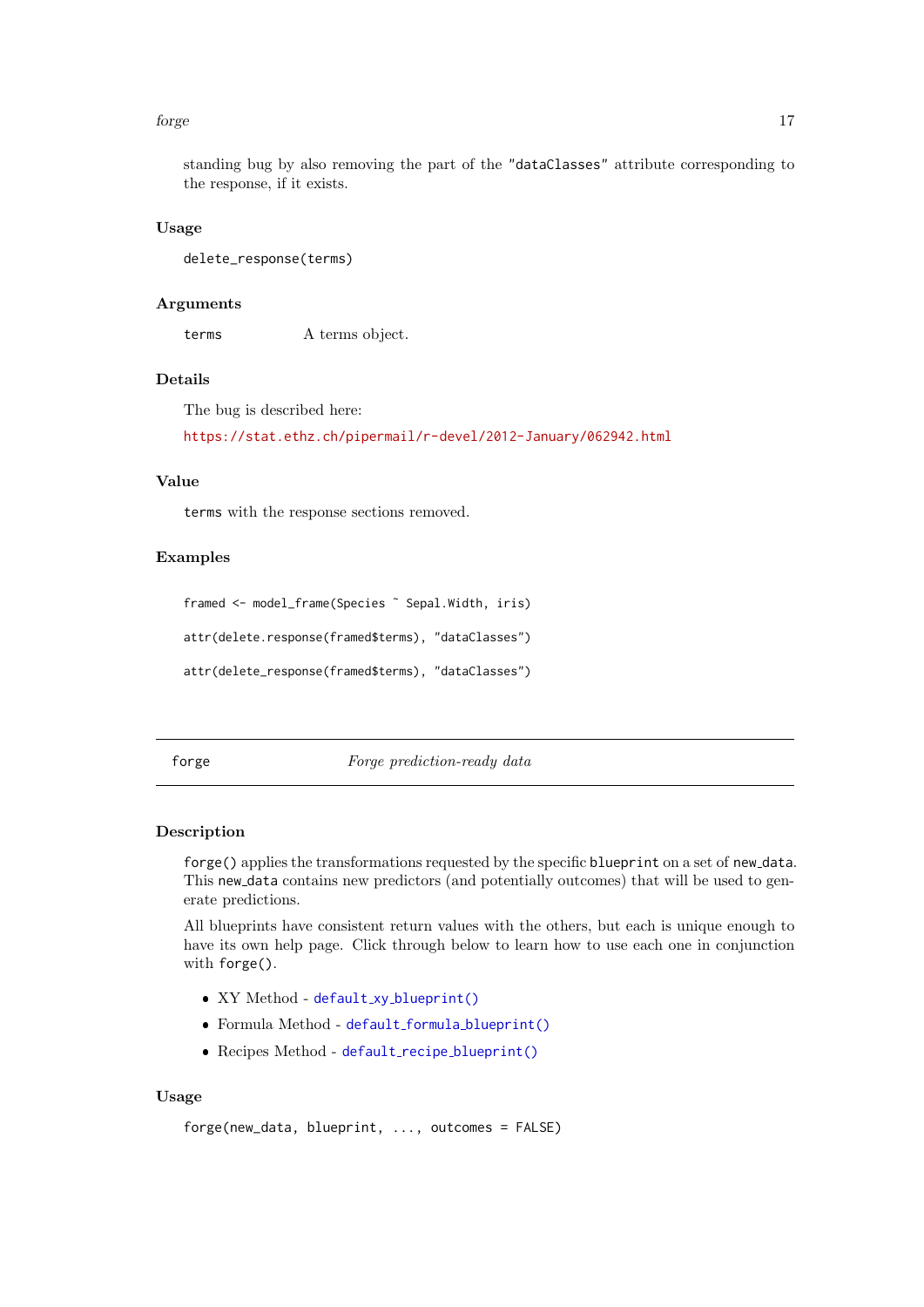#### <span id="page-17-0"></span>Arguments

| new_data                | A data frame or matrix of predictors to process. If outcomes = TRUE, this<br>should also contain the outcomes to process. |
|-------------------------|---------------------------------------------------------------------------------------------------------------------------|
| blueprint               | A preprocessing blueprint.                                                                                                |
| $\cdot$ $\cdot$ $\cdot$ | Not used.                                                                                                                 |
| outcomes                | A logical. Should the outcomes be processed and returned as well?                                                         |

### Details

If the outcomes are present in new data, they can optionally be processed and returned in the outcomes slot of the returned list by setting outcomes = TRUE. This is very useful when doing cross validation where you need to preprocess the outcomes of a test set before computing performance.

### Value

A named list with 3 elements:

- predictors: A tibble containing the preprocessed new data predictors.
- $\bullet$  outcomes: If outcomes = TRUE, a tibble containing the preprocessed outcomes found in new data. Otherwise, NULL.
- extras: Either NULL if the blueprint returns no extra information, or a named list containing the extra information.

### Examples

```
# See the blueprint specific documentation linked above
# for various ways to call forge with different
# blueprints.
train <- iris[1:100, ]
test <- iris[101:150, ]
# Formula
processed <- mold(
 log(Sepal.Width) ~ Species,
  train,
 blueprint = default_formula_blueprint(indicators = "none")
)
forge(test, processed$blueprint, outcomes = TRUE)
```
<span id="page-17-1"></span>frequency\_weights Frequency weights

### Description

#### [Experimental]

frequency weights() creates a vector of frequency weights which allow you to compactly repeat an observation a set number of times. Frequency weights are supplied as a nonnegative integer vector, where only whole numbers are allowed.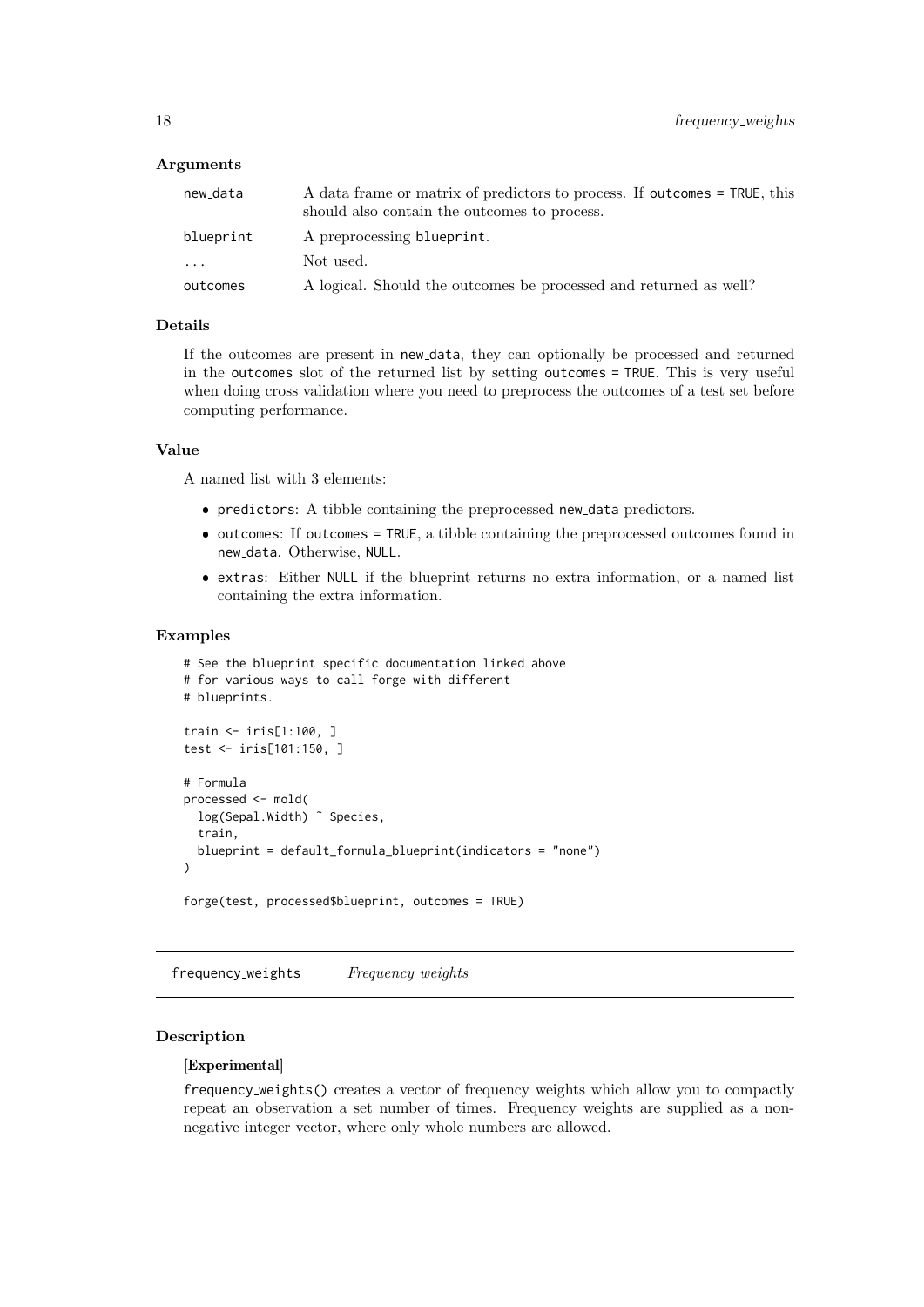<span id="page-18-0"></span>get\_data\_classes 19

#### Usage

frequency\_weights(x)

### Arguments

x An integer vector.

### Value

A new frequency weights vector.

### See Also

[importance](#page-21-1)\_weights()

### Examples

```
# Record that the first observation has 10 replicates, the second has 12
# replicates, and so on
frequency_weights(c(10, 12, 2, 1))
# Fractional values are not allowed
```

```
try(frequency_weights(c(1.5, 2.3, 10)))
```
get data classes Extract data classes from a data frame or matrix

### Description

When predicting from a model, it is often important for the new data to have the same classes as the original data used to fit the model. get data classes() extracts the classes from the original training data.

### Usage

```
get_data_classes(data)
```
### Arguments

data  $A$  data frame or matrix.

### Value

A named list. The names are the column names of data and the values are character vectors containing the class of that column.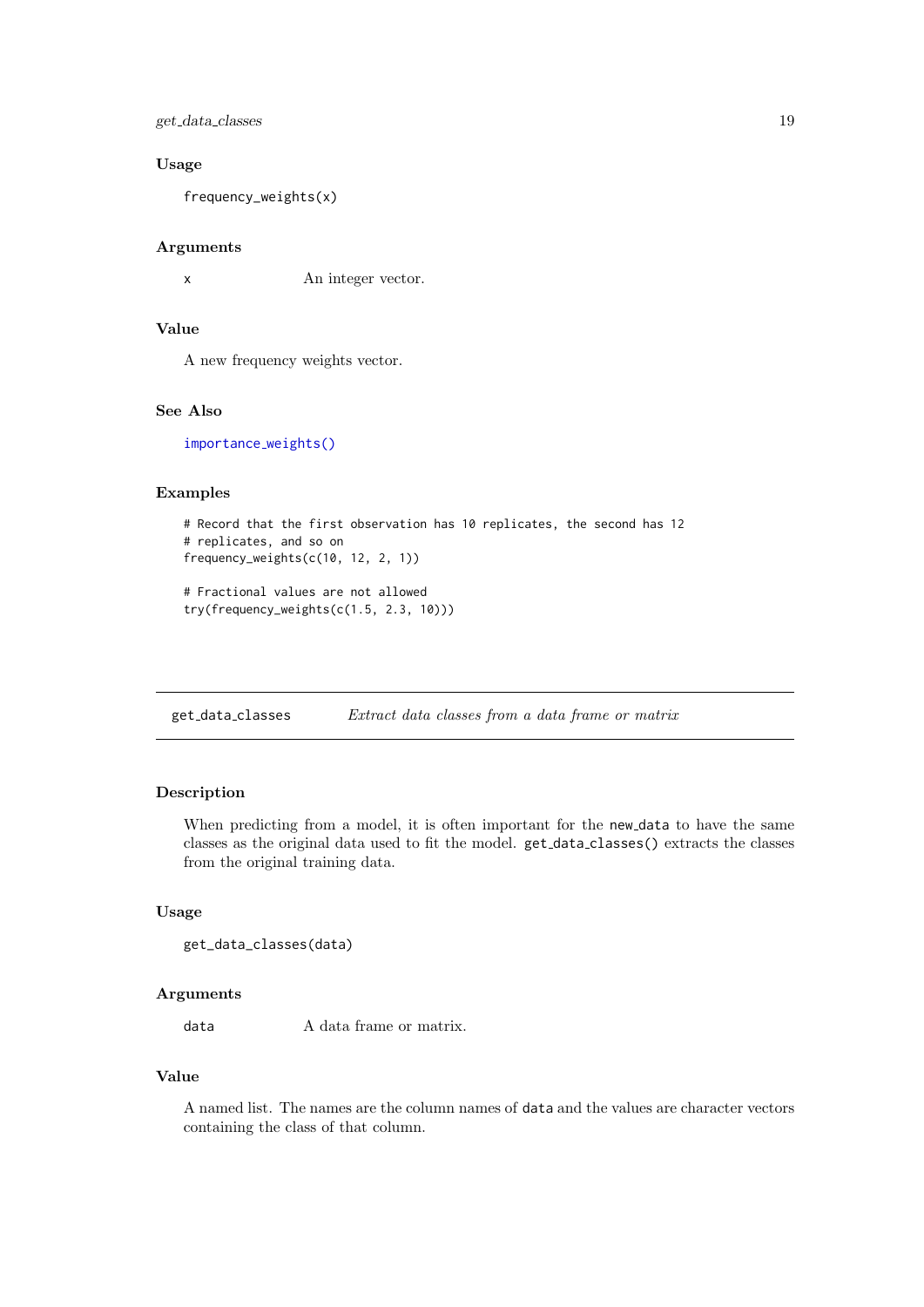### Examples

```
get_data_classes(iris)
get_data_classes(as.matrix(mtcars))
# Unlike .MFclass(), the full class
# vector is returned
data \leq data.frame(col = ordered(c("a", "b")))
.MFclass(data$col)
get_data_classes(data)
```
get levels Extract factor levels from a data frame

### Description

get levels() extracts the levels from any factor columns in data. It is mainly useful for extracting the original factor levels from the predictors in the training set. get\_outcome\_levels() is a small wrapper around get levels() for extracting levels from a factor outcome that first calls [standardize\(\)](#page-44-1) on y.

### Usage

get\_levels(data)

get\_outcome\_levels(y)

#### Arguments

| data | A data frame to extract levels from.   |
|------|----------------------------------------|
| У    | The outcome. This can be:              |
|      | $\bullet$ A factor vector              |
|      | $\bullet$ A numeric vector             |
|      | $\bullet$ A 1D numeric array           |
|      | • A numeric matrix with column names   |
|      | • A 2D numeric array with column names |
|      |                                        |

A data frame with numeric or factor columns

### Value

A named list with as many elements as there are factor columns in data or y. The names are the names of the factor columns, and the values are character vectors of the levels.

If there are no factor columns, NULL is returned.

### See Also

[stats::.getXlevels\(\)](#page-0-0)

<span id="page-19-0"></span>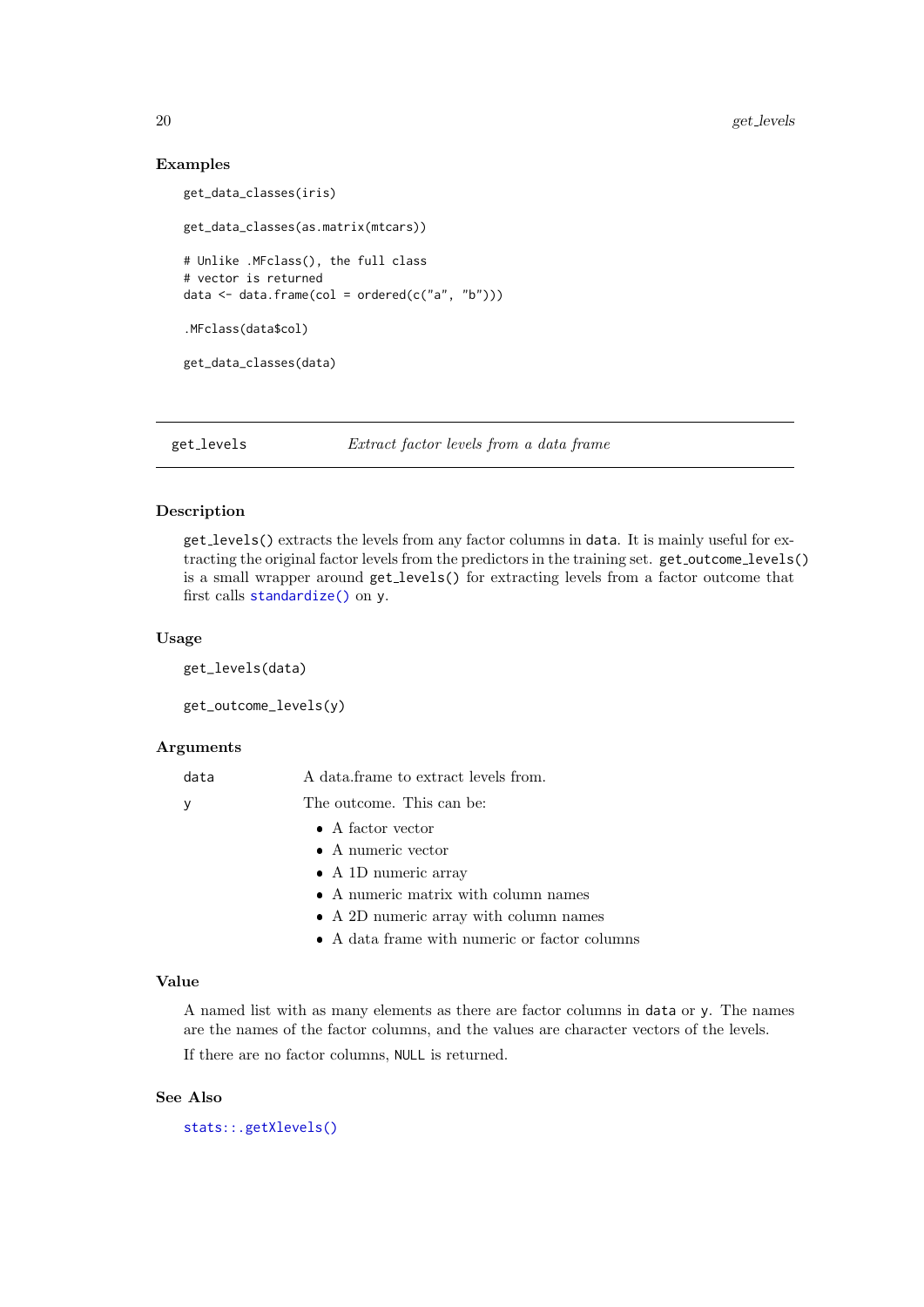#### <span id="page-20-0"></span>hardhat-example-data 21

#### Examples

```
# Factor columns are returned with their levels
get_levels(iris)
# No factor columns
get_levels(mtcars)
# standardize() is first run on `y`
# which converts the input to a data frame
# with an automatically named column, `".outcome"`
get_outcome_levels(y = factor(letters[1:5]))
```
hardhat-example-data Example data for hardhat

### Description

Example data for hardhat

### Details

Data objects for a training and test set with the same variables: three numeric and two factor columns.

#### Value

```
example_train, example_test
                 tibbles
```
#### Examples

data("hardhat-example-data")

hardhat-extract Generics for object extraction

### Description

These generics are used to extract elements from various model objects. Methods are defined in other packages, such as tune, workflows, and workflowsets, but the returned object is always the same.

- extract fit engine() returns the engine specific fit embedded within a parsnip model fit. For example, when using parsnip::linear\_reg() with the "lm" engine, this returns the underlying lm object.
- extract fit parsnip() returns a parsnip model fit.
- extract mold() returns the preprocessed "mold" object returned from [mold\(\)](#page-28-1). It contains information about the preprocessing, including either the prepped recipe, the formula terms object, or variable selectors.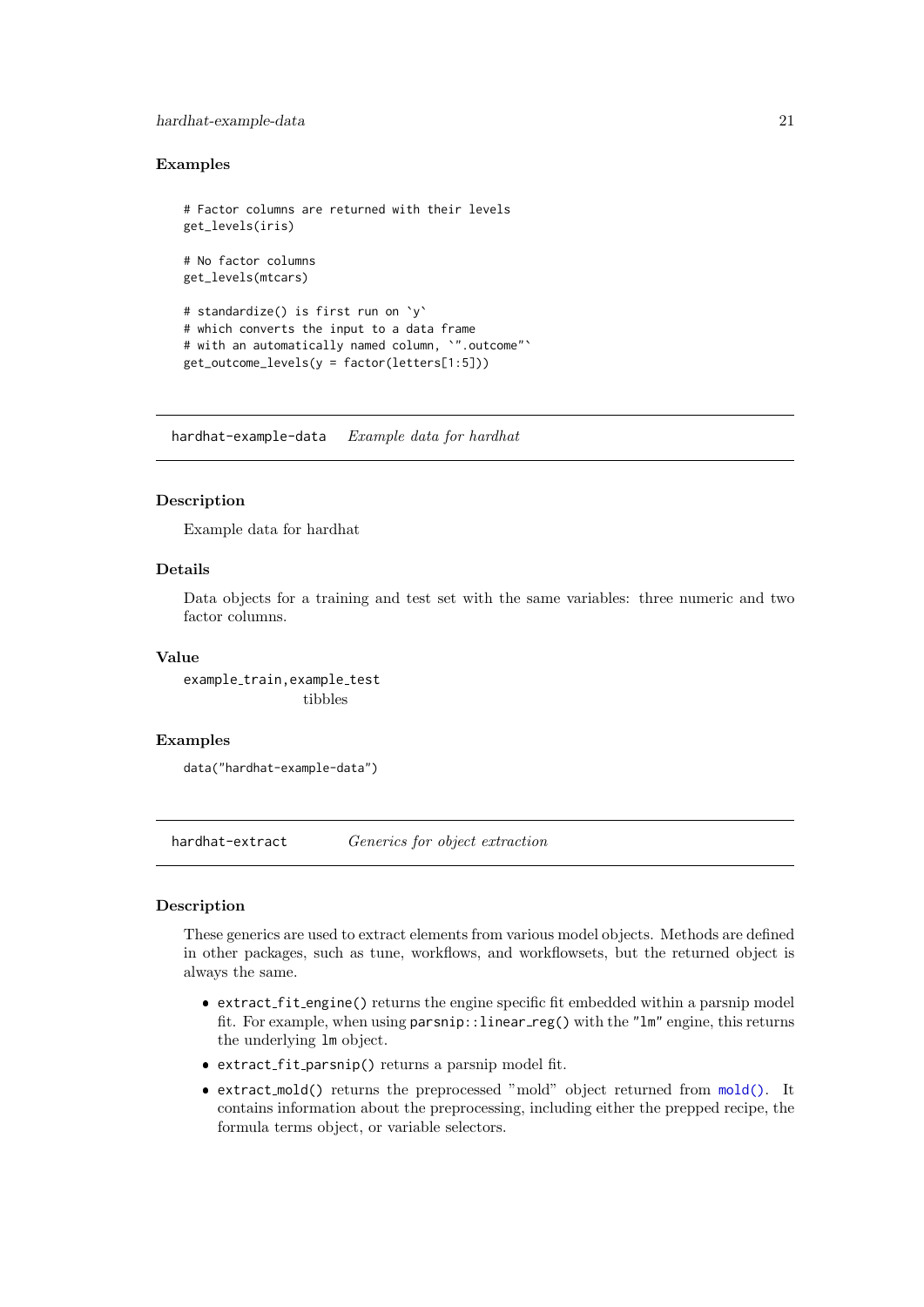- <span id="page-21-0"></span>extract spec parsnip() returns a parsnip model specification.
- extract preprocessor() returns the formula, recipe, or variable expressions used for preprocessing.
- extract recipe() returns a recipe, possibly estimated.
- extract workflow() returns a workflow, possibly fit.
- extract parameter dials() returns a single dials parameter object.
- extract parameter set dials() returns a set of dials parameter objects.

#### Usage

```
extract_workflow(x, ...)
```

```
extract_recipe(x, ...)
```

```
extract_spec_parsnip(x, ...)
```

```
extract_fit_parsnip(x, ...)
```

```
extract_fit_engine(x, ...)
```

```
extract_mold(x, ...)
```

```
extract_preprocessor(x, ...)
```

```
extract_parameter_dials(x, ...)
```

```
extract_parameter_set_dials(x, ...)
```
### Arguments

|          | An object.                            |
|----------|---------------------------------------|
| $\cdots$ | Extra arguments passed on to methods. |

### Examples

```
# See packages where methods are defined for examples, such as `parsnip` or
```
# `workflows`.

<span id="page-21-1"></span>importance weights Importance weights

### Description

### [Experimental]

importance weights() creates a vector of importance weights which allow you to apply a context dependent weight to your observations. Importance weights are supplied as a non-negative double vector, where fractional values are allowed.

### Usage

```
importance_weights(x)
```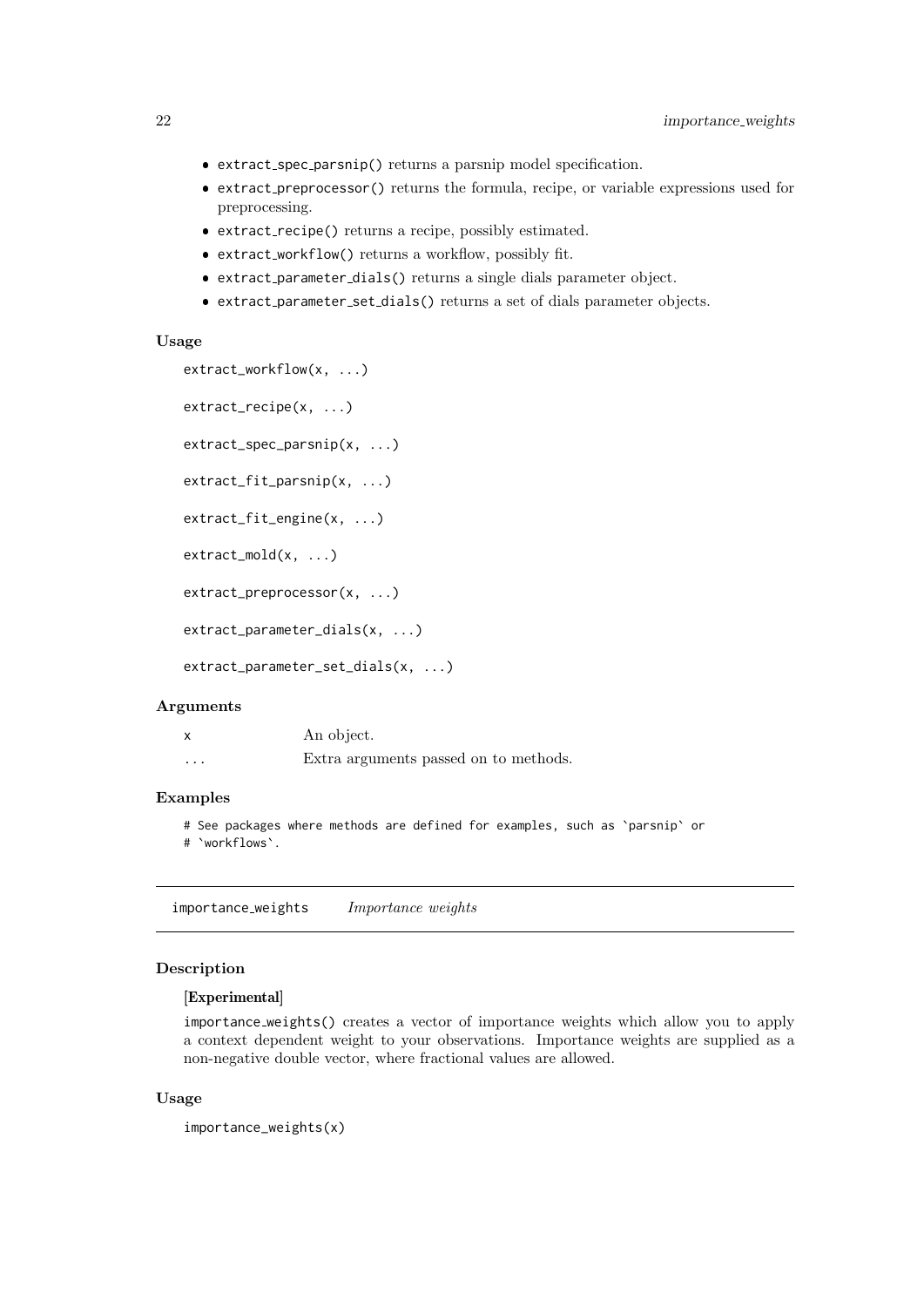### <span id="page-22-0"></span>is blueprint 23

### Arguments

x A double vector.

### Value

A new importance weights vector.

### See Also

frequency [weights\(\)](#page-17-1)

### Examples

importance\_weights(c(1.5, 2.3, 10))

is blueprint  $Is \times a$  preprocessing blueprint?

### Description

is\_blueprint() checks if x inherits from "hardhat\_blueprint".

### Usage

is\_blueprint(x)

### Arguments

x An object.

### Examples

is\_blueprint(default\_xy\_blueprint())

is case weights  $Is \times a \text{ case weights vector?}$ 

### Description

### [Experimental]

is case weights() checks if x inherits from "hardhat case weights".

### Usage

is\_case\_weights(x)

### Arguments

x An object.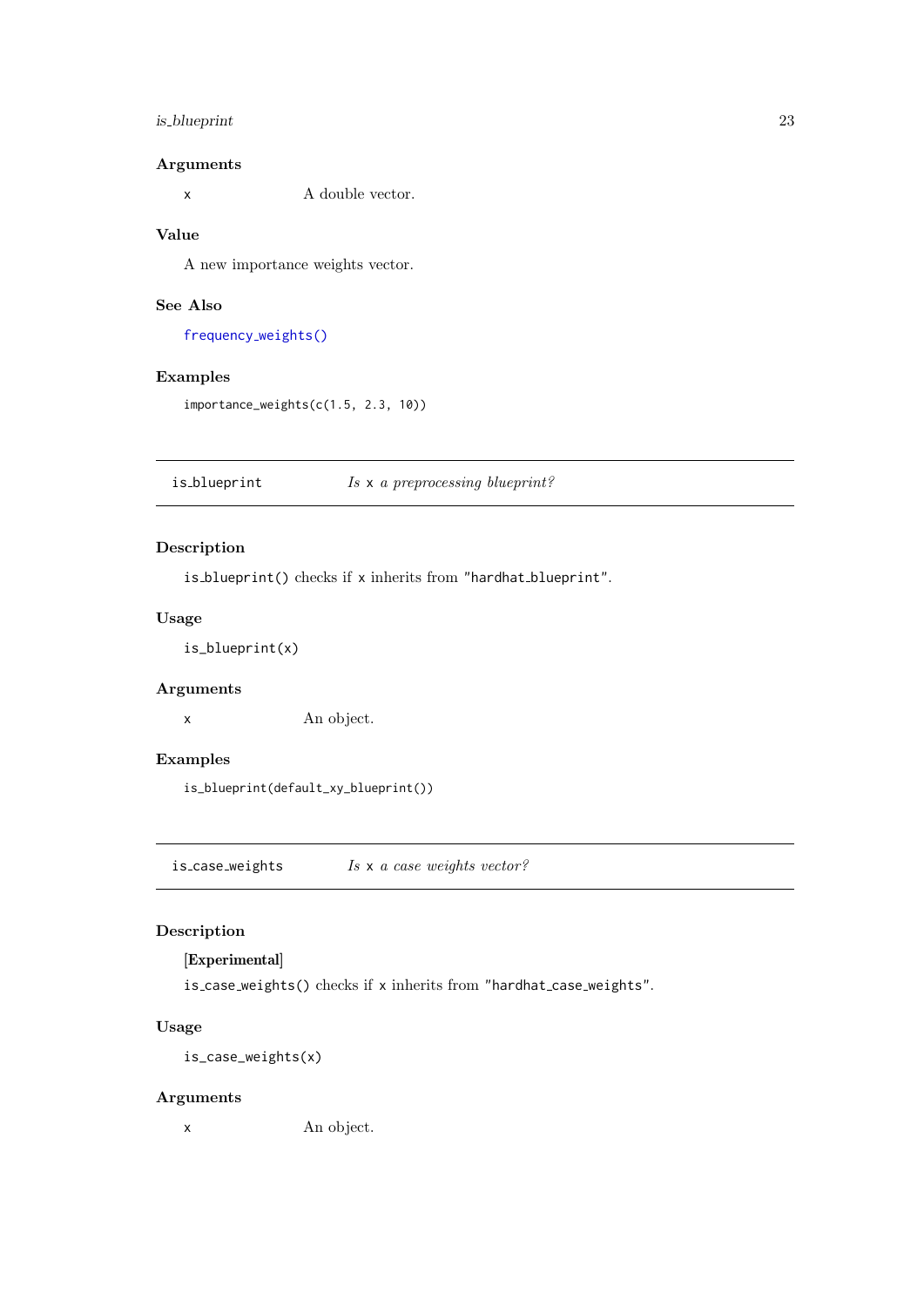### Value

A single TRUE or FALSE.

### Examples

```
is_case_weights(1)
is_case_weights(frequency_weights(1))
```
is frequency weights Is x a frequency weights vector?

### Description

### [Experimental]

is frequency weights() checks if x inherits from "hardhat frequency weights".

### Usage

is\_frequency\_weights(x)

### Arguments

x An object.

### Value

A single TRUE or FALSE.

### Examples

```
is_frequency_weights(1)
is_frequency_weights(frequency_weights(1))
is_frequency_weights(importance_weights(1))
```
is importance weights Is x an importance weights vector?

### Description

### [Experimental]

is importance weights() checks if x inherits from "hardhat importance weights".

### Usage

is\_importance\_weights(x)

#### Arguments

x An object.

<span id="page-23-0"></span>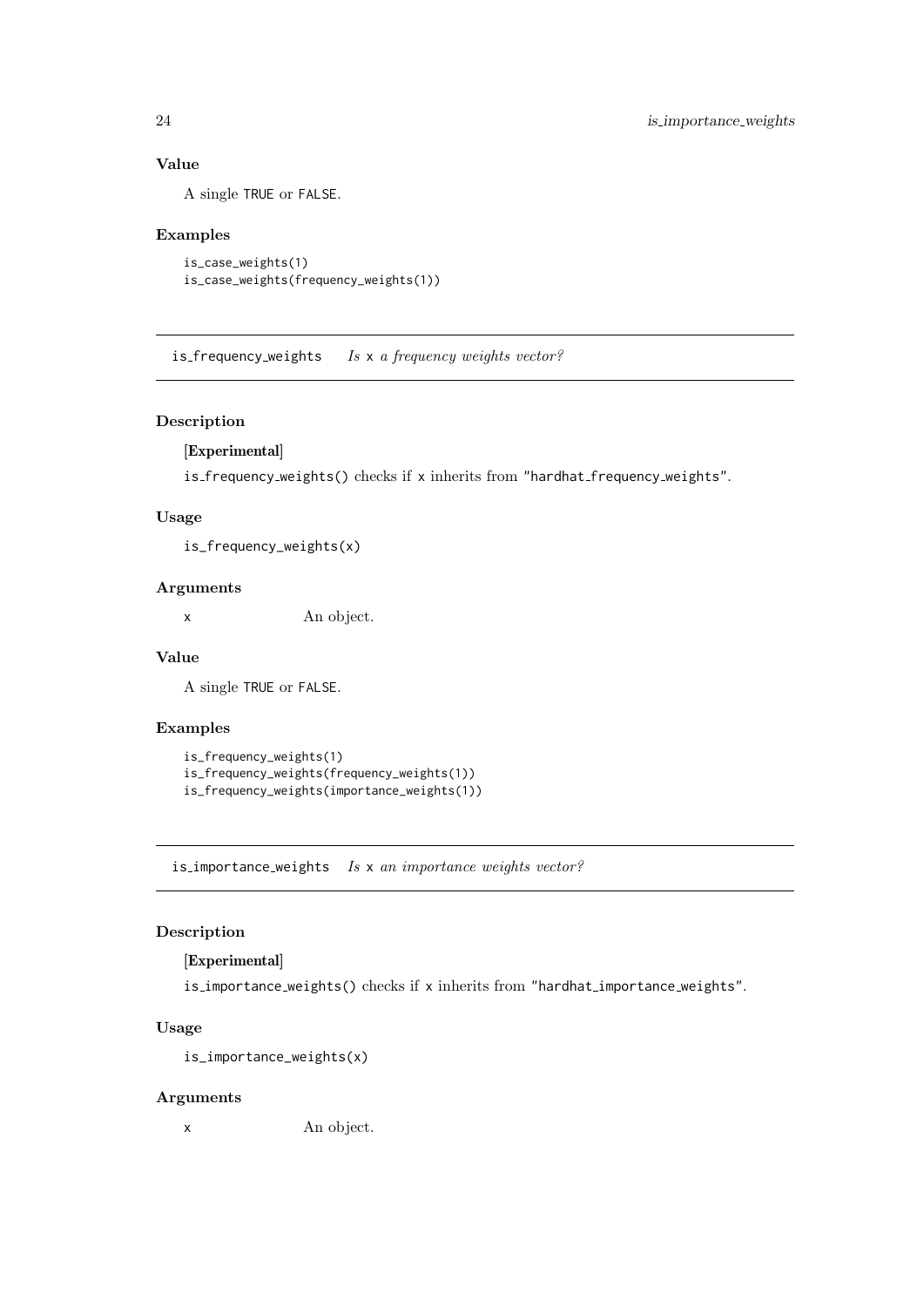#### <span id="page-24-0"></span>model frame 25

#### Value

A single TRUE or FALSE.

#### Examples

is\_importance\_weights(1) is\_importance\_weights(frequency\_weights(1)) is\_importance\_weights(importance\_weights(1))

<span id="page-24-1"></span>model frame  $Construct\ a\ model\ frame$ 

#### Description

model frame() is a stricter version of [stats::model.frame\(\)](#page-0-0). There are a number of differences, with the main being that rows are never dropped and the return value is a list with the frame and terms separated into two distinct objects.

#### Usage

```
model_frame(formula, data)
```
#### Arguments

| formula | A formula or terms object representing the terms of the model frame. |
|---------|----------------------------------------------------------------------|
| data    | A data frame or matrix containing the terms of formula.              |

#### Details

The following explains the rationale for some of the difference in arguments compared to [stats::model.frame\(\)](#page-0-0):

- subset: Not allowed because the number of rows before and after model frame() has been run should always be the same.
- na.action: Not allowed and is forced to "na.pass" because the number of rows before and after model frame() has been run should always be the same.
- drop.unused.levels: Not allowed because it seems inconsistent for data and the result of model frame() to ever have the same factor column but with different levels, unless specified though original levels. If this is required, it should be done through a recipe step explicitly.
- xlev: Not allowed because this check should have been done ahead of time. Use [scream\(\)](#page-39-1) to check the integrity of data against a training set if that is required.
- ...: Not exposed because offsets are handled separately, and it is not necessary to pass weights here any more because rows are never dropped (so weights don't have to be subset alongside the rest of the design matrix). If other non-predictor columns are required, use the "roles" features of recipes.

It is important to always use the results of  $model-frame()$  with  $model_matrix()$  $model_matrix()$  rather than [stats::model.matrix\(\)](#page-0-0) because the tibble in the result of model\_frame() does not have a terms object attached. If model.matrix( $\{\text{terms}_i, \text{ itible}_i\}$ ) is called directly, then a call to model.frame() will be made automatically, which can give faulty results.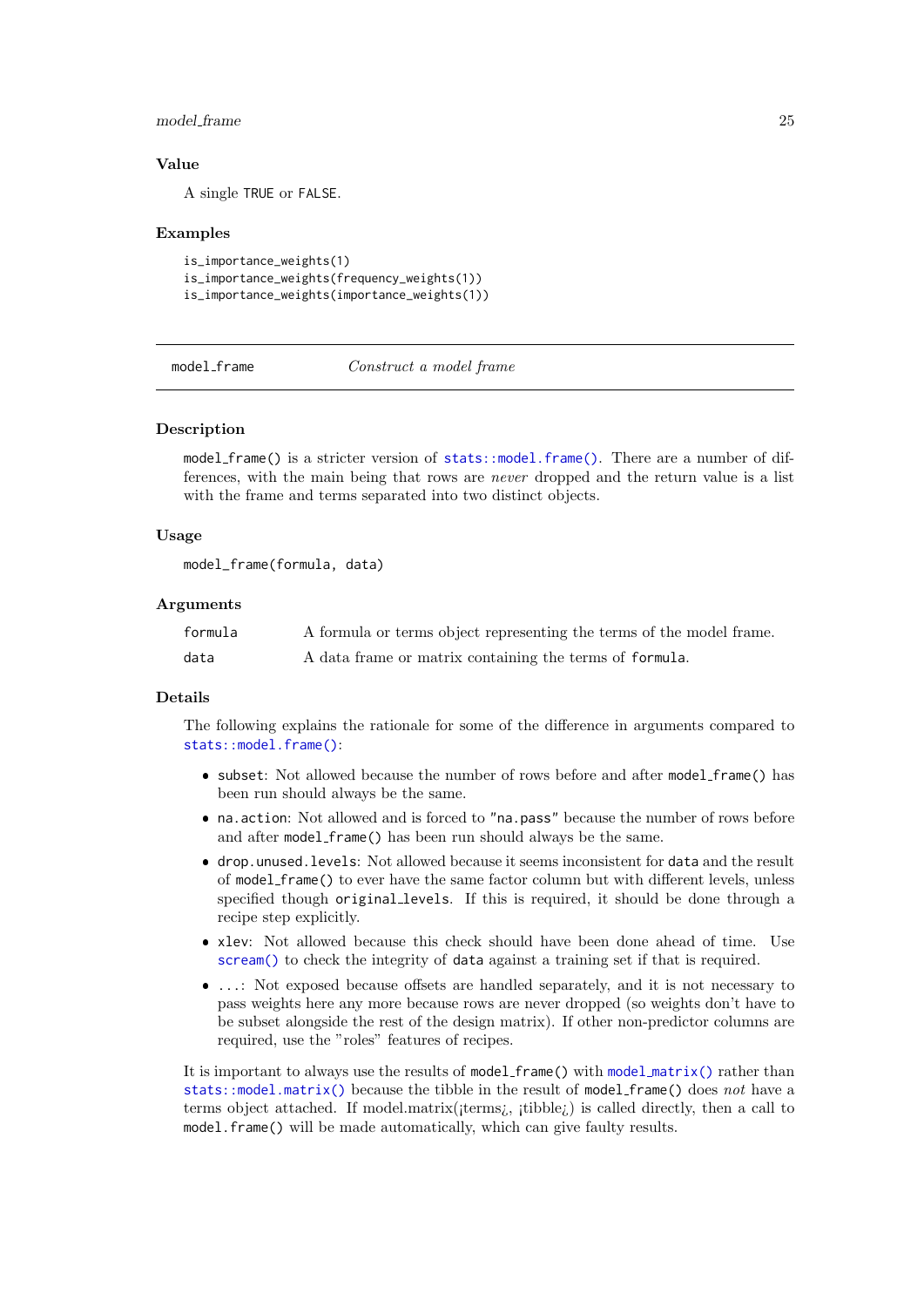### <span id="page-25-0"></span>Value

A named list with two elements:

- "data": A tibble containing the model frame.
- "terms": A terms object containing the terms for the model frame.

#### Examples

```
# ---------------------------------------------------------------------------
# Example usage
framed <- model_frame(Species ˜ Sepal.Width, iris)
framed$data
framed$terms
# ---------------------------------------------------------------------------
# Missing values never result in dropped rows
iris2 <- iris
iris2$Sepal.Width[1] <- NA
framed2 <- model_frame(Species ˜ Sepal.Width, iris2)
head(framed2$data)
nrow(framed2$data) == nrow(iris2)
```
<span id="page-25-1"></span>model matrix Construct a design matrix

### Description

model matrix() is a stricter version of [stats::model.matrix\(\)](#page-0-0). Notably, model matrix() will *never* drop rows, and the result will be a tibble.

#### Usage

```
model_matrix(terms, data)
```
### Arguments

| terms | A terms object to construct a model matrix with. This is typically the<br>terms object returned from the corresponding call to model_frame(). |
|-------|-----------------------------------------------------------------------------------------------------------------------------------------------|
| data  | A tibble to construct the design matrix with. This is typically the tibble<br>returned from the corresponding call to model_frame().          |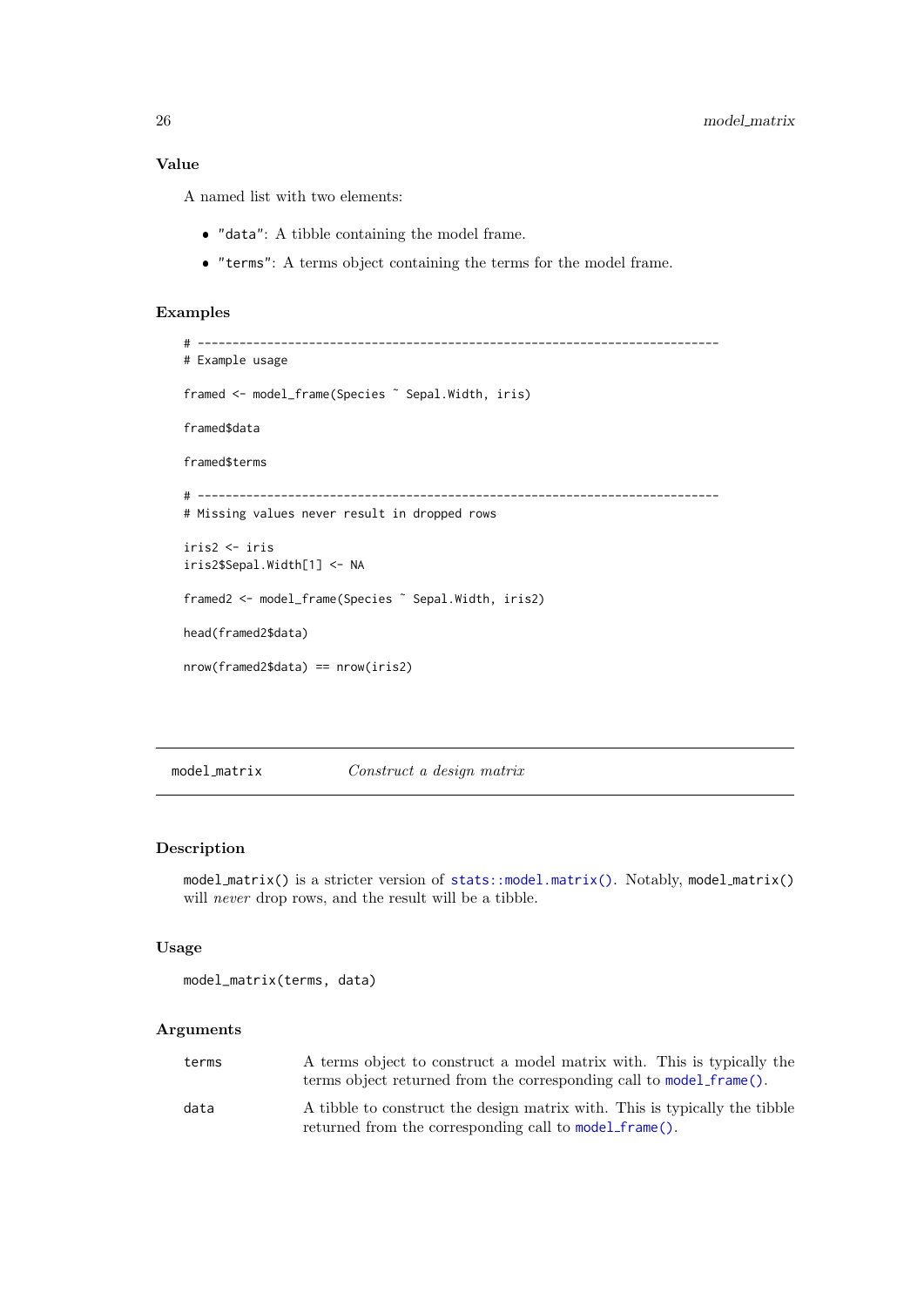#### <span id="page-26-0"></span>model matrix 27

#### Details

The following explains the rationale for some of the difference in arguments compared to [stats::model.matrix\(\)](#page-0-0):

- contrasts.arg: Set the contrasts argument, options("contrasts") globally, or assign a contrast to the factor of interest directly using [stats::contrasts\(\)](#page-0-0). See the examples section.
- xlev: Not allowed because model.frame() is never called, so it is unnecessary.
- ...: Not allowed because the default method of model.matrix() does not use it, and the lm method uses it to pass potential offsets and weights through, which are handled differently in hardhat.

#### Value

A tibble containing the design matrix.

#### Examples

```
# ---------------------------------------------------------------------------
# Example usage
framed <- model_frame(Sepal.Width ˜ Species, iris)
model_matrix(framed$terms, framed$data)
# ---------------------------------------------------------------------------
# Missing values never result in dropped rows
iris2 <- iris
iris2$Species[1] <- NA
framed2 <- model_frame(Sepal.Width ˜ Species, iris2)
model_matrix(framed2$terms, framed2$data)
# ---------------------------------------------------------------------------
# Contrasts
# Default contrasts
y <- factor(c("a", "b"))
x \le - data.frame(y = y)
framed <- model_frame(˜y, x)
# Setting contrasts directly
y_with_contrast <- y
contrasts(y_with_contrast) <- contr.sum(2)
x2 \leq data.frame(y = y_with_contrast)
framed2 <- model_frame(˜y, x2)
# Compare!
model_matrix(framed$terms, framed$data)
model_matrix(framed2$terms, framed2$data)
# Also, can set the contrasts globally
global_override <- c(unordered = "contr.sum", ordered = "contr.poly")
```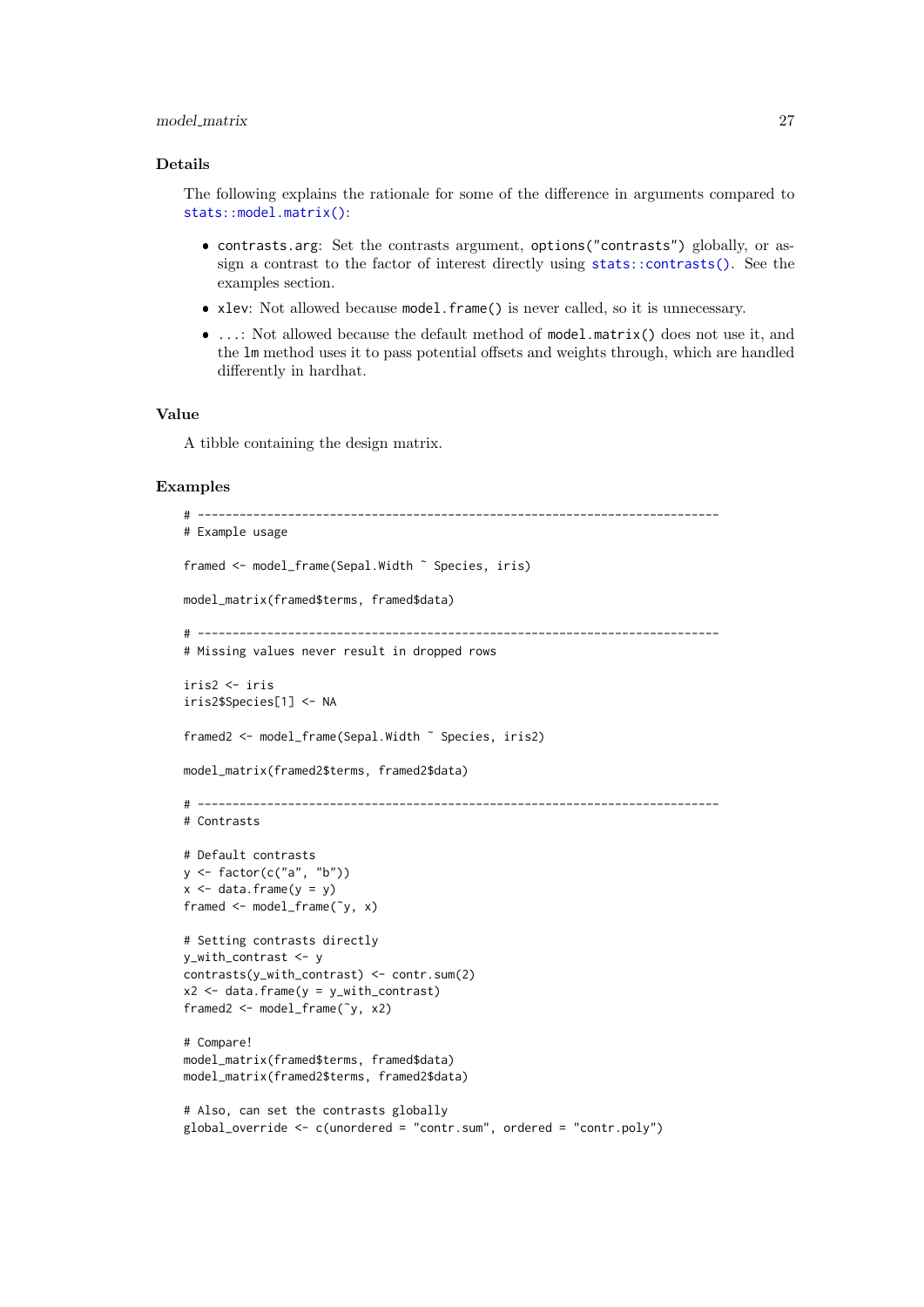```
rlang::with_options(
  expr = fmodel_matrix(framed$terms, framed$data)
  },
  contrasts = global_override
)
```
<span id="page-27-1"></span>model\_offset Extract a model offset

#### Description

model offset() extracts a numeric offset from a model frame. It is inspired by [stats::model.offset\(\)](#page-0-0), but has nicer error messages and is slightly stricter.

#### Usage

model\_offset(terms, data)

#### Arguments

| terms | A "terms" object corresponding to data, returned from a call to model_frame(). |
|-------|--------------------------------------------------------------------------------|
| data  | A data frame returned from a call to model_frame().                            |

#### Details

If a column that has been tagged as an offset is not numeric, a nice error message is thrown telling you exactly which column was problematic.

[stats::model.offset\(\)](#page-0-0) also allows for a column named "(offset)" to be considered an offset along with any others that have been tagged by [stats::offset\(\)](#page-0-0). However, [stats::model.matrix\(\)](#page-0-0) does not recognize these columns as offsets (so it doesn't remove them as it should). Because of this inconsistency, columns named "(offset)" are not treated specially by model offset().

### Value

A numeric vector representing the offset.

### Examples

```
x <- model.frame(Species ˜ offset(Sepal.Width), iris)
model_offset(terms(x), x)
xx <- model.frame(Species ˜ offset(Sepal.Width) + offset(Sepal.Length), iris)
model_offset(terms(xx), xx)
# Problematic columns are caught with intuitive errors
tryCatch(
  expr = {
```
<span id="page-27-0"></span>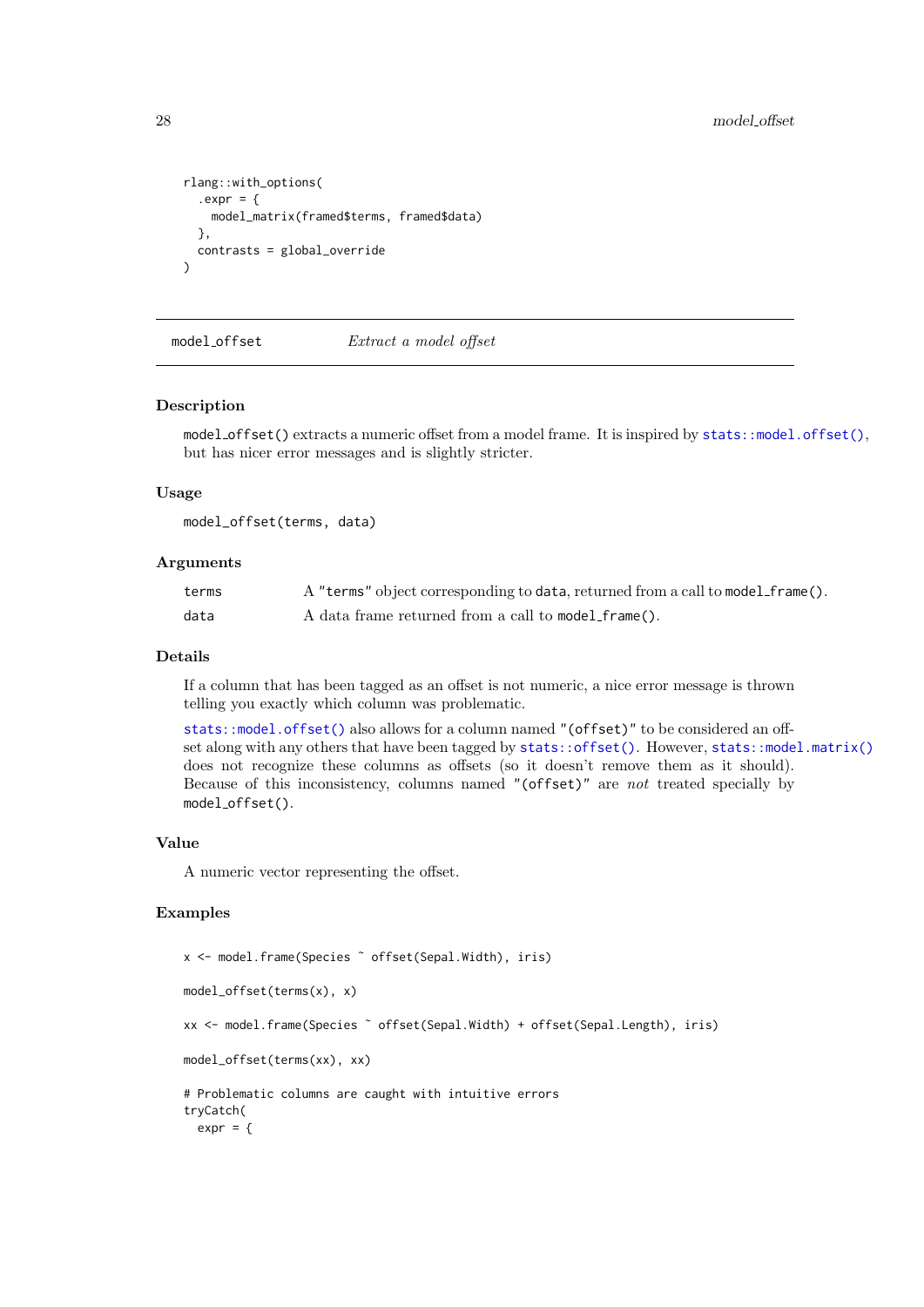<span id="page-28-0"></span>mold 29

```
x <- model.frame(˜ offset(Species), iris)
    model_offset(terms(x), x)
  },
  error = function(e) {
    print(e$message)
  }
)
```
#### <span id="page-28-1"></span>mold  $\Box$  Mold data for modeling

#### Description

mold() applies the appropriate processing steps required to get training data ready to be fed into a model. It does this through the use of various blueprints that understand how to preprocess data that come in various forms, such as a formula or a recipe.

All blueprints have consistent return values with the others, but each is unique enough to have its own help page. Click through below to learn how to use each one in conjunction with mold().

- XY Method default\_xy\_[blueprint\(\)](#page-13-1)
- Formula Method default formula [blueprint\(\)](#page-4-1)
- Recipes Method default\_recipe\_[blueprint\(\)](#page-9-1)

#### Usage

 $mold(x, \ldots)$ 

#### Arguments

|          | An object. See the method specific implementations linked in the De- |
|----------|----------------------------------------------------------------------|
|          | scription for more information.                                      |
| $\cdots$ | Not used.                                                            |

#### Value

A named list containing 4 elements:

- predictors: A tibble containing the molded predictors to be used in the model.
- outcome: A tibble containing the molded outcomes to be used in the model.
- blueprint: A method specific "hardhat\_blueprint" object for use when making predictions.
- extras: Either NULL if the blueprint returns no extra information, or a named list containing the extra information.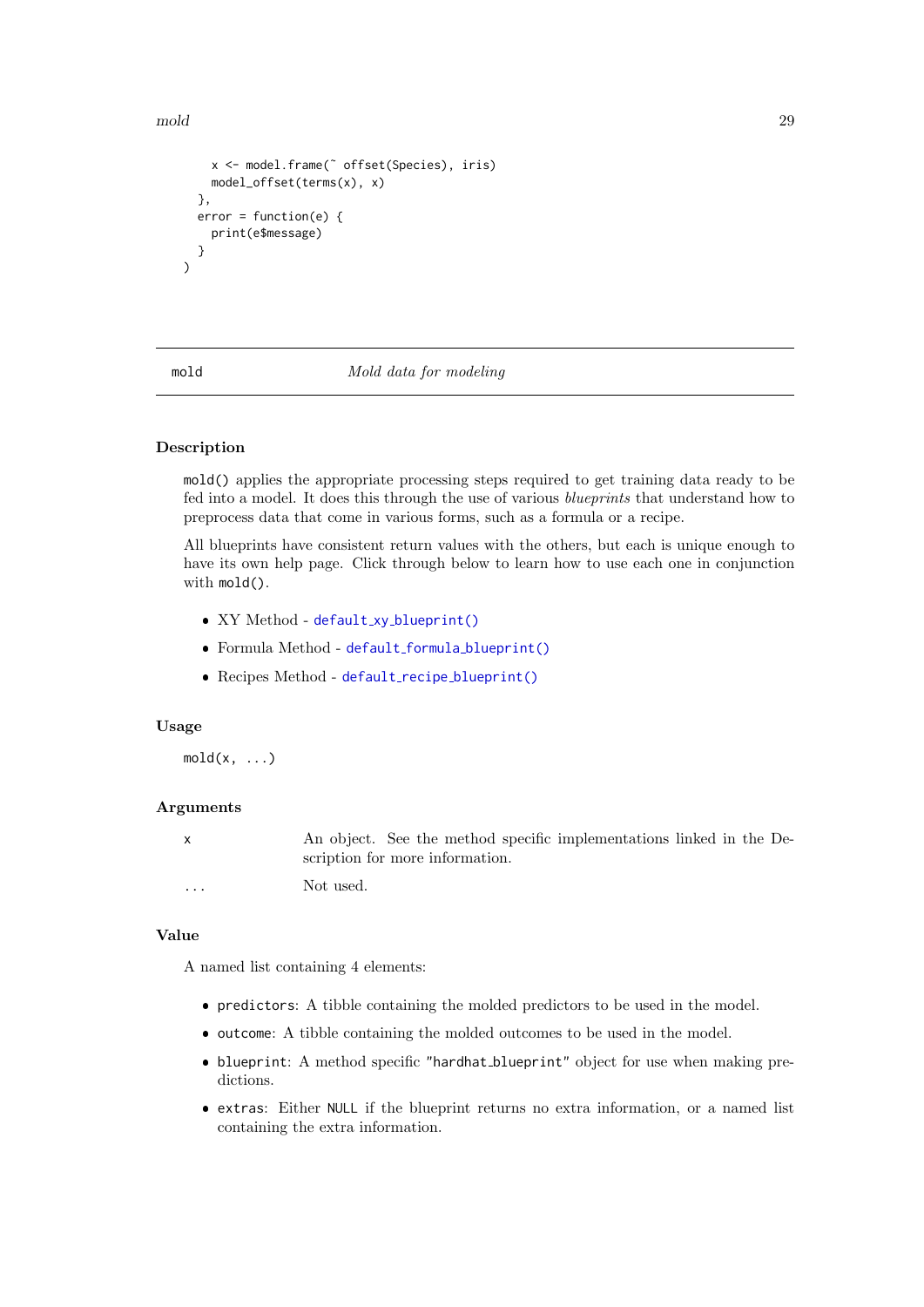### Examples

```
# See the method specific documentation linked in Description
# for the details of each blueprint, and more examples.
# XY
mold(iris[, "Sepal.Width", drop = FALSE], iris$Species)
# Formula
mold(Species ˜ Sepal.Width, iris)
# Recipe
library(recipes)
mold(recipe(Species ˜ Sepal.Width, iris), iris)
```
new\_case\_weights Extend case weights

### Description

### [Experimental]

new case weights() is a developer oriented function for constructing a new case weights type. The ¡case\_weights¿ type itself is an *abstract* type with very little functionality. Because of this, class is a required argument.

### Usage

```
new_case_weights(x, ..., class)
```
#### Arguments

| X                       | An integer or double vector.         |  |  |
|-------------------------|--------------------------------------|--|--|
| $\cdot$ $\cdot$ $\cdot$ | Name-value pairs defining attributes |  |  |
| class                   | Name of subclass.                    |  |  |

### Value

A new subclassed case weights vector.

#### Examples

```
new_case_weights(1:5, class = "my_weights")
```
<span id="page-29-0"></span>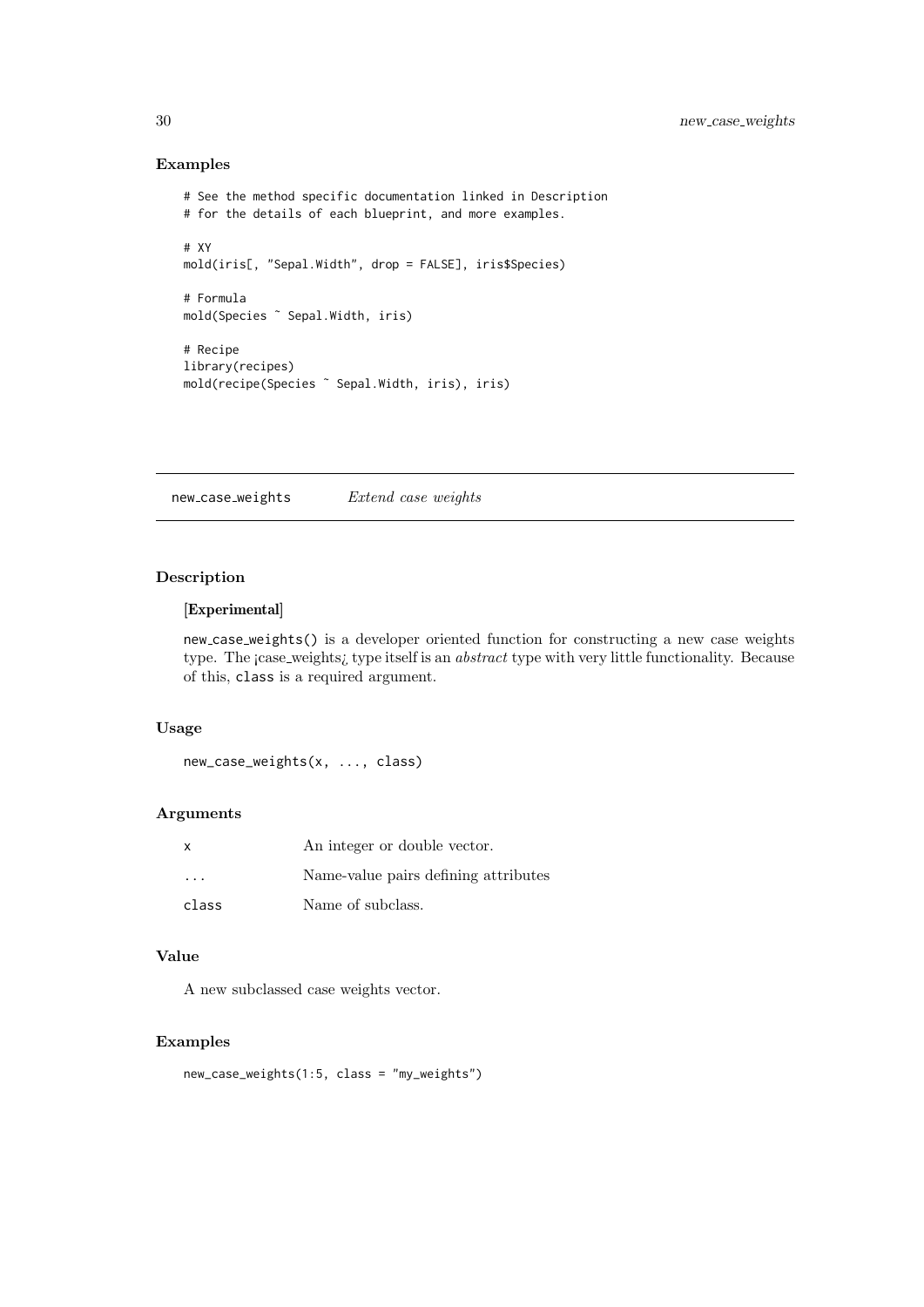<span id="page-30-0"></span>new default formula blueprint

Create a new default blueprint

#### Description

This page contains the constructors for the default blueprints. They can be extended if you want to add extra behavior on top of what the default blueprints already do, but generally you will extend the non-default versions of the constructors found in the documentation for new [blueprint\(\)](#page-32-1).

#### Usage

```
new_default_formula_blueprint(
  intercept = FALSE,
  allow_novel_levels = FALSE,
  ptypes = NULL,
  formula = NULL,
  indicators = "traditional",
  composition = "tibble",
  terms = list(predictors = NULL, outcomes = NULL),
  ...,
  subclass = character()
)
new_default_recipe_blueprint(
  intercept = FALSE,
  allow_novel_levels = FALSE,
  fresh = TRUE.
  bake_dependent_roles = character(),
  composition = "tibble",
  ptypes = NULL,
  recipe = NULL,
  extra_role_ptypes = NULL,
  ...,
  subclass = character()
)
new_default_xy_blueprint(
  intercept = FALSE,
  allow_novel_levels = FALSE,
  composition = "tibble",
  ptypes = NULL,
  ...,
  subclass = character()
)
```
### Arguments

intercept A logical. Should an intercept be included in the processed data? This information is used by the process function in the mold and forge function list.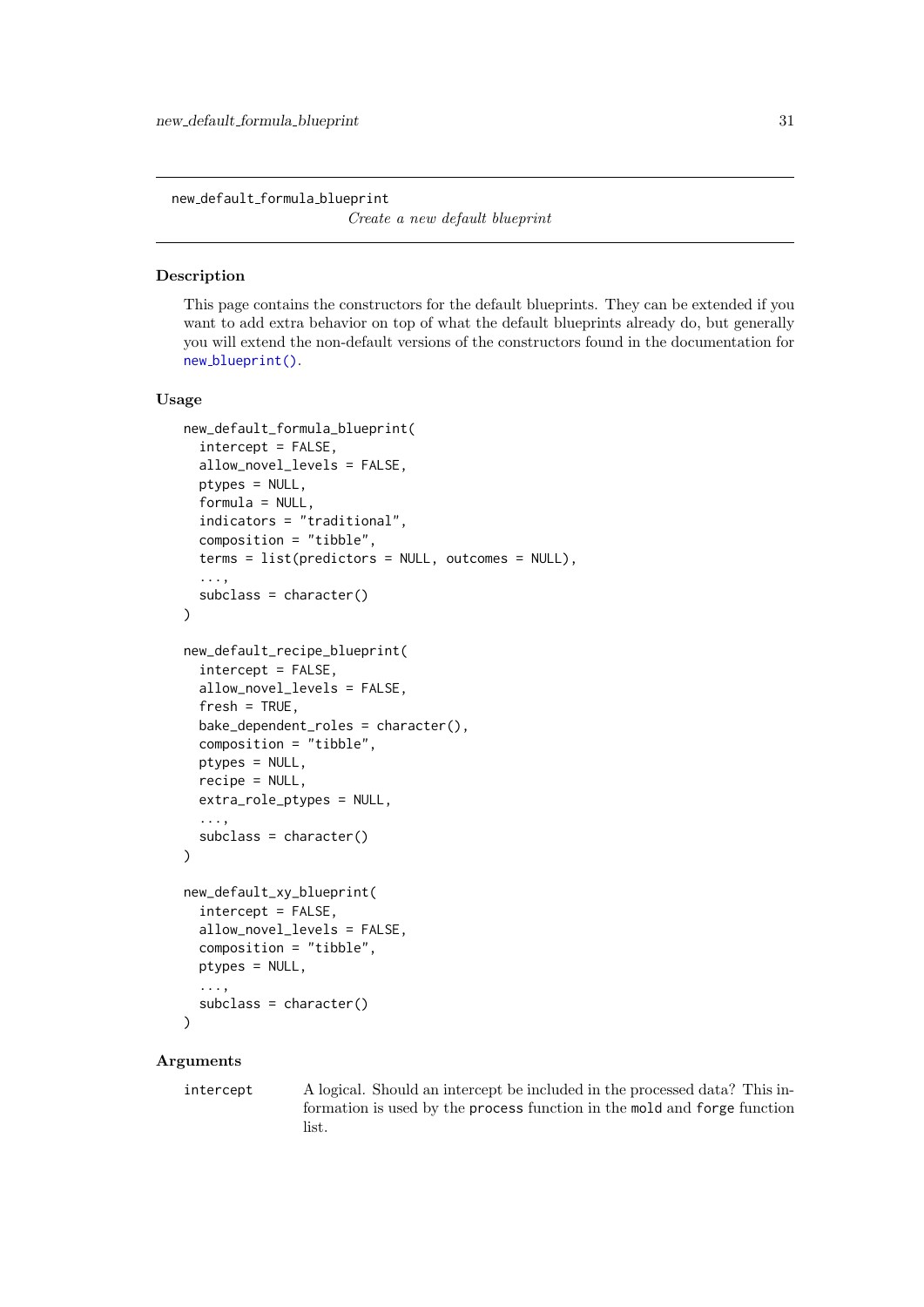<span id="page-31-0"></span>

| allow_novel_levels            |                                                                                                                                                                                                                                                                                                                                                                                                                                                                                                     |
|-------------------------------|-----------------------------------------------------------------------------------------------------------------------------------------------------------------------------------------------------------------------------------------------------------------------------------------------------------------------------------------------------------------------------------------------------------------------------------------------------------------------------------------------------|
|                               | A logical. Should novel factor levels be allowed at prediction time? This<br>information is used by the clean function in the forge function list, and<br>is passed on to scream().                                                                                                                                                                                                                                                                                                                 |
| ptypes                        | Either NULL, or a named list with 2 elements, predictors and outcomes,<br>both of which are 0-row tibbles. ptypes is generated automatically at<br>mold() time and is used to validate new_data at prediction time.                                                                                                                                                                                                                                                                                 |
| formula                       | Either NULL, or a formula that specifies how the predictors and outcomes<br>should be preprocessed. This argument is set automatically at mold()<br>time.                                                                                                                                                                                                                                                                                                                                           |
| indicators                    | A single character string. Control how factors are expanded into dummy<br>variable indicator columns. One of:                                                                                                                                                                                                                                                                                                                                                                                       |
|                               | • "traditional" - The default. Create dummy variables using the<br>traditional model.matrix() infrastructure. Generally this creates K<br>-1 indicator columns for each factor, where K is the number of levels<br>in that factor.                                                                                                                                                                                                                                                                  |
|                               | $\bullet\,$ "none" - Leave factor variables alone. No expansion is done.<br>• "one_hot" - Create dummy variables using a one-hot encoding ap-<br>proach that expands unordered factors into all K indicator columns,<br>rather than $K - 1$ .                                                                                                                                                                                                                                                       |
| composition                   | Either "tibble", "matrix", or "dgCMatrix" for the format of the processed<br>predictors. If "matrix" or "dgCMatrix" are chosen, all of the predictors<br>must be numeric after the preprocessing method has been applied; oth-<br>erwise an error is thrown.                                                                                                                                                                                                                                        |
| terms                         | A named list of two elements, predictors and outcomes. Both elements<br>are terms objects that describe the terms for the outcomes and predictors<br>separately. This argument is set automatically at $mod()$ time.                                                                                                                                                                                                                                                                                |
| .                             | Name-value pairs for additional elements of blueprints that subclass this<br>blueprint.                                                                                                                                                                                                                                                                                                                                                                                                             |
| subclass                      | A character vector. The subclasses of this blueprint.                                                                                                                                                                                                                                                                                                                                                                                                                                               |
| fresh<br>bake_dependent_roles | Should already trained operations be re-trained when $\mathsf{prep}()$ is called?                                                                                                                                                                                                                                                                                                                                                                                                                   |
|                               | A character vector of recipes column "roles" specifying roles that are re-<br>quired to recipes::bake() new data. Can't be "predictor" or "outcome",<br>as predictors are always required and outcomes are handled by the outcomes<br>argument of <i>forget()</i> .                                                                                                                                                                                                                                 |
|                               | Typically, non-standard roles (such as "id" or "case_weights") are not<br>required to bake() new data. Unless specified by bake_dependent_roles,<br>these non-standard role columns are excluded from checks done in forge()<br>to validate the column structure of new_data, will not be passed to bake()<br>even if they existed in new_data, and will not be returned in the forge()\$extras\$roles<br>slot. See the documentation of recipes::add_role() for more informa-<br>tion about roles. |
| recipe                        | Either NULL, or an unprepped recipe. This argument is set automatically<br>at $\text{mol}(t)$ time.                                                                                                                                                                                                                                                                                                                                                                                                 |
| extra_role_ptypes             |                                                                                                                                                                                                                                                                                                                                                                                                                                                                                                     |
|                               | A named list. The names are the unique non-standard recipe roles (i.e.<br>everything except "predictors" and "outcomes"). The values are proto-<br>types of the original columns with that role. These are used for validation<br>in $fore$ ).                                                                                                                                                                                                                                                      |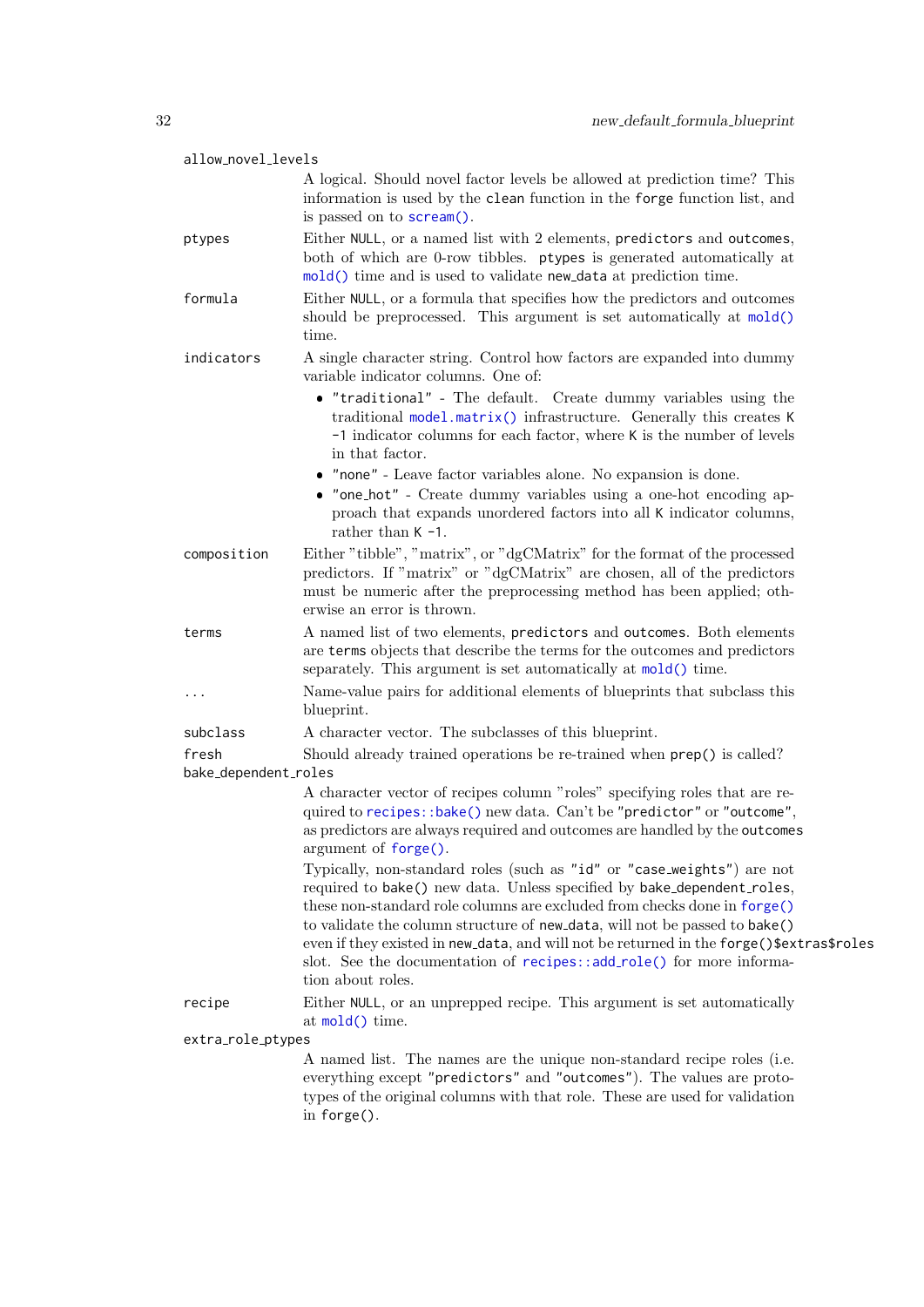<span id="page-32-2"></span><span id="page-32-0"></span>new formula blueprint Create a new preprocessing blueprint

#### <span id="page-32-1"></span>Description

These are the base classes for creating new preprocessing blueprints. All blueprints inherit from the one created by new blueprint(), and the default method specific blueprints inherit from the other three here.

If you want to create your own processing blueprint for a specific method, generally you will subclass one of the method specific blueprints here. If you want to create a completely new preprocessing blueprint for a totally new preprocessing method (i.e. not the formula, xy, or recipe method) then you should subclass new blueprint().

In addition to creating a blueprint subclass, you will likely also need to provide S3 methods for run\_[mold\(\)](#page-38-1) and run\_[forge\(\)](#page-37-1) for your subclass.

### Usage

```
new_formula_blueprint(
  intercept = FALSE,
  allow_novel_levels = FALSE,
  ptypes = NULL,
  formula = NULL,
  indicators = "traditional",
  composition = "tibble",
  ...,
  subclass = character()
)
new_recipe_blueprint(
  intercept = FALSE,
  allow_novel_levels = FALSE,
  fresh = TRUE.
  bake_dependent_roles = character(),
  composition = "tibble",
  ptypes = NULL,
  recipe = NULL,
  ...,
  subclass = character()
)
new_xy_blueprint(
  intercept = FALSE,
  allow_novel_levels = FALSE,
  composition = "tibble",
  ptypes = NULL,
  ...,
  subclass = character()
)
```
new\_blueprint(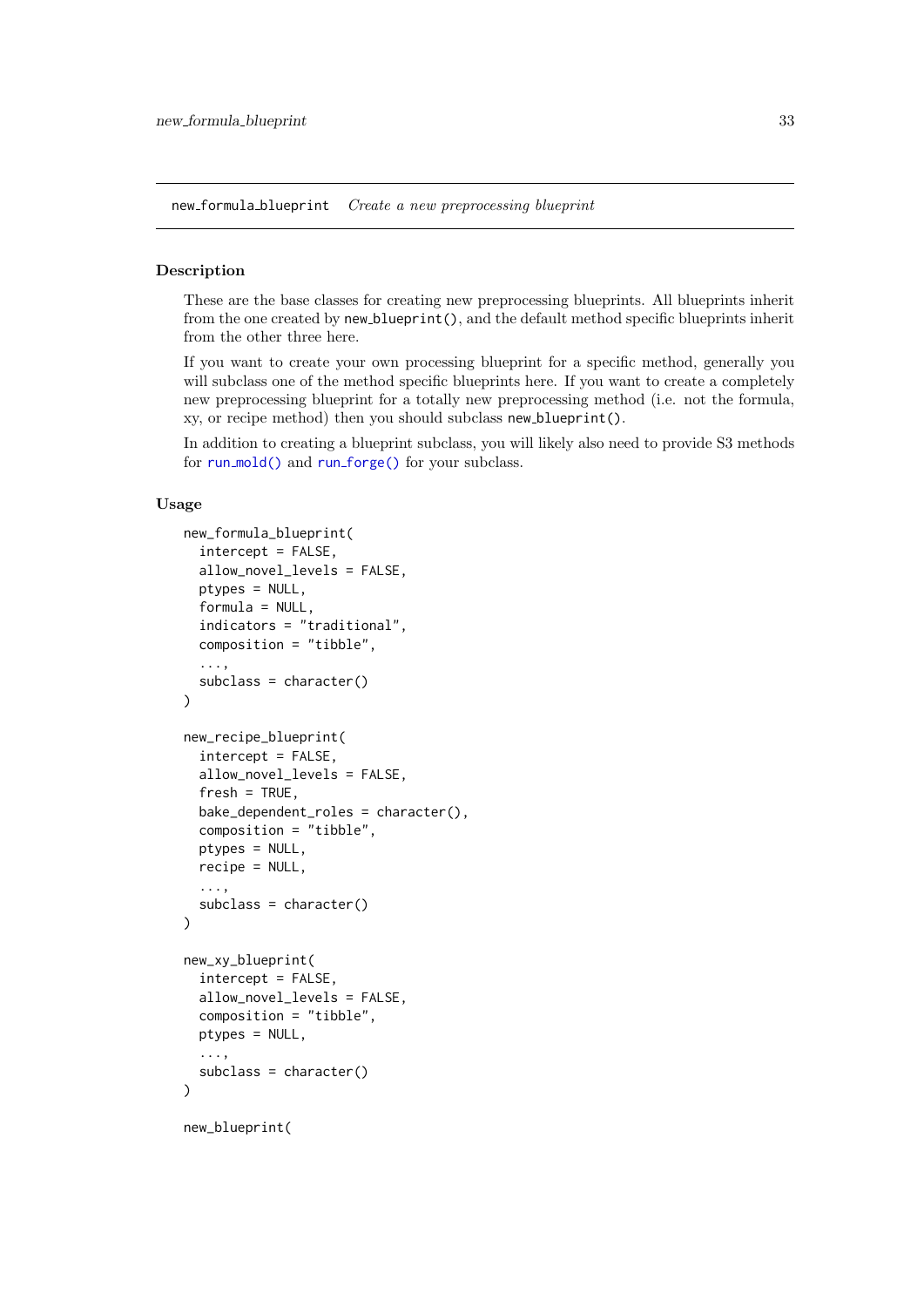```
intercept = FALSE,
  allow_novel_levels = FALSE,
  composition = "tibble",
  ptypes = NULL,
  ...,
 subclass = character()
)
```
### Arguments

| intercept            | A logical. Should an intercept be included in the processed data? This in-<br>formation is used by the process function in the mold and forge function<br>list.                                                                                                                                            |  |  |  |  |
|----------------------|------------------------------------------------------------------------------------------------------------------------------------------------------------------------------------------------------------------------------------------------------------------------------------------------------------|--|--|--|--|
| allow_novel_levels   |                                                                                                                                                                                                                                                                                                            |  |  |  |  |
|                      | A logical. Should novel factor levels be allowed at prediction time? This<br>information is used by the clean function in the forge function list, and<br>is passed on to scream().                                                                                                                        |  |  |  |  |
| ptypes               | Either NULL, or a named list with 2 elements, predictors and outcomes,<br>both of which are 0-row tibbles. ptypes is generated automatically at<br>mold() time and is used to validate new_data at prediction time.                                                                                        |  |  |  |  |
| formula              | Either NULL, or a formula that specifies how the predictors and outcomes<br>should be preprocessed. This argument is set automatically at mold()<br>time.                                                                                                                                                  |  |  |  |  |
| indicators           | A single character string. Control how factors are expanded into dummy<br>variable indicator columns. One of:                                                                                                                                                                                              |  |  |  |  |
|                      | • "traditional" - The default. Create dummy variables using the<br>traditional model.matrix() infrastructure. Generally this creates K<br>-1 indicator columns for each factor, where K is the number of levels<br>in that factor.                                                                         |  |  |  |  |
|                      | • "none" - Leave factor variables alone. No expansion is done.                                                                                                                                                                                                                                             |  |  |  |  |
|                      | • "one_hot" - Create dummy variables using a one-hot encoding ap-<br>proach that expands unordered factors into all K indicator columns,<br>rather than $K -1$ .                                                                                                                                           |  |  |  |  |
| composition          | Either "tibble", "matrix", or "dgCMatrix" for the format of the processed<br>predictors. If "matrix" or "dgCMatrix" are chosen, all of the predictors<br>must be numeric after the preprocessing method has been applied; oth-<br>erwise an error is thrown.                                               |  |  |  |  |
| .                    | Name-value pairs for additional elements of blueprints that subclass this<br>blueprint.                                                                                                                                                                                                                    |  |  |  |  |
| subclass             | A character vector. The subclasses of this blueprint.                                                                                                                                                                                                                                                      |  |  |  |  |
| fresh                | Should already trained operations be re-trained when $prep()$ is called?                                                                                                                                                                                                                                   |  |  |  |  |
| bake_dependent_roles |                                                                                                                                                                                                                                                                                                            |  |  |  |  |
|                      | A character vector of recipes column "roles" specifying roles that are re-<br>quired to recipes::bake() new data. Can't be "predictor" or "outcome",<br>as predictors are always required and outcomes are handled by the outcomes<br>argument of forge().                                                 |  |  |  |  |
|                      | Typically, non-standard roles (such as "id" or "case_weights") are not<br>required to bake() new data. Unless specified by bake_dependent_roles,<br>these non-standard role columns are excluded from checks done in forge()<br>to validate the column structure of new_data, will not be passed to bake() |  |  |  |  |

<span id="page-33-0"></span>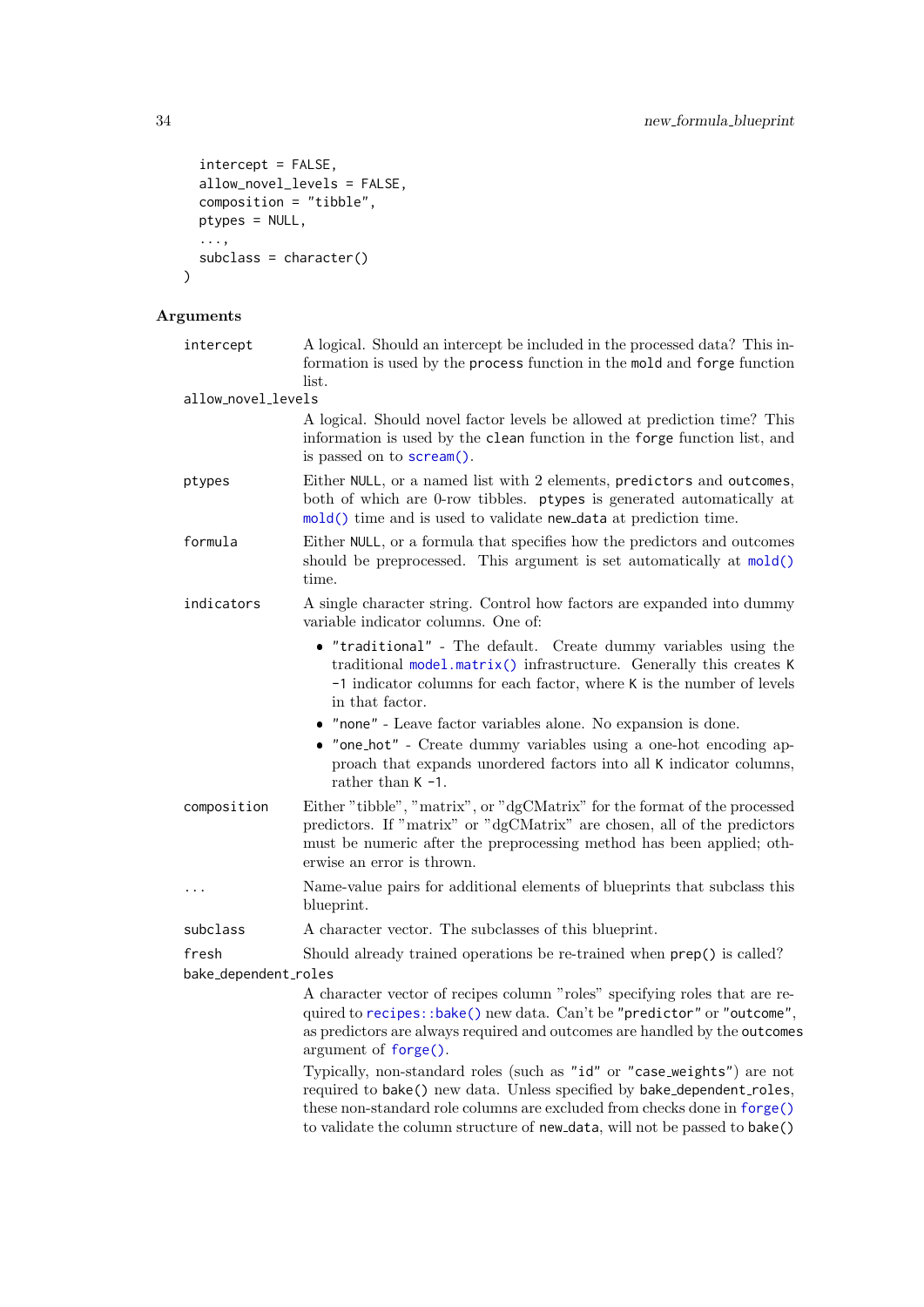<span id="page-34-0"></span>

|        | even if they existed in new_data, and will not be returned in the forge()\$extras\$roles<br>slot. See the documentation of recipes::add_role() for more informa-<br>tion about roles. |
|--------|---------------------------------------------------------------------------------------------------------------------------------------------------------------------------------------|
| recipe | Either NULL, or an unprepped recipe. This argument is set automatically<br>at $mod()$ time.                                                                                           |

### Value

A preprocessing blueprint, which is a list containing the inputs used as arguments to the function, along with a class specific to the type of blueprint being created.

new frequency weights Construct a frequency weights vector

### Description

### [Experimental]

new frequency weights() is a developer oriented function for constructing a new frequency weights vector. Generally, you should use [frequency](#page-17-1) weights() instead.

#### Usage

```
new_frequency_weights(x = integer(), ..., class = character())
```
#### Arguments

| x                       | An integer vector.                   |  |  |  |
|-------------------------|--------------------------------------|--|--|--|
| $\cdot$ $\cdot$ $\cdot$ | Name-value pairs defining attributes |  |  |  |
| class                   | Name of subclass.                    |  |  |  |

### Value

A new frequency weights vector.

### Examples

```
new_frequency_weights()
new_frequency_weights(1:5)
```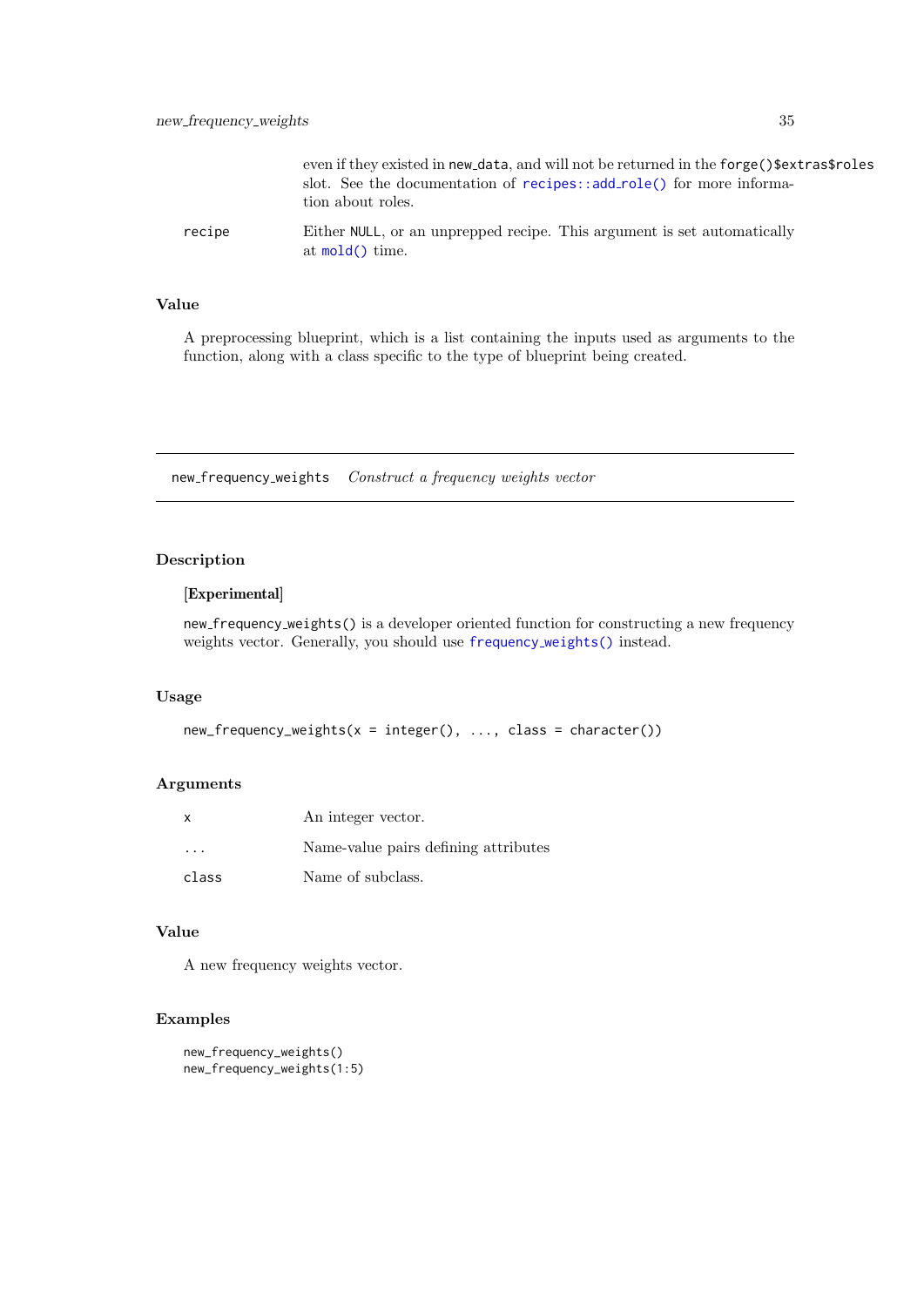<span id="page-35-0"></span>new importance weights Construct an importance weights vector

#### Description

#### [Experimental]

new importance weights() is a developer oriented function for constructing a new importance weights vector. Generally, you should use [importance](#page-21-1) weights() instead.

### Usage

```
new_importance_weights(x = double(), ..., class = character())
```
### Arguments

| $\boldsymbol{\mathsf{x}}$ | A double vector.                     |  |  |  |  |
|---------------------------|--------------------------------------|--|--|--|--|
| $\cdot$ $\cdot$ $\cdot$   | Name-value pairs defining attributes |  |  |  |  |
| class                     | Name of subclass.                    |  |  |  |  |

#### Value

A new importance weights vector.

#### Examples

new\_importance\_weights() new\_importance\_weights(c(1.5, 2.3, 10))

new model Constructor for a base model

#### Description

A model is a scalar object, as classified in [Advanced R.](https://adv-r.hadley.nz/s3.html#object-styles) As such, it takes uniquely named elements in ... and combines them into a list with a class of class. This entire object represent a single model.

#### Usage

```
new_model(..., blueprint = default_xy_blueprint(), class = character())
```
#### Arguments

| $\cdots$  | Name-value pairs for elements specific to the model defined by class. |
|-----------|-----------------------------------------------------------------------|
| blueprint | A preprocessing blueprint returned from a call to mold().             |
| class     | A character vector representing the class of the model.               |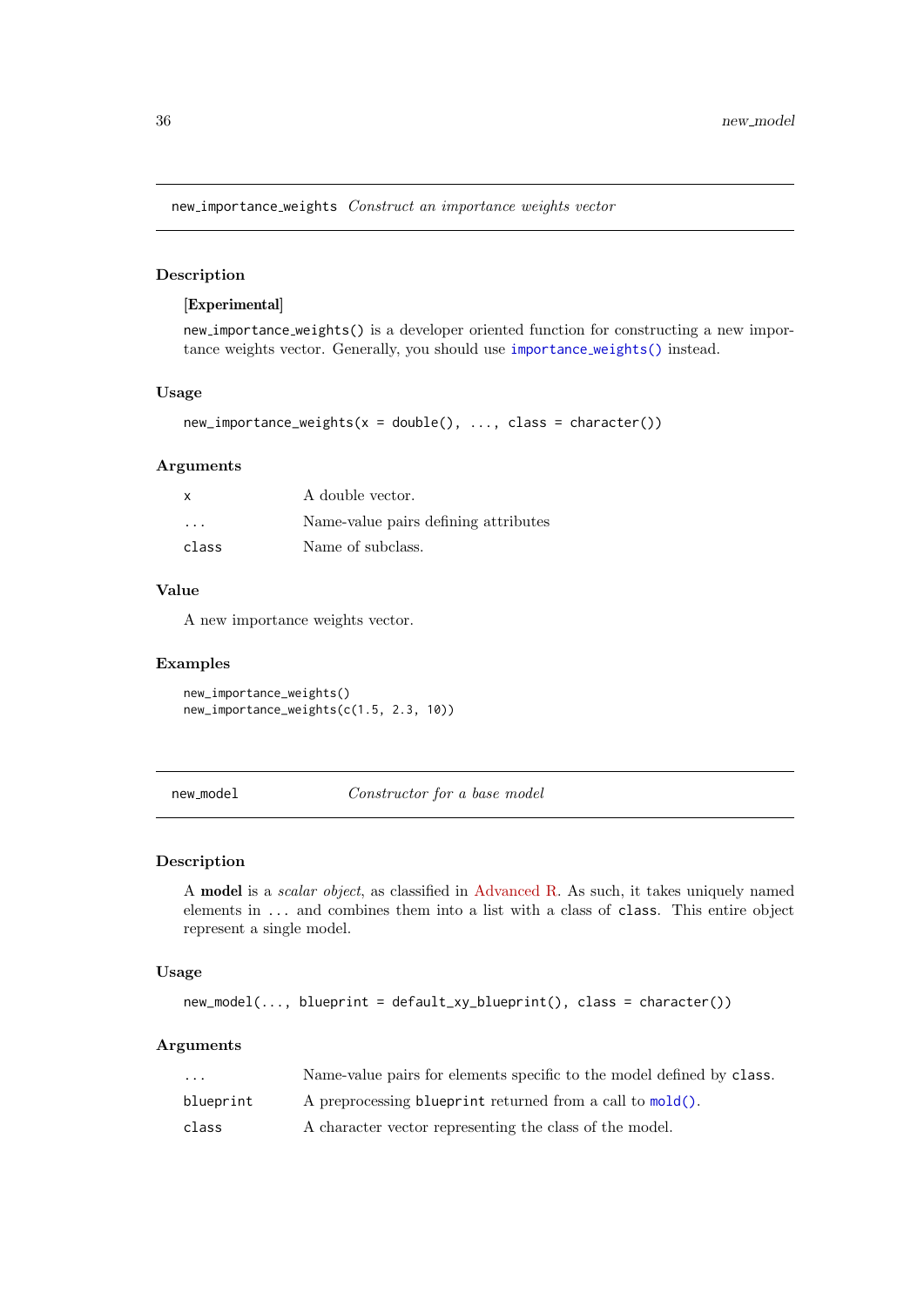#### <span id="page-36-0"></span>Details

Because every model should have multiple interfaces, including formula and recipes interfaces, all models should have a blueprint that can process new data when predict() is called. The easiest way to generate an blueprint with all of the information required at prediction time is to use the one that is returned from a call to [mold\(\)](#page-28-1).

### Value

A new scalar model object, represented as a classed list with named elements specified in ....

### Examples

```
new_model(
  custom_element = "my-elem",
  blueprint = default_x y_blueprint(),
  class = "custom_model"
)
```
refresh\_blueprint Refresh a preprocessing blueprint

#### Description

refresh blueprint() is a developer facing generic function that is called at the end of update [blueprint\(\)](#page-46-1). It simply is a wrapper around the method specific new  $*$ -blueprint() function that runs the updated blueprint through the constructor again to ensure that all of the elements of the blueprint are still valid after the update.

### Usage

refresh\_blueprint(blueprint)

#### Arguments

blueprint A preprocessing blueprint.

### Details

If you implement your own custom blueprint, you should export a refresh blueprint() method that just calls the constructor for your blueprint and passes through all of the elements of the blueprint to the constructor.

### Value

blueprint is returned after a call to the corresponding constructor.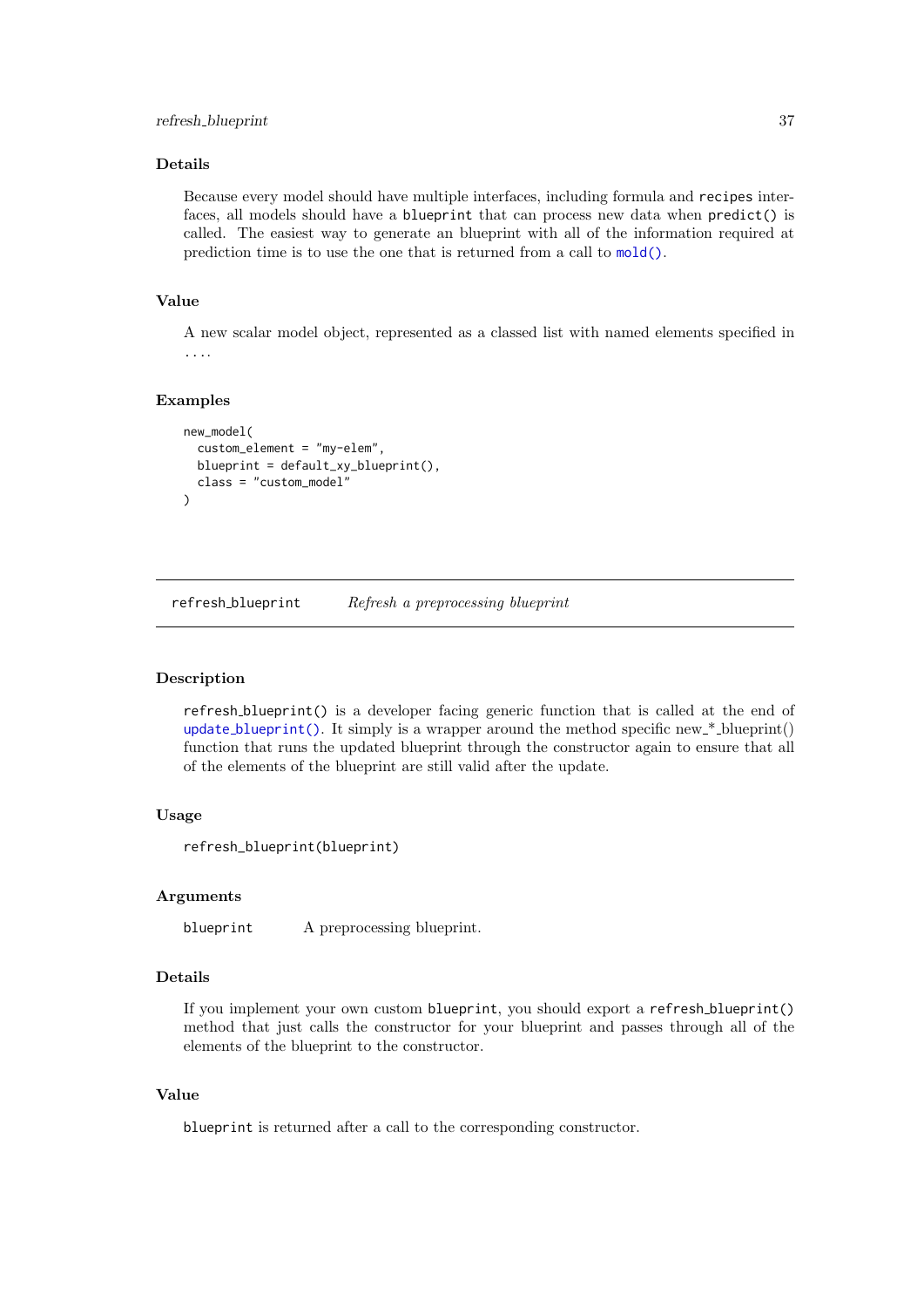#### Examples

```
blueprint <- default_xy_blueprint()
# This should never be done manually, but is essentially
# what `update_blueprint(blueprint, intercept = TRUE)` does for you
blueprint$intercept <- TRUE
# Then update_blueprint() will call refresh_blueprint()
# to ensure that the structure is correct
refresh_blueprint(blueprint)
# So you can't do something like...
blueprint_bad <- blueprint
blueprint_bad$intercept <- 1
# ...because the constructor will catch it
try(refresh_blueprint(blueprint_bad))
# And update_blueprint() catches this automatically
try(update_blueprint(blueprint, intercept = 1))
```

```
run-forge forge() according to a blueprint
```
#### <span id="page-37-1"></span>Description

This is a developer facing function that is only used if you are creating your own blueprint subclass. It is called from [forge\(\)](#page-16-1) and dispatches off the S3 class of the blueprint. This gives you an opportunity to forge the new data in a way that is specific to your blueprint.

run forge() is always called from forge() with the same arguments, unlike run [mold\(\)](#page-38-1), because there aren't different interfaces for calling forge(). run forge() is always called as:

run forge(blueprint,new data = new data,outcomes = outcomes)

If you write a blueprint subclass for new xy [blueprint\(\)](#page-32-1), new recipe [blueprint\(\)](#page-32-1), new formula [blueprint\(\)](#page-32-2), or new [blueprint\(\)](#page-32-1), then your run forge() method signature must match this.

#### Usage

```
run_forge(blueprint, new_data, ..., outcomes = FALSE)
## S3 method for class 'default_formula_blueprint'
run_forge(blueprint, new_data, ..., outcomes = FALSE)
## S3 method for class 'default_recipe_blueprint'
run_forge(blueprint, new_data, ..., outcomes = FALSE)
## S3 method for class 'default_xy_blueprint'
run_forge(blueprint, new_data, ..., outcomes = FALSE)
```
<span id="page-37-0"></span>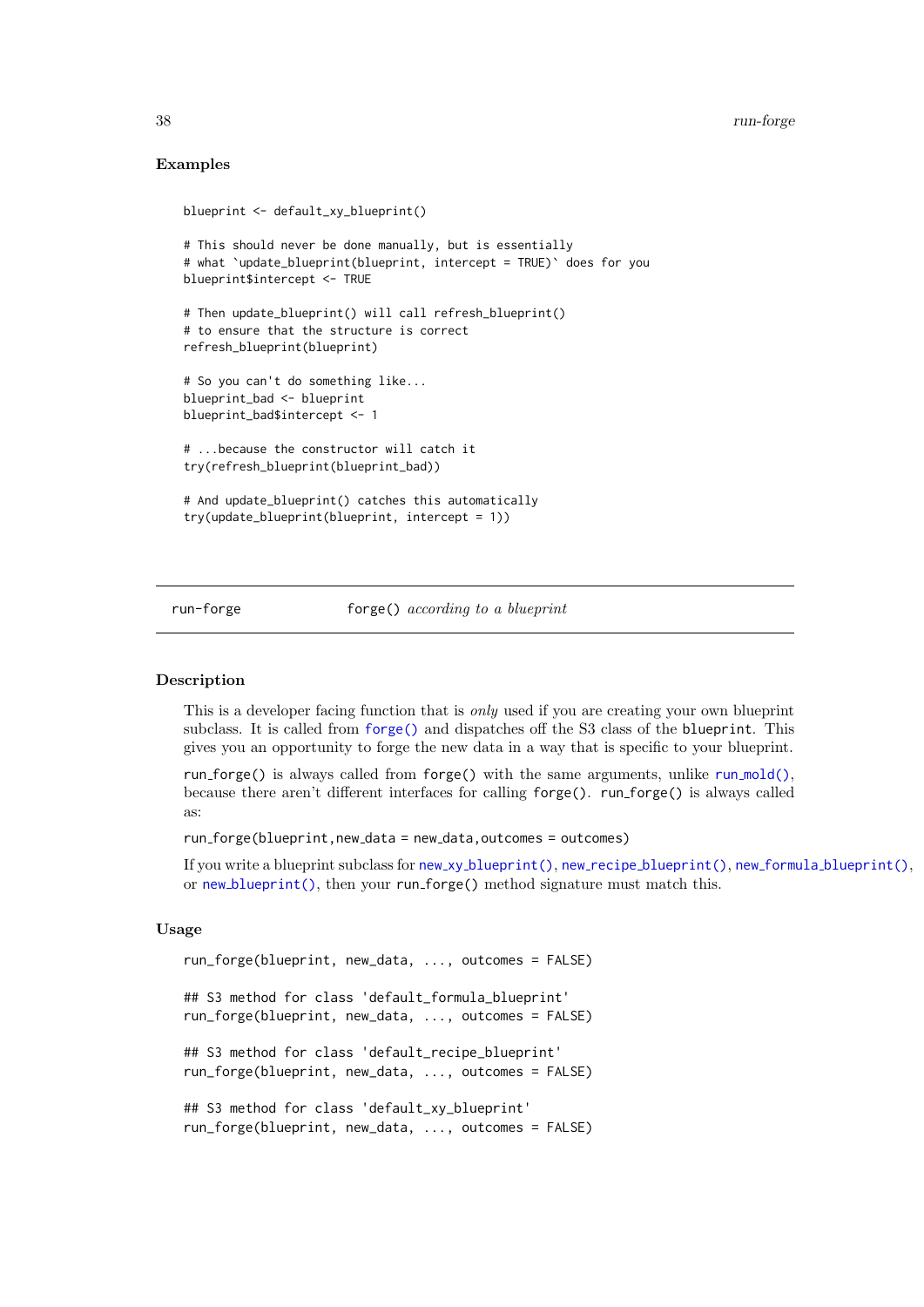#### <span id="page-38-0"></span>run-mold 39

#### Arguments

| blueprint               | A preprocessing blueprint.                                                                                                |
|-------------------------|---------------------------------------------------------------------------------------------------------------------------|
| new_data                | A data frame or matrix of predictors to process. If outcomes = TRUE, this<br>should also contain the outcomes to process. |
| $\cdot$ $\cdot$ $\cdot$ | Not used.                                                                                                                 |
| outcomes                | A logical. Should the outcomes be processed and returned as well?                                                         |

### Value

run forge() methods return the object that is then immediately returned from forge(). See the return value section of [forge\(\)](#page-16-1) to understand what the structure of the return value should look like.

#### Examples

```
bp <- default_xy_blueprint()
outcomes <- mtcars["mpg"]
predictors <- mtcars
predictors$mpg <- NULL
mold \leq run mold(bp, x = predictors, y = outcomes)
run_forge(mold$blueprint, new_data = predictors)
```
run-mold mold() according to a blueprint

#### <span id="page-38-1"></span>Description

This is a developer facing function that is only used if you are creating your own blueprint subclass. It is called from [mold\(\)](#page-28-1) and dispatches off the S3 class of the blueprint. This gives you an opportunity to mold the data in a way that is specific to your blueprint. run mold() will be called with different arguments depending on the interface to  $mod($ that is used:

- XY interface:
	- $-$  run\_mold(blueprint,  $x = x, y = y$ )
- Formula interface:
	- $-$  run\_mold(blueprint,data = data)
	- Additionally, the blueprint will have been updated to contain the formula.
- Recipe interface:
	- $-$  run\_mold(blueprint,data = data)
	- Additionally, the blueprint will have been updated to contain the recipe.

If you write a blueprint subclass for  $new_xy_b\text{lueprint}()$ ,  $new_xrecipe_b\text{lueprint}()$ , or new formula [blueprint\(\)](#page-32-2) then your run mold() method signature must match whichever interface listed above will be used.

If you write a completely new blueprint inheriting only from new [blueprint\(\)](#page-32-1) and write a new [mold\(\)](#page-28-1) method (because you aren't using an xy, formula, or recipe interface), then you will have full control over how run\_mold() will be called.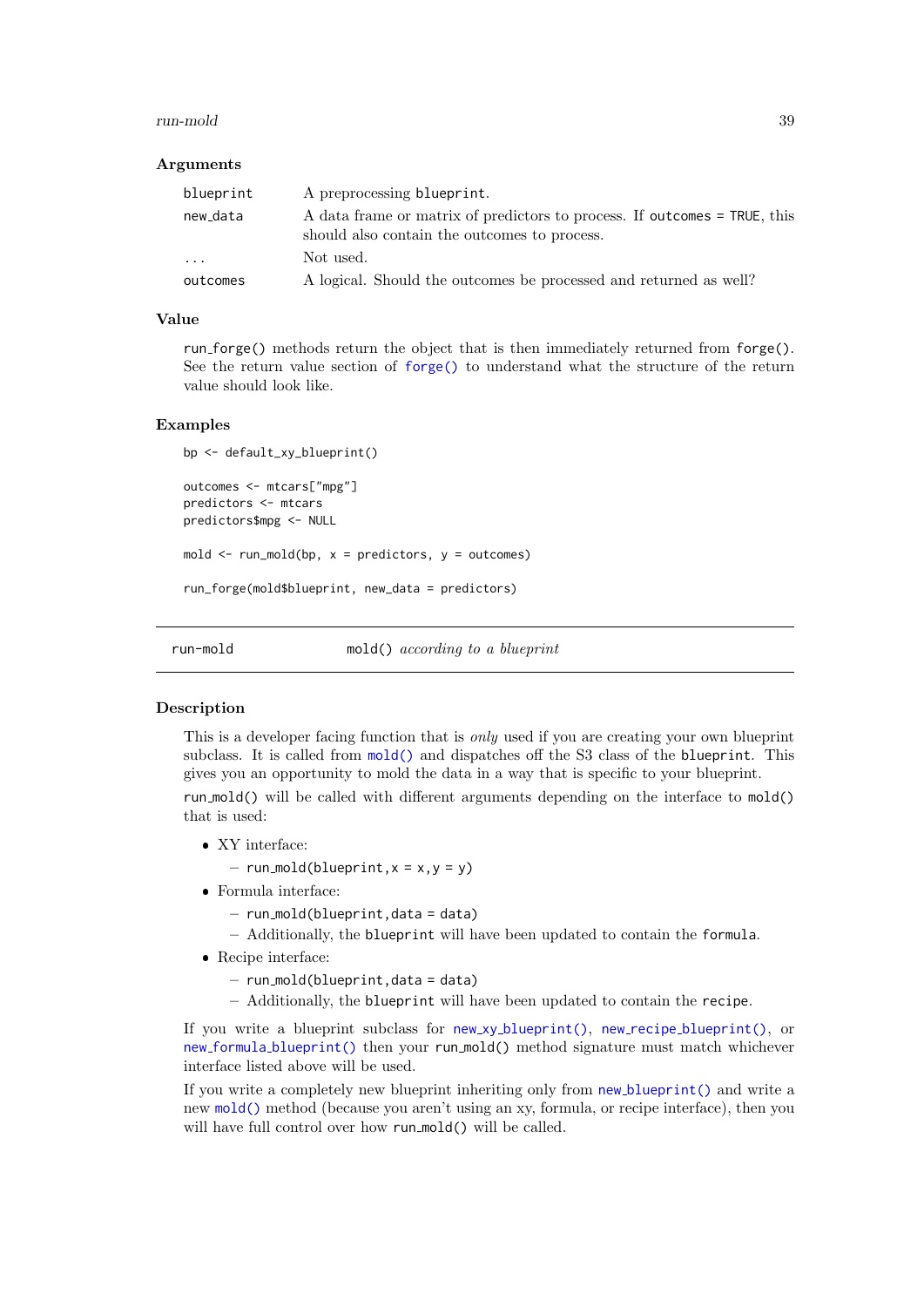#### Usage

```
run_mold(blueprint, ...)
## S3 method for class 'default_formula_blueprint'
run_mold(blueprint, ..., data)
## S3 method for class 'default_recipe_blueprint'
run_mold(blueprint, ..., data)
## S3 method for class 'default_xy_blueprint'
run_mold(blueprint, ..., x, y)
```
### Arguments

| blueprint | A preprocessing blueprint.                                     |
|-----------|----------------------------------------------------------------|
| $\cdots$  | Not used. Required for extensibility.                          |
| data      | A data frame or matrix containing the outcomes and predictors. |
| x         | A data frame or matrix containing the predictors.              |
| У         | A data frame, matrix, or vector containing the outcomes.       |

#### Value

run\_mold() methods return the object that is then immediately returned from mold(). See the return value section of [mold\(\)](#page-28-1) to understand what the structure of the return value should look like.

### Examples

```
bp <- default_xy_blueprint()
```

```
outcomes <- mtcars["mpg"]
predictors <- mtcars
predictors$mpg <- NULL
```
run\_mold(bp,  $x =$  predictors,  $y =$  outcomes)

<span id="page-39-1"></span>scream Scream.

### Description

scream() ensures that the structure of data is the same as prototype, ptype. Under the hood,  $vctrs::vec.cast()$  $vctrs::vec.cast()$  is used, which casts each column of data to the same type as the corresponding column in ptype.

This casting enforces a number of important structural checks, including but not limited to:

 $\bullet$  *Data Classes* - Checks that the class of each column in data is the same as the corresponding column in ptype.

<span id="page-39-0"></span>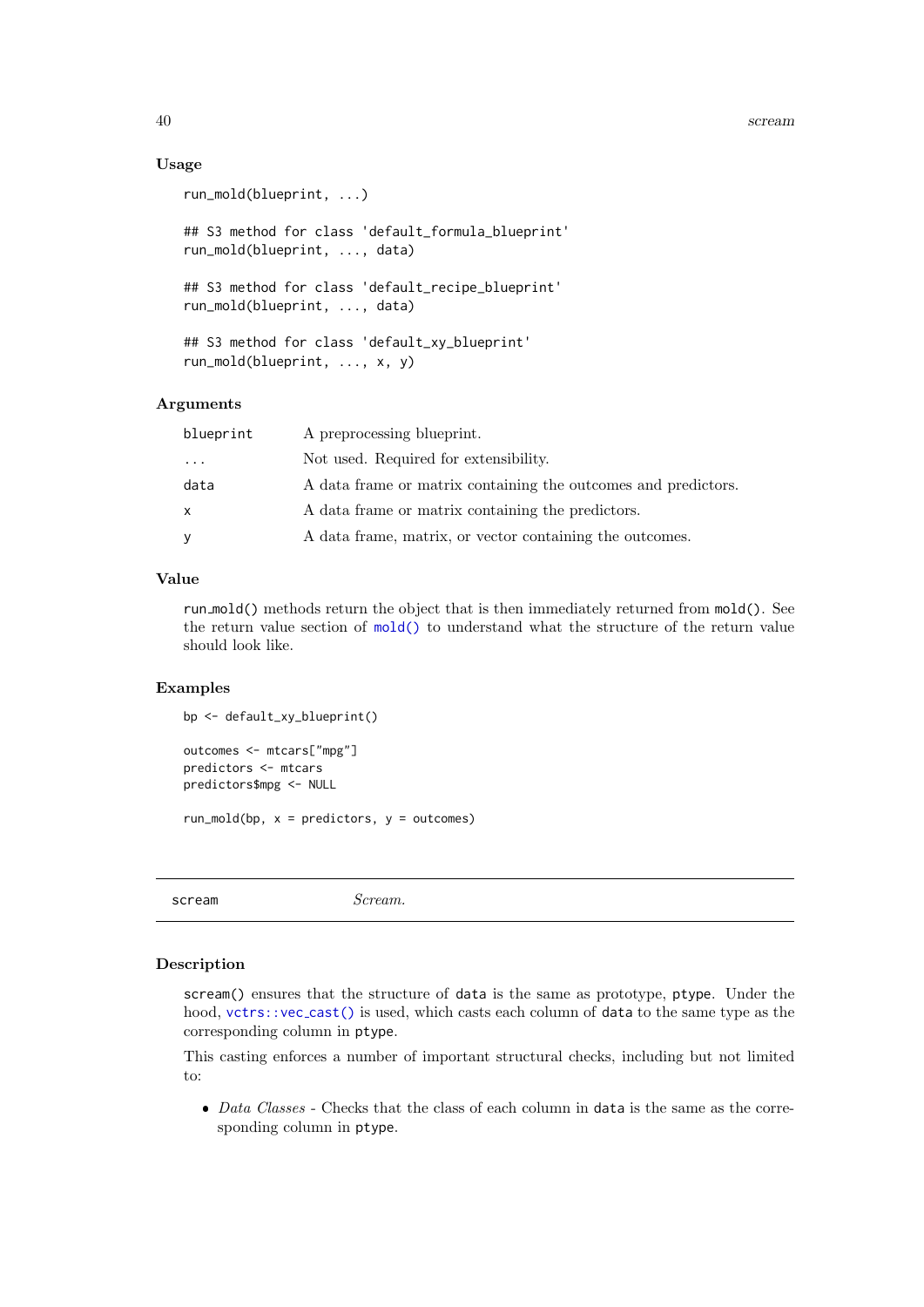#### <span id="page-40-0"></span>scream and the set of the set of the set of the set of the set of the set of the set of the set of the set of the set of the set of the set of the set of the set of the set of the set of the set of the set of the set of th

- Novel Levels Checks that the factor columns in data don't have any new levels when compared with the ptype columns. If there are new levels, a warning is issued and they are coerced to NA. This check is optional, and can be turned off with allow novel levels = TRUE.
- Level Recovery Checks that the factor columns in data aren't missing any factor levels when compared with the ptype columns. If there are missing levels, then they are restored.

#### Usage

```
scream(data, ptype, allow_novel_levels = FALSE)
```
#### Arguments

| data  | A data frame containing the new data to check the structure of.                                |
|-------|------------------------------------------------------------------------------------------------|
| ptype | A data frame prototype to cast data to. This is commonly a 0-row slice<br>of the training set. |

### allow novel levels

Should novel factor levels in data be allowed? The safest approach is the default, which throws a warning when novel levels are found, and coerces them to NA values. Setting this argument to TRUE will ignore all novel levels. This argument does not apply to ordered factors. Novel levels are not allowed in ordered factors because the level ordering is a critical part of the type.

### Details

scream() is called by [forge\(\)](#page-16-1) after [shrink\(\)](#page-42-1) but before the actual processing is done. Generally, you don't need to call scream() directly, as forge() will do it for you.

If scream() is used as a standalone function, it is good practice to call [shrink\(\)](#page-42-1) right before it as there are no checks in scream() that ensure that all of the required column names actually exist in data. Those checks exist in shrink().

#### Value

A tibble containing the required columns after any required structural modifications have been made.

### Factor Levels

scream() tries to be helpful by recovering missing factor levels and warning about novel levels. The following graphic outlines how scream() handles factor levels when coercing from a column in data to a column in ptype.

| To        | Factor              |                         |                                                                     | Ordered                                         |                      |                         |                            |                                                  |
|-----------|---------------------|-------------------------|---------------------------------------------------------------------|-------------------------------------------------|----------------------|-------------------------|----------------------------|--------------------------------------------------|
| From      | Same levels         | New levels<br>(allowed) | New levels<br>(prohibited)                                          | Missing<br>levels                               | Same levels          | New levels<br>(allowed) | New levels<br>(prohibited) | Missing<br>levels                                |
| Factor    | No change           | No change               | Warning:<br>New levels<br>coerced to NA                             | Levels<br>recovered                             | Error                | Error                   | Error                      | Error                                            |
| Ordered   | Error               | Error                   | Error                                                               | Error                                           | No change            | Error                   | Error                      | Error                                            |
| Character | Coerce to<br>factor | Coerce to<br>factor     | Coerce to<br>factor<br>÷<br>Warning:<br>New levels<br>coerced to NA | Coerce to<br>factor<br>÷<br>Levels<br>recovered | Coerce to<br>ordered | Error                   | Error                      | Coerce to<br>ordered<br>÷<br>Levels<br>recovered |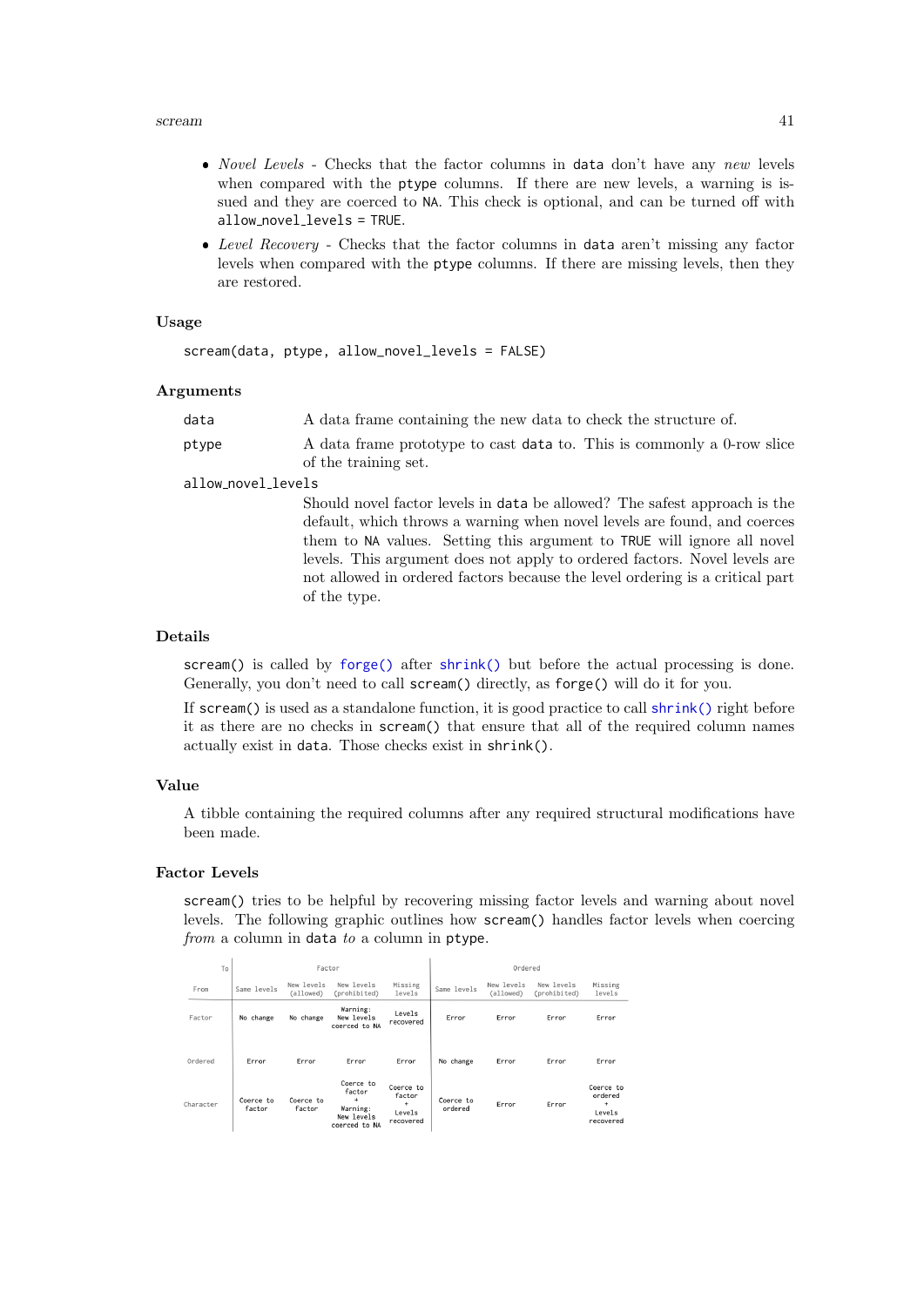Note that ordered factor handing is much stricter than factor handling. Ordered factors in data must have exactly the same levels as ordered factors in ptype.

#### Examples

```
# ---------------------------------------------------------------------------
# Setup
train <- iris[1:100, ]
test <- iris[101:150, ]
# mold() is run at model fit time
# and a formula preprocessing blueprint is recorded
x <- mold(log(Sepal.Width) ˜ Species, train)
# Inside the result of mold() are the prototype tibbles
# for the predictors and the outcomes
ptype_pred <- x$blueprint$ptypes$predictors
ptype_out <- x$blueprint$ptypes$outcomes
# ---------------------------------------------------------------------------
# shrink() / scream()
# Pass the test data, along with a prototype, to
# shrink() to extract the prototype columns
test_shrunk <- shrink(test, ptype_pred)
# Now pass that to scream() to perform validation checks
# If no warnings / errors are thrown, the checks were
# successful!
scream(test_shrunk, ptype_pred)
# ---------------------------------------------------------------------------
# Outcomes
# To also extract the outcomes, use the outcome prototype
test_outcome <- shrink(test, ptype_out)
scream(test_outcome, ptype_out)
# ---------------------------------------------------------------------------
# Casting
# scream() uses vctrs::vec_cast() to intelligently convert
# new data to the prototype automatically. This means
# it can automatically perform certain conversions, like
# coercing character columns to factors.
test2 <- test
test2$Species <- as.character(test2$Species)
test2_shrunk <- shrink(test2, ptype_pred)
scream(test2_shrunk, ptype_pred)
# It can also recover missing factor levels.
# For example, it is plausible that the test data only had the
# "virginica" level
test3 <- test
test3$Species <- factor(test3$Species, levels = "virginica")
```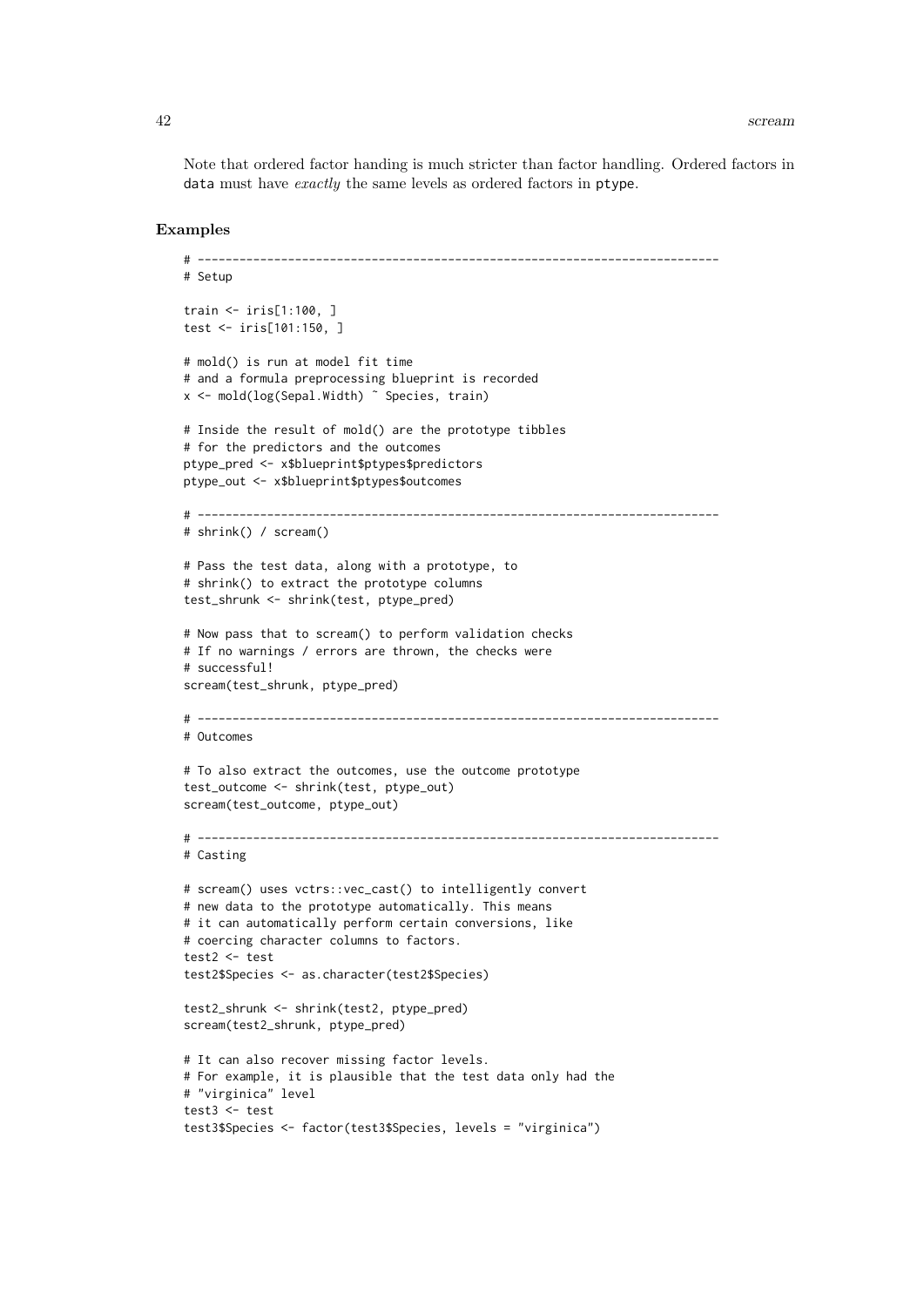#### <span id="page-42-0"></span>shrink the state of the state of the state of the state of the state of the state of the state of the state of the state of the state of the state of the state of the state of the state of the state of the state of the sta

```
test3_shrunk <- shrink(test3, ptype_pred)
test3_fixed <- scream(test3_shrunk, ptype_pred)
# scream() recovered the missing levels
levels(test3_fixed$Species)
# ---------------------------------------------------------------------------
# Novel levels
# When novel levels with any data are present in `data`, the default
# is to coerce them to `NA` values with a warning.
test4 <- test
test4$Species <- as.character(test4$Species)
test4$Species[1] <- "new_level"
test4$Species <- factor(
 test4$Species,
 levels = c(levels(test$Species), "new_level")
\lambdatest4 <- shrink(test4, ptype_pred)
# Warning is thrown
test4_removed <- scream(test4, ptype_pred)
# Novel level is removed
levels(test4_removed$Species)
# No warning is thrown
test4_kept <- scream(test4, ptype_pred, allow_novel_levels = TRUE)
# Novel level is kept
levels(test4_kept$Species)
```
<span id="page-42-1"></span>shrink Subset only required columns

#### Description

shrink() subsets data to only contain the required columns specified by the prototype, ptype.

#### Usage

shrink(data, ptype)

#### Arguments

| data  | A data frame containing the data to subset.             |
|-------|---------------------------------------------------------|
| ptype | A data frame prototype containing the required columns. |

### Details

shrink() is called by [forge\(\)](#page-16-1) before [scream\(\)](#page-39-1) and before the actual processing is done.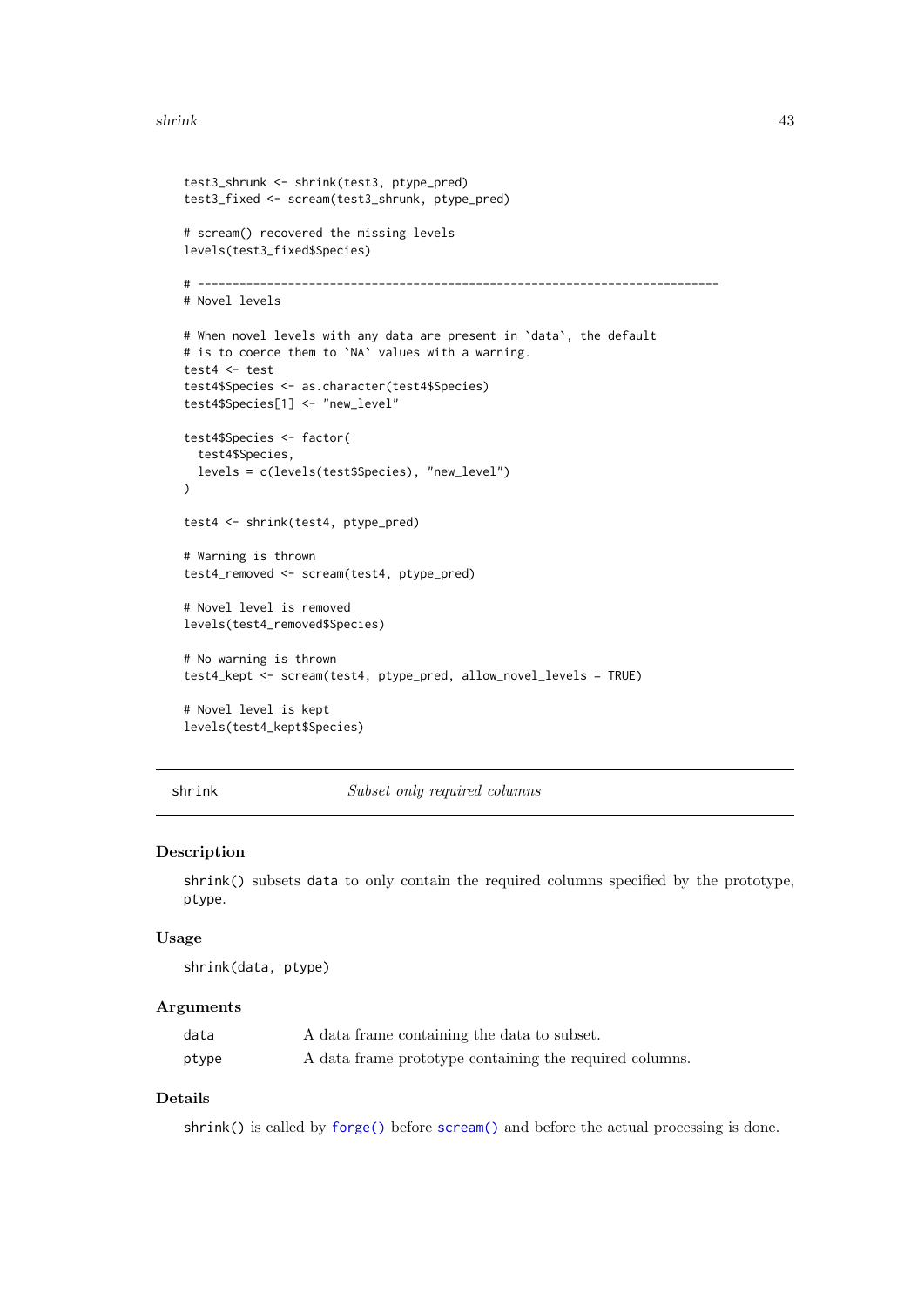### <span id="page-43-0"></span>Value

A tibble containing the required columns.

#### Examples

```
# ---------------------------------------------------------------------------
# Setup
train <- iris[1:100, ]
test <- iris[101:150, ]
# ---------------------------------------------------------------------------
# shrink()
# mold() is run at model fit time
# and a formula preprocessing blueprint is recorded
x <- mold(log(Sepal.Width) ˜ Species, train)
# Inside the result of mold() are the prototype tibbles
# for the predictors and the outcomes
ptype_pred <- x$blueprint$ptypes$predictors
ptype_out <- x$blueprint$ptypes$outcomes
# Pass the test data, along with a prototype, to
# shrink() to extract the prototype columns
shrink(test, ptype_pred)
# To extract the outcomes, just use the
# outcome prototype
shrink(test, ptype_out)
# shrink() makes sure that the columns
# required by `ptype` actually exist in the data
# and errors nicely when they don't
test2 <- subset(test, select = -Species)
try(shrink(test2, ptype_pred))
```
spruce Spruce up predictions

#### <span id="page-43-1"></span>Description

The family of spruce  $\mathcal{N}(t)$  functions convert predictions into a standardized format. They are generally called from a prediction implementation function for the specific type of prediction to return.

#### Usage

spruce\_numeric(pred)

spruce\_class(pred\_class)

spruce\_prob(pred\_levels, prob\_matrix)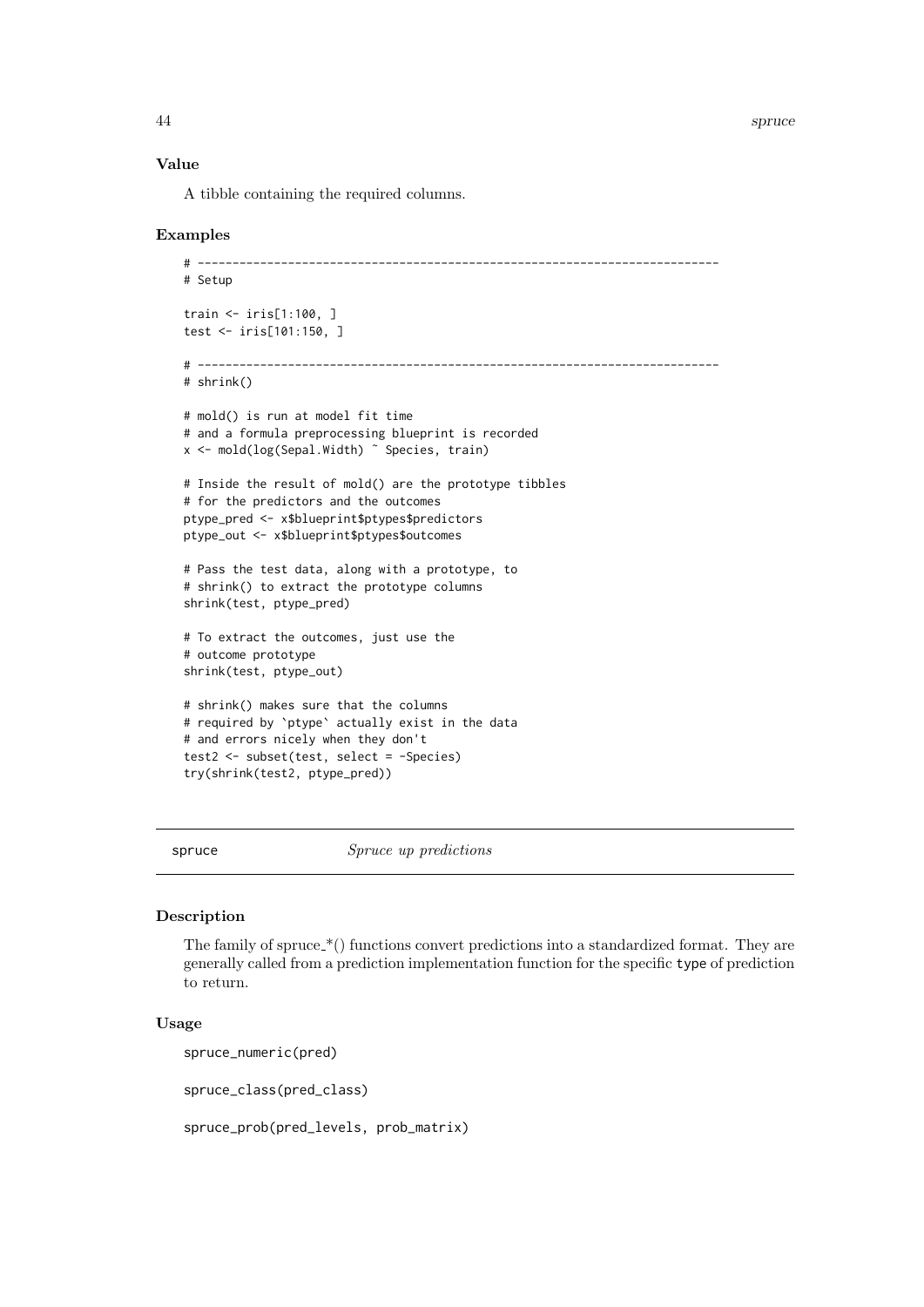#### <span id="page-44-0"></span>standardize 45

#### Arguments

| pred                     | $(type = "numeric")$ A numeric vector of predictions.    |  |
|--------------------------|----------------------------------------------------------|--|
| pred_class               | $(type = "class")$ A factor of "hard" class predictions. |  |
| pred_levels, prob_matrix |                                                          |  |
|                          | $(tvpe = "prob")$                                        |  |

- pred levels should be a character vector of the original levels of the outcome used in training.
- prob matrix should be a numeric matrix of class probabilities with as many columns as levels in pred levels, and in the same order.

### Details

After running a spruce  $*($  function, you should *always* use the validation function validate prediction size() to ensure that the number of rows being returned is the same as the number of rows in the input (new\_data).

### Value

A tibble, ideally with the same number of rows as the new data passed to predict(). The column names and number of columns vary based on the function used, but are standardized.

<span id="page-44-1"></span>standardize Standardize the outcome

### Description

Most of the time, the input to a model should be flexible enough to capture a number of different input types from the user. standardize() focuses on capturing the flexibility in the outcome.

### Usage

standardize(y)

#### Arguments

y The outcome. This can be:

- A factor vector
- A numeric vector
- A 1D numeric array
- A numeric matrix with column names
- A 2D numeric array with column names
- A data frame with numeric or factor columns

#### Details

standardize() is called from [mold\(\)](#page-28-1) when using an XY interface (i.e. a y argument was supplied).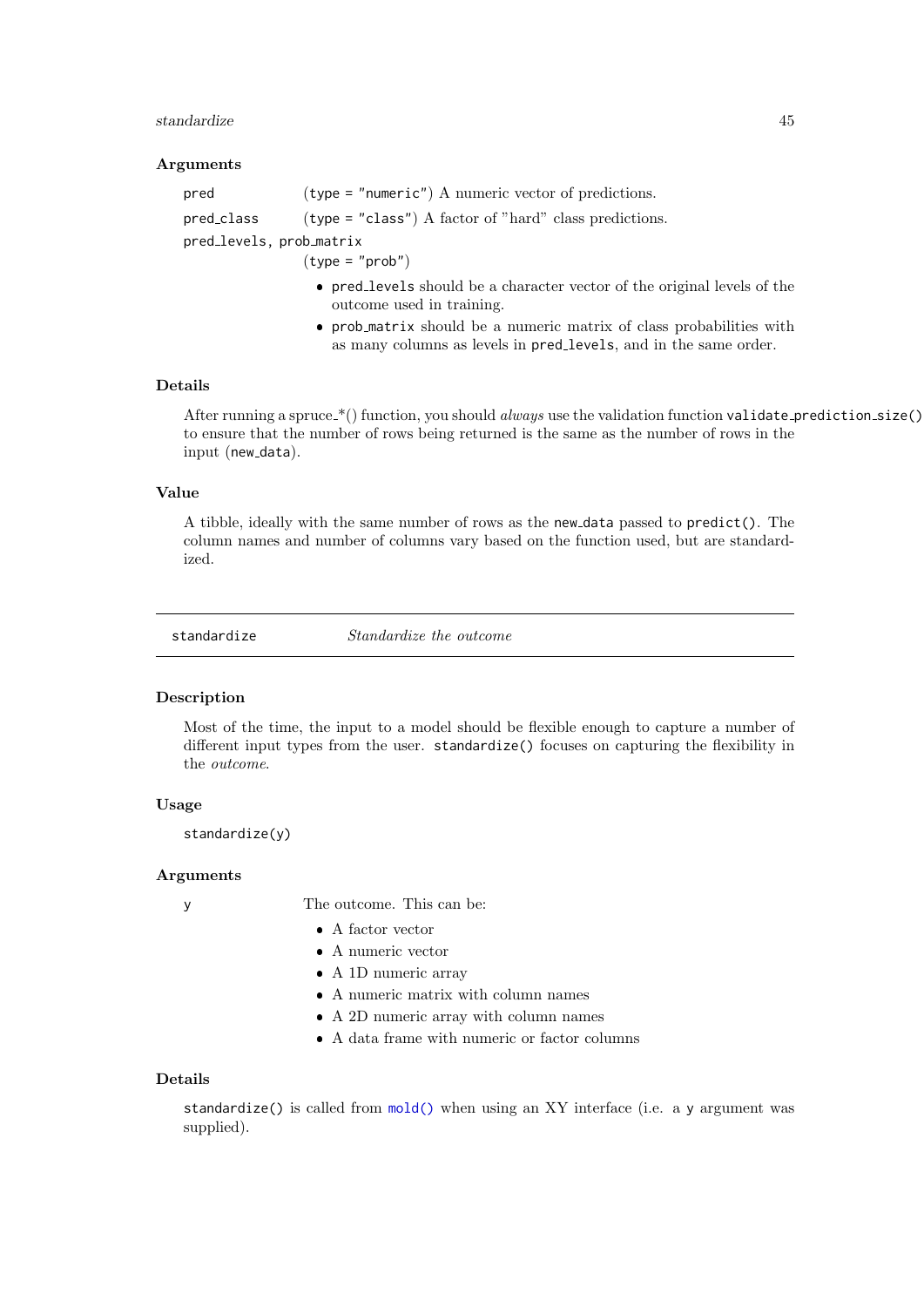### <span id="page-45-0"></span>Value

All possible values of y are transformed into a tibble for standardization. Vectors are transformed into a tibble with a single column named ".outcome".

#### Examples

```
standardize(1:5)
standardize(factor(letters[1:5]))
mat \leq matrix(1:10, ncol = 2)
\text{columns}(\text{mat}) \leftarrow \text{c("a", "b")}standardize(mat)
df <- data.frame(x = 1:5, y = 6:10)
standardize(df)
```
tune Mark arguments for tuning

#### Description

tune() is an argument placeholder to be used with the recipes, parsnip, and tune packages. It marks recipes step and parsnip model arguments for tuning.

#### Usage

tune(id =  $"$ )

#### Arguments

id A single character value that can be used to differentiate parameters that are used in multiple places but have the same name, or if the user wants to add a note to the specified parameter.

#### Value

A call object that echos the user's input.

#### See Also

tune::tune\_grid(), tune::tune\_bayes()

#### Examples

```
tune()
tune("your name here")
# In practice, `tune()` is used alongside recipes or parsnip to mark
# specific arguments for tuning
library(recipes)
recipe(mpg \tilde{C}., data = mtcars) %>%
  step_normalize(all_numeric_predictors()) %>%
  step_pca(all_numeric_predictors, num_comp = tune())
```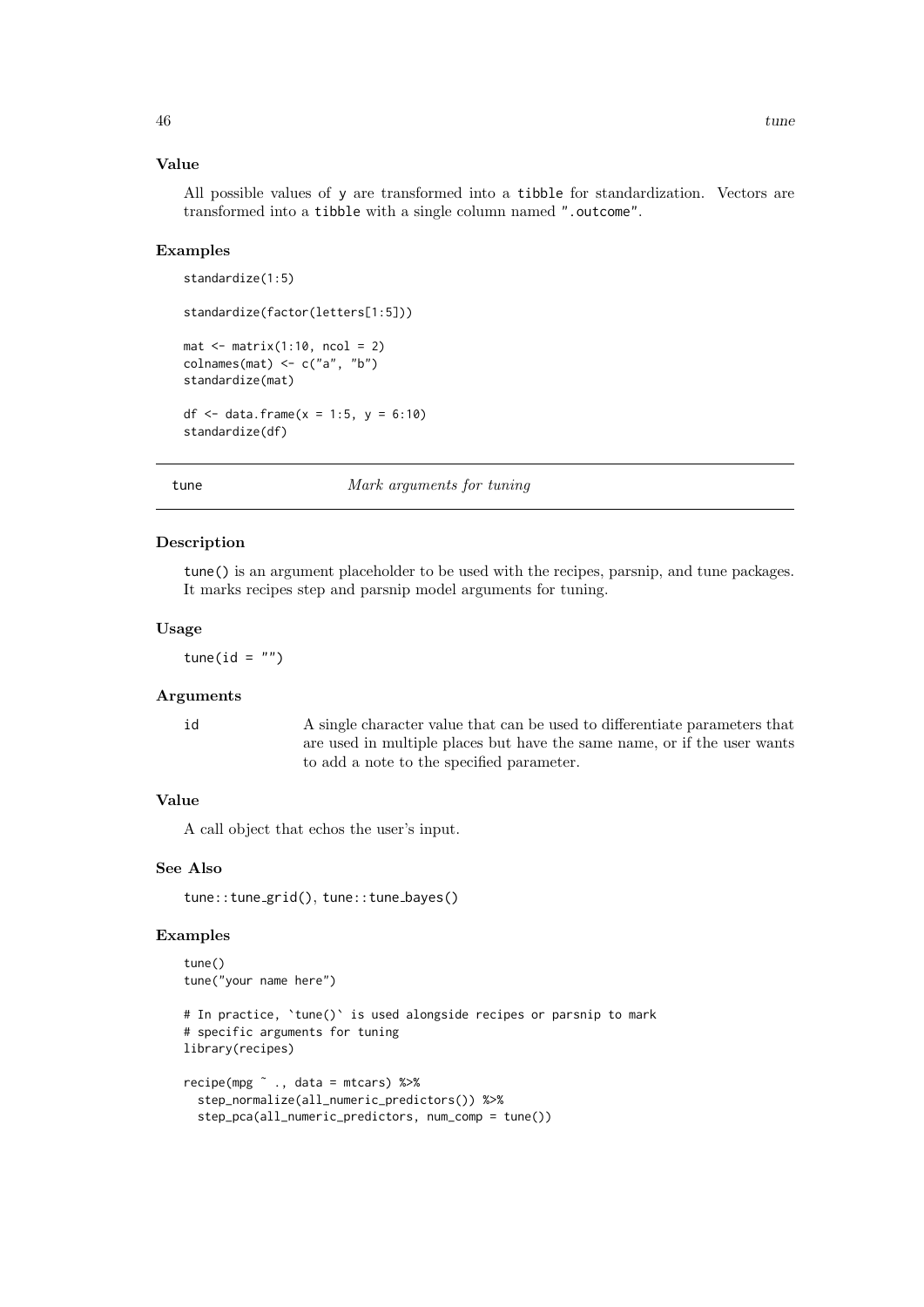<span id="page-46-1"></span><span id="page-46-0"></span>update blueprint Update a preprocessing blueprint

#### Description

update blueprint() is the correct way to alter elements of an existing blueprint object. It has two benefits over just doing blueprint\$elem <-new elem.

- The name you are updating *must* already exist in the blueprint. This prevents you from accidentally updating non-existent elements.
- The constructor for the blueprint is automatically run after the update by refresh blueprint() to ensure that the blueprint is still valid.

#### Usage

```
update_blueprint(blueprint, ...)
```
#### Arguments

| blueprint | A preprocessing blueprint.                                                                    |
|-----------|-----------------------------------------------------------------------------------------------|
| $\cdots$  | Name-value pairs of <i>existing</i> elements in <b>blueprint</b> that should be up-<br>dated. |

#### Examples

```
blueprint <- default_xy_blueprint()
# `intercept` defaults to FALSE
blueprint
update_blueprint(blueprint, intercept = TRUE)
# Can't update non-existent elements
try(update_blueprint(blueprint, intercpt = TRUE))
# Can't add non-valid elements
try(update_blueprint(blueprint, intercept = 1))
```
<span id="page-46-2"></span>validate\_column\_names Ensure that data contains required column names

#### Description

validate - asserts the following:

The column names of data must contain all original names.

check - returns the following:

- $\bullet$  ok A logical. Does the check pass?
- $\bullet$  missing names A character vector. The missing column names.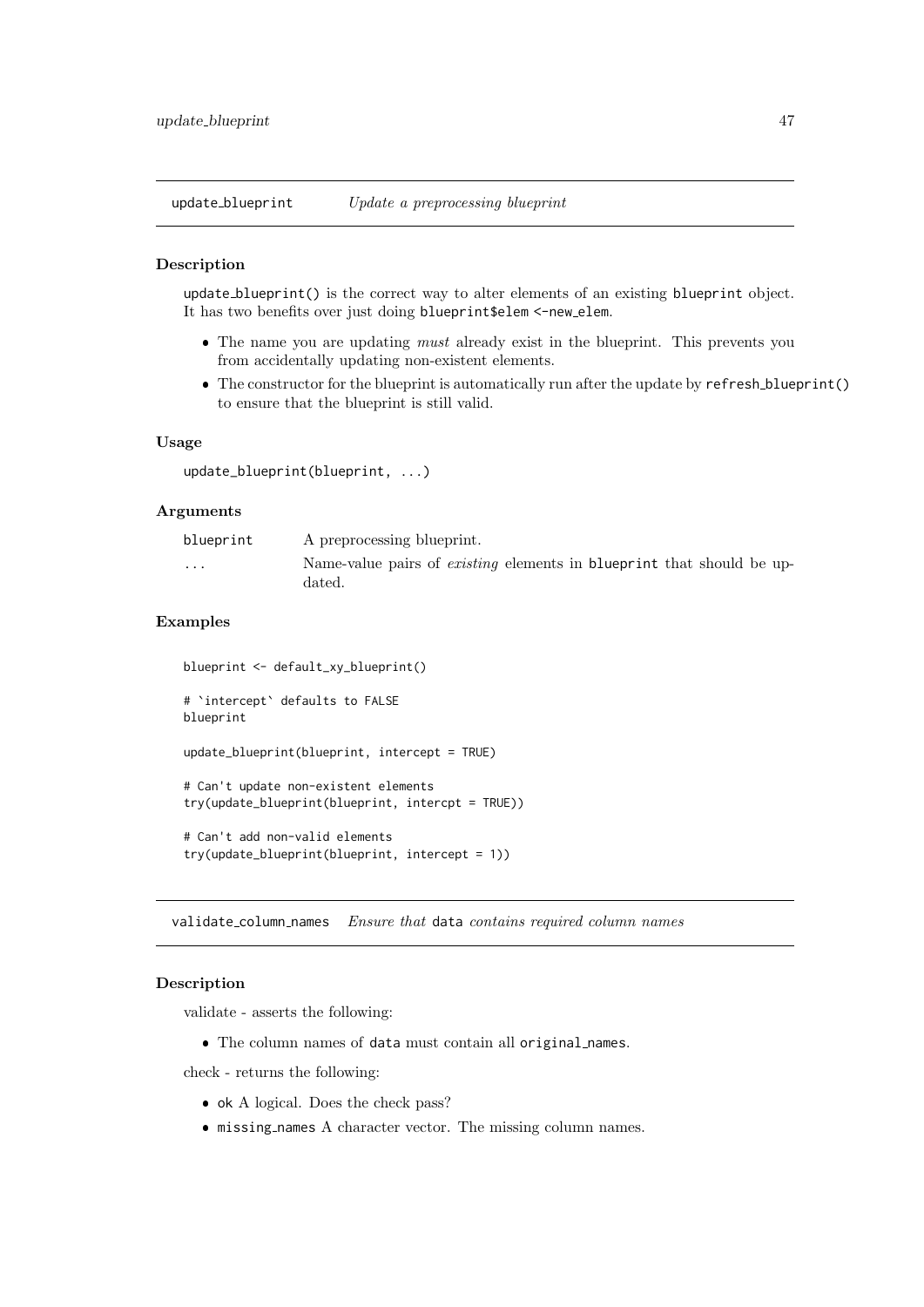<span id="page-47-0"></span>validate\_column\_names(data, original\_names)

check\_column\_names(data, original\_names)

#### Arguments

data A data frame to check. original names A character vector. The original column names.

### Details

A special error is thrown if the missing column is named ". outcome". This only happens in the case where [mold\(\)](#page-28-1) is called using the xy-method, and a vector y value is supplied rather than a data frame or matrix. In that case, y is coerced to a data frame, and the automatic name ".outcome" is added, and this is what is looked for in [forge\(\)](#page-16-1). If this happens, and the user tries to request outcomes using  $\text{forget}(\ldots,\text{outcomes} = \text{TRUE})$  but the supplied new data does not contain the required ".outcome" column, a special error is thrown telling them what to do. See the examples!

#### Value

validate column names() returns data invisibly.

check column names() returns a named list of two components, ok, and missing names.

#### Validation

hardhat provides validation functions at two levels.

- check  $*(\cdot)$ : *check a condition, and return a list*. The list always contains at least one element, ok, a logical that specifies if the check passed. Each check also has check specific elements in the returned list that can be used to construct meaningful error messages.
- validate  $*(\cdot)$ : check a condition, and error if it does not pass. These functions call their corresponding check function, and then provide a default error message. If you, as a developer, want a different error message, then call the check  $*($ ) function yourself, and provide your own validation function.

#### See Also

Other validation functions: validate\_no\_formula\_[duplication\(](#page-48-1)), [validate](#page-50-1)\_outcomes\_are\_binary(), [validate](#page-51-1) outcomes are factors(), [validate](#page-52-1) outcomes are numeric(), validate outcomes are [univariate\(](#page-53-1)), validate\_[prediction](#page-55-1)\_size(), validate\_[predictors](#page-56-1)\_are\_numeric()

#### Examples

```
# ---------------------------------------------------------------------------
original_names <- colnames(mtcars)
test <- mtcars
bad_test \leq test[, -c(3, 4)]
# All good
```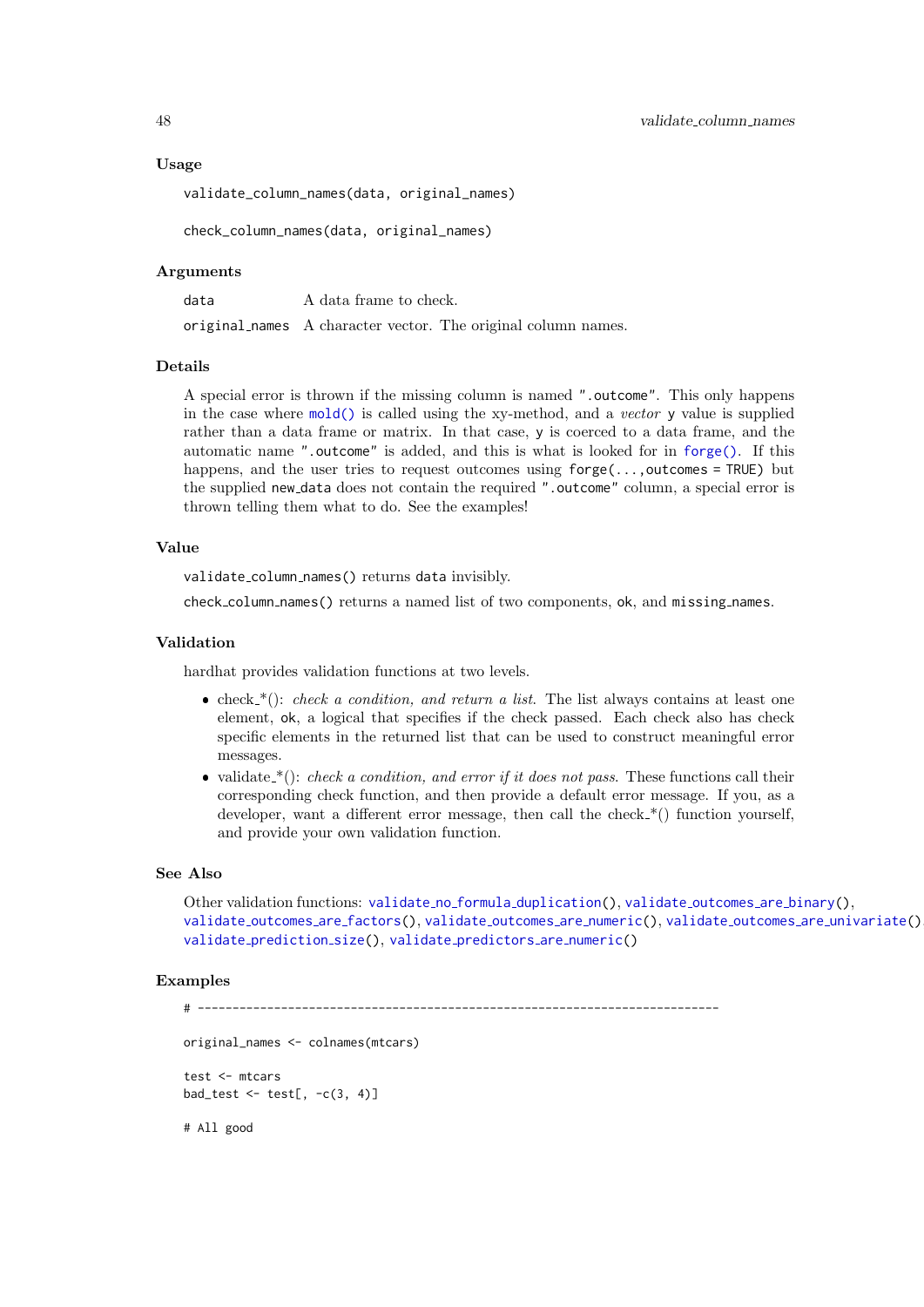```
check_column_names(test, original_names)
# Missing 2 columns
check_column_names(bad_test, original_names)
# Will error
try(validate_column_names(bad_test, original_names))
# ---------------------------------------------------------------------------
# Special error when `.outcome` is missing
train <- iris[1:100, ]
test <- iris[101:150, ]
train_x <- subset(train, select = -Species)
train_y <- train$Species
# Here, y is a vector
processed <- mold(train_x, train_y)
# So the default column name is `".outcome"`
processed$outcomes
# It doesn't affect forge() normally
forge(test, processed$blueprint)
# But if the outcome is requested, and `".outcome"`
# is not present in `new_data`, an error is thrown
# with very specific instructions
try(forge(test, processed$blueprint, outcomes = TRUE))
# To get this to work, just create an .outcome column in new_data
test$.outcome <- test$Species
forge(test, processed$blueprint, outcomes = TRUE)
```
<span id="page-48-1"></span>validate no formula duplication

Ensure no duplicate terms appear in formula

#### Description

validate - asserts the following:

formula must not have duplicates terms on the left and right hand side of the formula.

check - returns the following:

- ok A logical. Does the check pass?
- duplicates A character vector. The duplicate terms.

### Usage

validate\_no\_formula\_duplication(formula, original = FALSE)

check\_no\_formula\_duplication(formula, original = FALSE)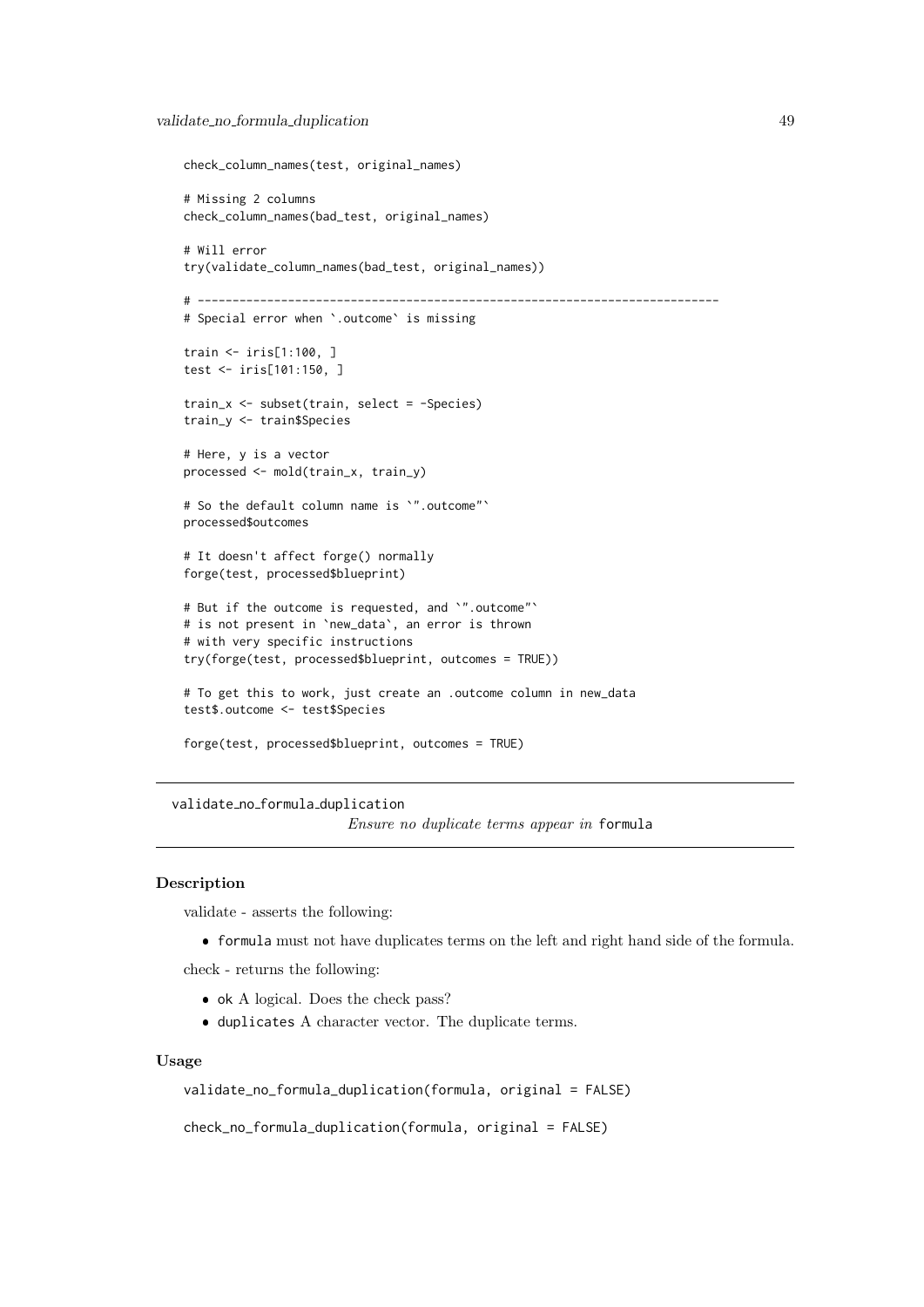#### <span id="page-49-0"></span>Arguments

| formula  | A formula to check.                                                                                                                                                                                                                                                                 |
|----------|-------------------------------------------------------------------------------------------------------------------------------------------------------------------------------------------------------------------------------------------------------------------------------------|
| original | A logical. Should the original names be checked, or should the names<br>after processing be used? If FALSE, $y \uparrow \log(y)$ is allowed because the<br>names are "y" and " $log(y)$ ", if TRUE, y $\degree$ $log(y)$ is not allowed because<br>the original names are both "y". |

### Value

validate no formula duplication() returns formula invisibly.

check no formula duplication() returns a named list of two components, ok and duplicates.

### Validation

hardhat provides validation functions at two levels.

- check  $*(\cdot)$ : check a condition, and return a list. The list always contains at least one element, ok, a logical that specifies if the check passed. Each check also has check specific elements in the returned list that can be used to construct meaningful error messages.
- validate  $*(\cdot)$ : check a condition, and error if it does not pass. These functions call their corresponding check function, and then provide a default error message. If you, as a developer, want a different error message, then call the check  $*($ ) function yourself, and provide your own validation function.

#### See Also

```
validate_column_names(), validate_outcomes_are_binary(),
validate outcomes are factors(), validate outcomes are numeric(), validate outcomes are univariate(),
validate prediction size(), validate predictors are numeric()
```
#### Examples

```
# All good
check_no_formula_duplication(y ˜ x)
# Not good!
check_no_formula_duplication(y ˜ y)
# This is generally okay
check_no_formula_duplication(y ˜ log(y))
# But you can be more strict
check_no_formula_duplication(y \degree log(y), original = TRUE)
# This would throw an error
try(validate_no_formula_duplication(log(y) ˜ log(y)))
```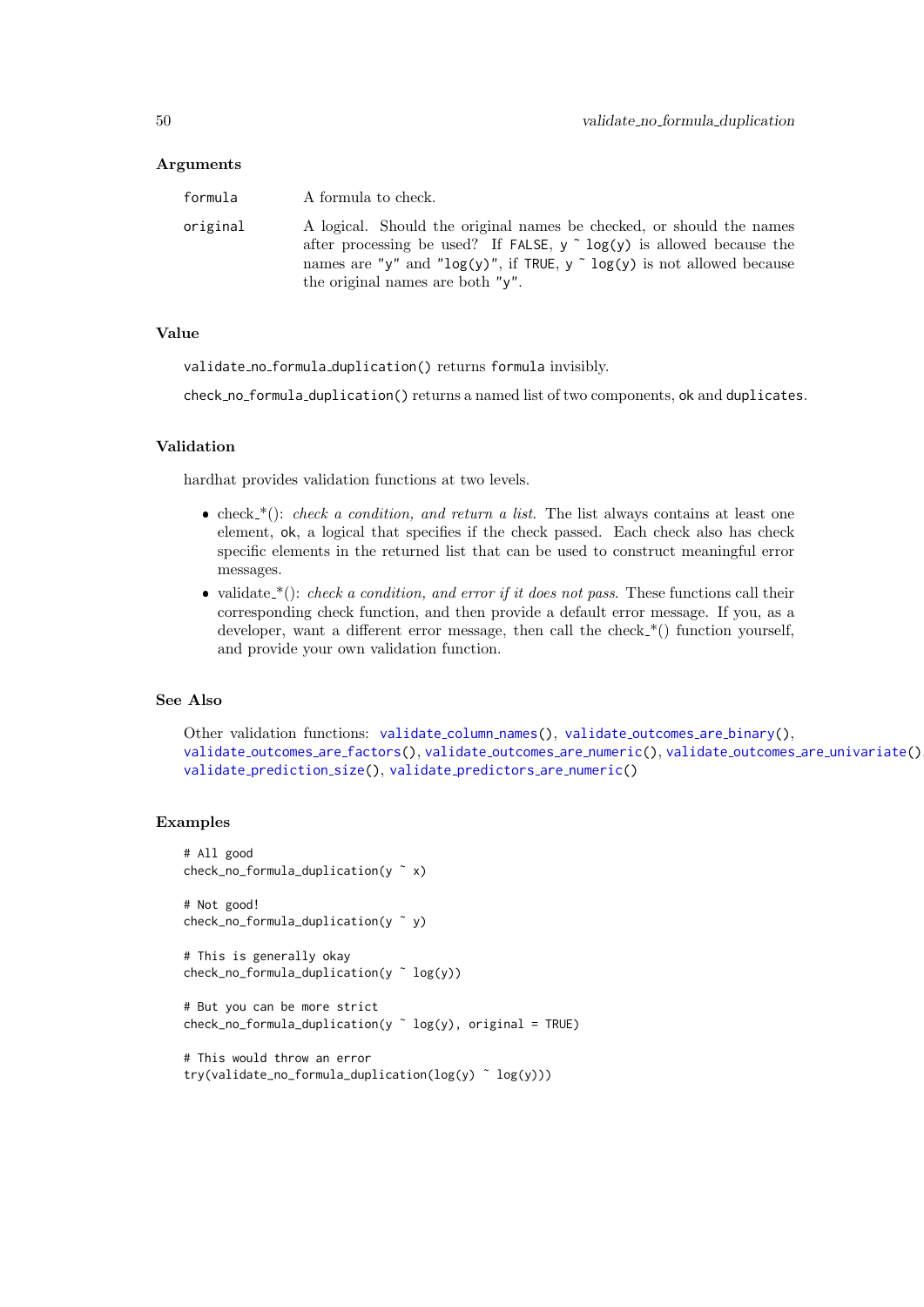<span id="page-50-1"></span><span id="page-50-0"></span>validate outcomes are binary

Ensure that the outcome has binary factors

### Description

validate - asserts the following:

 $\bullet$  outcomes must have binary factor columns.

check - returns the following:

- ok A logical. Does the check pass?
- bad cols A character vector. The names of the columns with problems.
- num levels An integer vector. The actual number of levels of the columns with problems.

#### Usage

validate\_outcomes\_are\_binary(outcomes)

check\_outcomes\_are\_binary(outcomes)

#### Arguments

outcomes An object to check.

#### Details

The expected way to use this validation function is to supply it the \$outcomes element of the result of a call to [mold\(\)](#page-28-1).

#### Value

validate outcomes are binary() returns outcomes invisibly.

check outcomes are binary() returns a named list of three components, ok, bad cols, and num\_levels.

### Validation

hardhat provides validation functions at two levels.

- check  $*(\cdot)$ : check a condition, and return a list. The list always contains at least one element, ok, a logical that specifies if the check passed. Each check also has check specific elements in the returned list that can be used to construct meaningful error messages.
- validate  $*(\cdot)$ : check a condition, and error if it does not pass. These functions call their corresponding check function, and then provide a default error message. If you, as a developer, want a different error message, then call the check  $*($ ) function yourself, and provide your own validation function.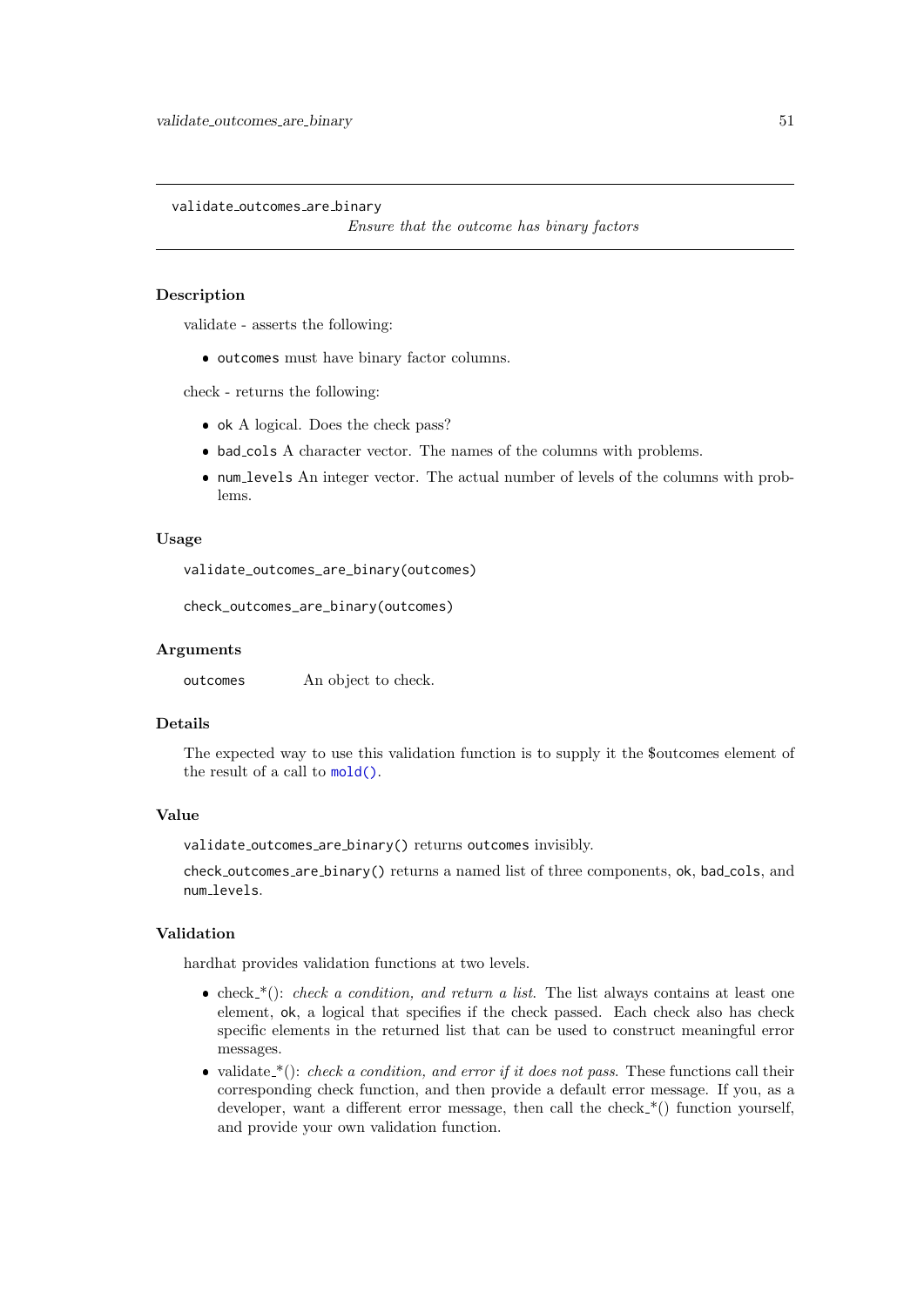### See Also

```
validateduplication(),
validate outcomes are factors(), validate outcomes are numeric(), validate outcomes are univariate(),
validate prediction size(), validate predictors are numeric()
```
#### Examples

```
# Not a binary factor. 0 levels
check_outcomes_are_binary(data-frame(x = 1))# Not a binary factor. 1 level
check_outcomes_are_binary(data.frame(x = factor("A")))
# All good
check_outcomes_are_binary(data.frame(x = factor(c("A", "B"))))
```
<span id="page-51-1"></span>validate outcomes are factors

Ensure that the outcome has only factor columns

#### Description

validate - asserts the following:

 $\bullet$  outcomes must have factor columns.

check - returns the following:

- ok A logical. Does the check pass?
- bad classes A named list. The names are the names of problematic columns, and the values are the classes of the matching column.

#### Usage

```
validate_outcomes_are_factors(outcomes)
```
check\_outcomes\_are\_factors(outcomes)

#### Arguments

outcomes An object to check.

### Details

The expected way to use this validation function is to supply it the \$outcomes element of the result of a call to [mold\(\)](#page-28-1).

#### Value

validate outcomes are factors() returns outcomes invisibly.

check outcomes are factors() returns a named list of two components, ok and bad classes.

<span id="page-51-0"></span>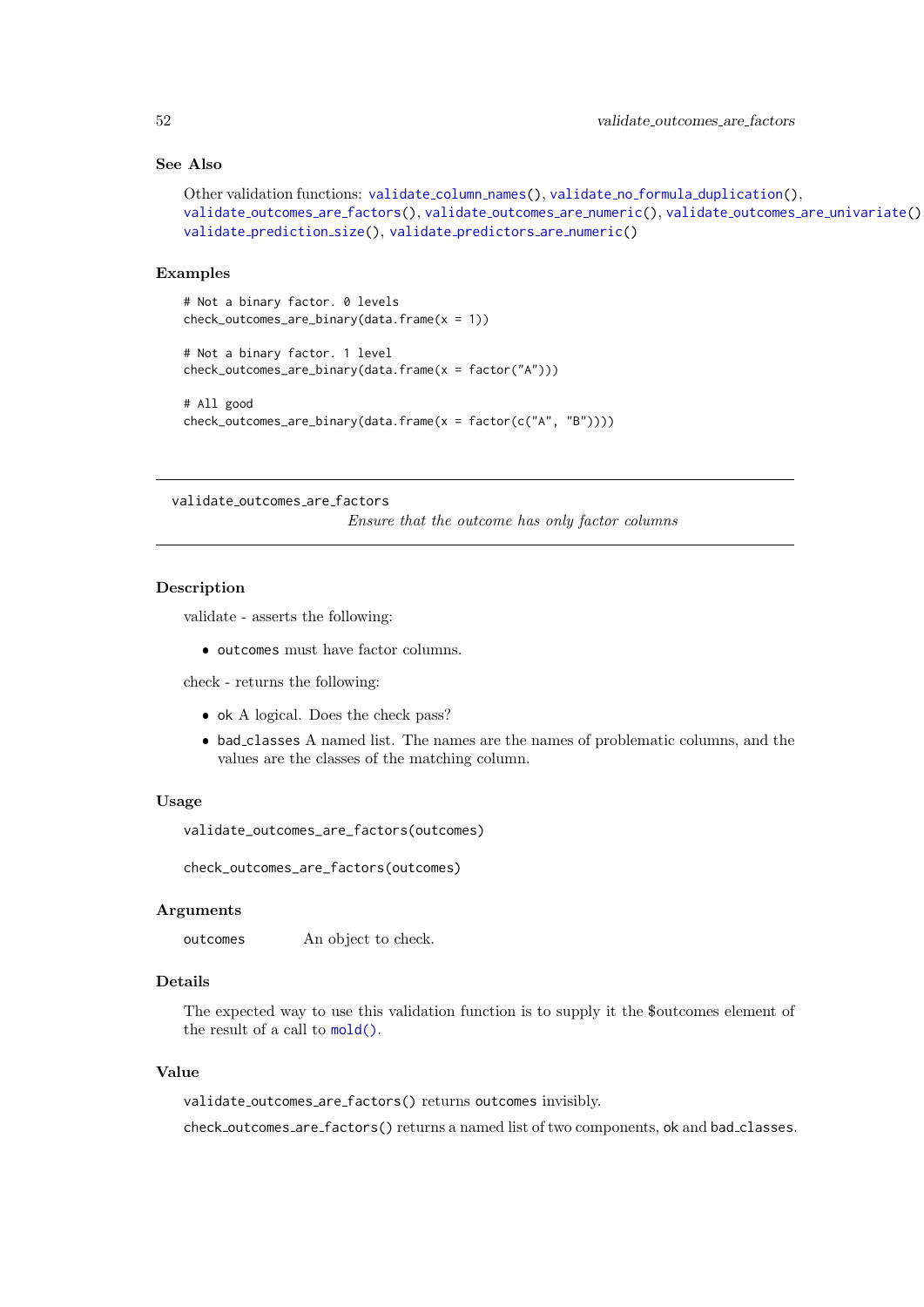#### <span id="page-52-0"></span>Validation

hardhat provides validation functions at two levels.

- check  $*(\cdot)$ : check a condition, and return a list. The list always contains at least one element, ok, a logical that specifies if the check passed. Each check also has check specific elements in the returned list that can be used to construct meaningful error messages.
- validate\_\*(): check a condition, and error if it does not pass. These functions call their corresponding check function, and then provide a default error message. If you, as a developer, want a different error message, then call the check  $*($ ) function yourself, and provide your own validation function.

### See Also

```
validateduplication(),
validate outcomes are binary(), validate outcomes are numeric(), validate outcomes are univariate(),
validate prediction size(), validate predictors are numeric()
```
#### Examples

```
# Not a factor column.
check_outcomes_are_factors(data.frame(x = 1))
# All good
```

```
check_outcomes_are_factors(data.frame(x = factor(c("A", "B"))))
```
<span id="page-52-1"></span>validate outcomes are numeric

Ensure outcomes are all numeric

### Description

validate - asserts the following:

outcomes must have numeric columns.

check - returns the following:

- ok A logical. Does the check pass?
- bad classes A named list. The names are the names of problematic columns, and the values are the classes of the matching column.

#### Usage

validate\_outcomes\_are\_numeric(outcomes)

check\_outcomes\_are\_numeric(outcomes)

#### Arguments

outcomes An object to check.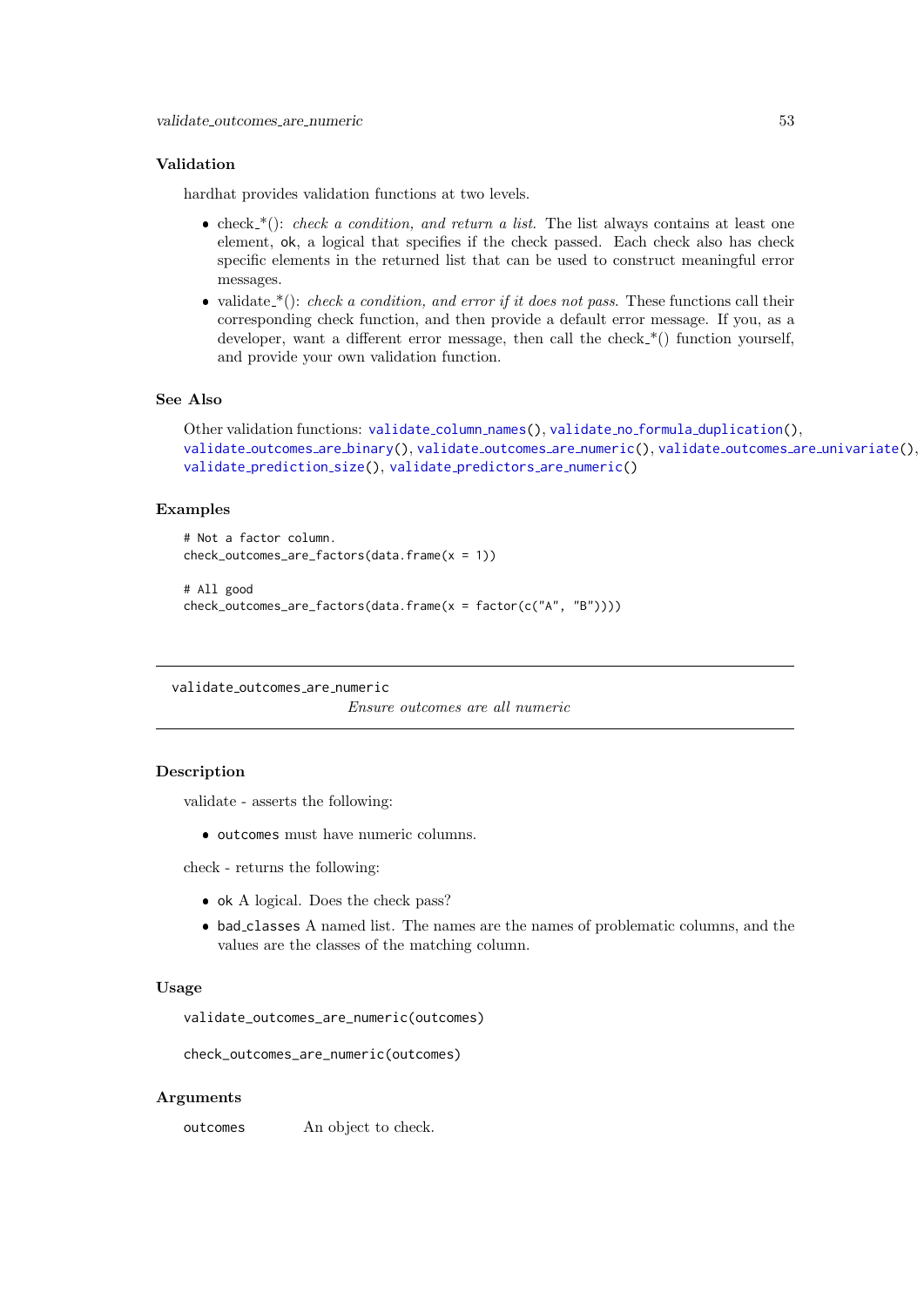#### <span id="page-53-0"></span>Details

The expected way to use this validation function is to supply it the \$outcomes element of the result of a call to [mold\(\)](#page-28-1).

#### Value

validate outcomes are numeric() returns outcomes invisibly.

check\_outcomes\_are\_numeric() returns a named list of two components, ok and bad\_classes.

#### Validation

hardhat provides validation functions at two levels.

- check  $*(\cdot)$ : check a condition, and return a list. The list always contains at least one element, ok, a logical that specifies if the check passed. Each check also has check specific elements in the returned list that can be used to construct meaningful error messages.
- validate  $*(\cdot)$ : check a condition, and error if it does not pass. These functions call their corresponding check function, and then provide a default error message. If you, as a developer, want a different error message, then call the check  $*($ ) function yourself, and provide your own validation function.

### See Also

Other validation functions: [validate](#page-46-2) column names(), validate no formula [duplication\(](#page-48-1)), [validate](#page-50-1) outcomes are binary(), [validate](#page-51-1) outcomes are factors(), validate outcomes are [univariate\(](#page-53-1)), validate [prediction](#page-55-1) size(), validate [predictors](#page-56-1) are numeric()

#### Examples

```
# All good
check_outcomes_are_numeric(mtcars)
```

```
# Species is not numeric
check_outcomes_are_numeric(iris)
```

```
# This gives an intelligent error message
try(validate_outcomes_are_numeric(iris))
```
<span id="page-53-1"></span>validate outcomes are univariate Ensure that the outcome is univariate

#### Description

validate - asserts the following:

 $\bullet$  outcomes must have 1 column. Atomic vectors are treated as 1 column matrices.

check - returns the following:

- ok A logical. Does the check pass?
- n cols A single numeric. The actual number of columns.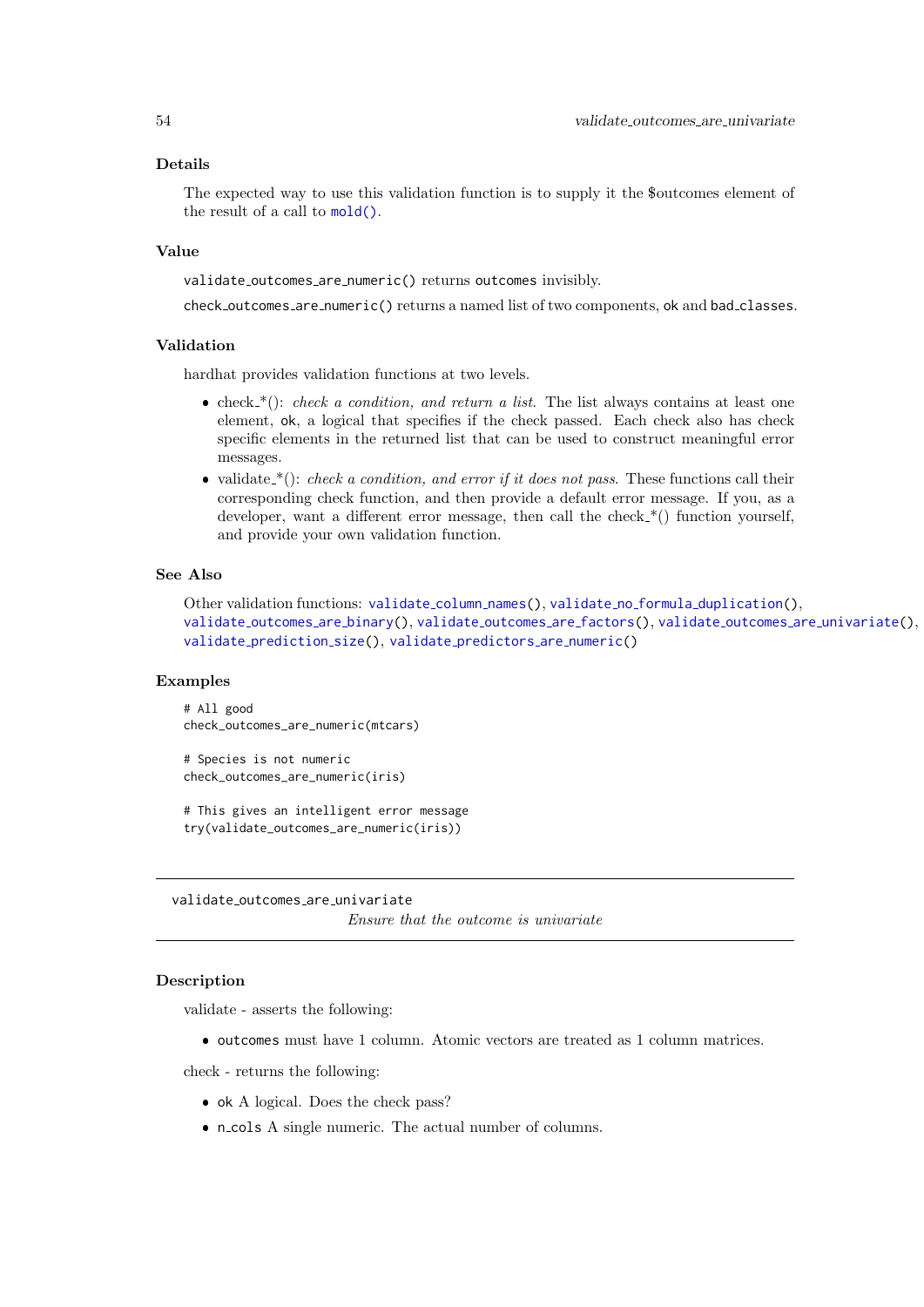<span id="page-54-0"></span>validate\_outcomes\_are\_univariate 55

#### Usage

validate\_outcomes\_are\_univariate(outcomes)

check\_outcomes\_are\_univariate(outcomes)

#### Arguments

outcomes An object to check.

### Details

The expected way to use this validation function is to supply it the \$outcomes element of the result of a call to [mold\(\)](#page-28-1).

### Value

validate outcomes are univariate() returns outcomes invisibly.

check\_outcomes\_are\_univariate() returns a named list of two components, ok and n\_cols.

#### Validation

hardhat provides validation functions at two levels.

- check  $*(\cdot)$ : check a condition, and return a list. The list always contains at least one element, ok, a logical that specifies if the check passed. Each check also has check specific elements in the returned list that can be used to construct meaningful error messages.
- validate  $*(\cdot)$ : check a condition, and error if it does not pass. These functions call their corresponding check function, and then provide a default error message. If you, as a developer, want a different error message, then call the check  $*($ ) function yourself, and provide your own validation function.

#### See Also

Other validation functions: [validate](#page-46-2)\_column\_names(), validate\_no\_formula\_[duplication\(](#page-48-1)), [validate](#page-50-1) outcomes are binary(), [validate](#page-51-1) outcomes are factors(), [validate](#page-52-1) outcomes are numeric(), validate [prediction](#page-55-1) size(), validate [predictors](#page-56-1) are numeric()

#### Examples

validate\_outcomes\_are\_univariate(data.frame( $x = 1$ ))

try(validate\_outcomes\_are\_univariate(mtcars))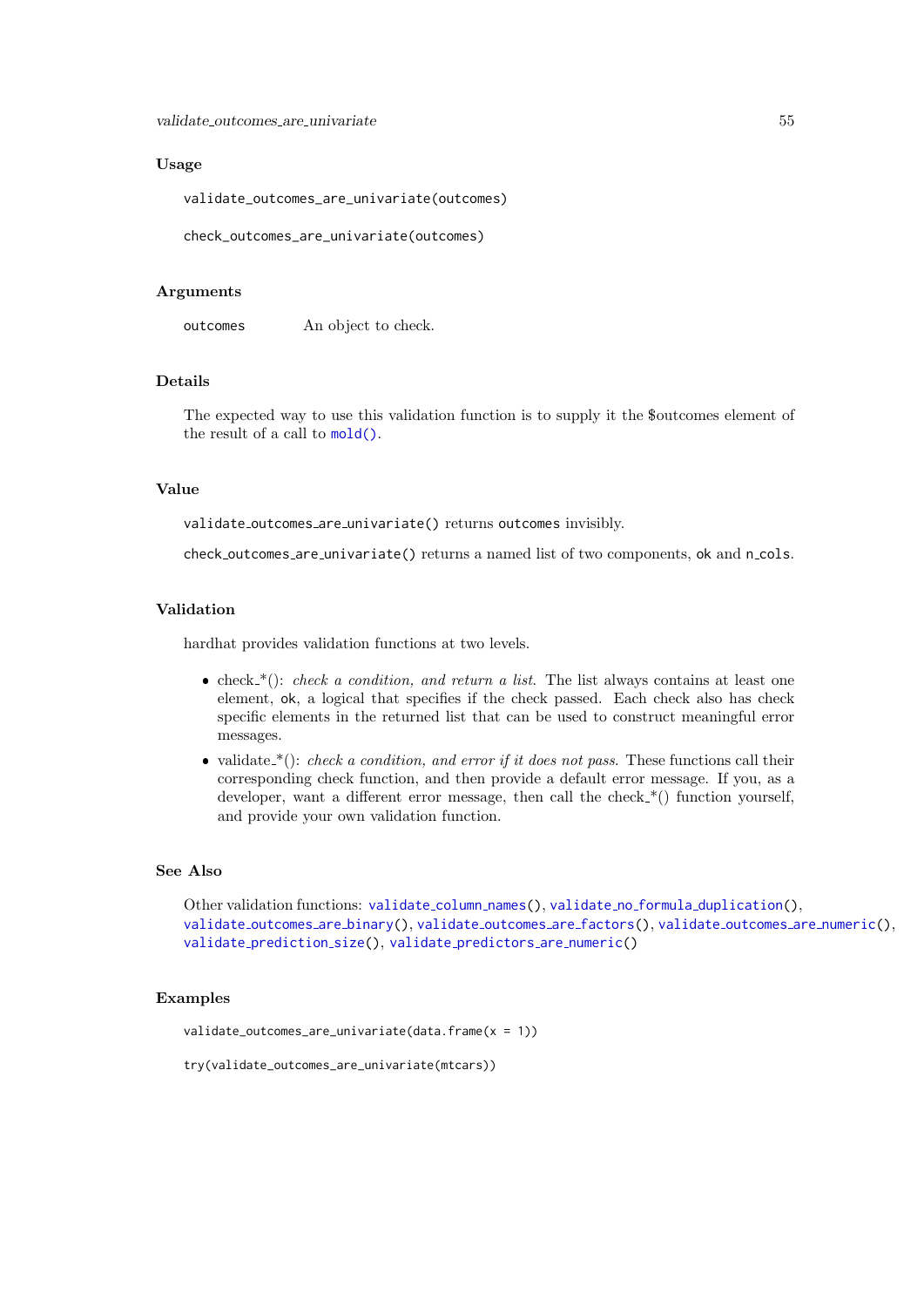#### <span id="page-55-1"></span><span id="page-55-0"></span>validate\_prediction\_size

Ensure that predictions have the correct number of rows

#### Description

validate - asserts the following:

The size of pred must be the same as the size of new data.

check - returns the following:

- ok A logical. Does the check pass?
- size new data A single numeric. The size of new data.
- size pred A single numeric. The size of pred.

### Usage

validate\_prediction\_size(pred, new\_data)

check\_prediction\_size(pred, new\_data)

#### Arguments

| pred     | A tibble. The predictions to return from any prediction type. This is   |
|----------|-------------------------------------------------------------------------|
|          | often created using one of the spruce functions, like spruce numeric(). |
| new_data | A data frame of new predictors and possibly outcomes.                   |

#### Details

This validation function is one that is more developer focused rather than user focused. It is a final check to be used right before a value is returned from your specific predict() method, and is mainly a "good practice" sanity check to ensure that your prediction blueprint always returns the same number of rows as new data, which is one of the modeling conventions this package tries to promote.

#### Value

validate prediction size() returns pred invisibly.

check\_prediction\_size() returns a named list of three components, ok, size\_new\_data, and size\_pred.

#### Validation

hardhat provides validation functions at two levels.

- check  $*(\cdot)$ : check a condition, and return a list. The list always contains at least one element, ok, a logical that specifies if the check passed. Each check also has check specific elements in the returned list that can be used to construct meaningful error messages.
- validate  $*(\cdot)$ : check a condition, and error if it does not pass. These functions call their corresponding check function, and then provide a default error message. If you, as a developer, want a different error message, then call the check  $*($ ) function yourself, and provide your own validation function.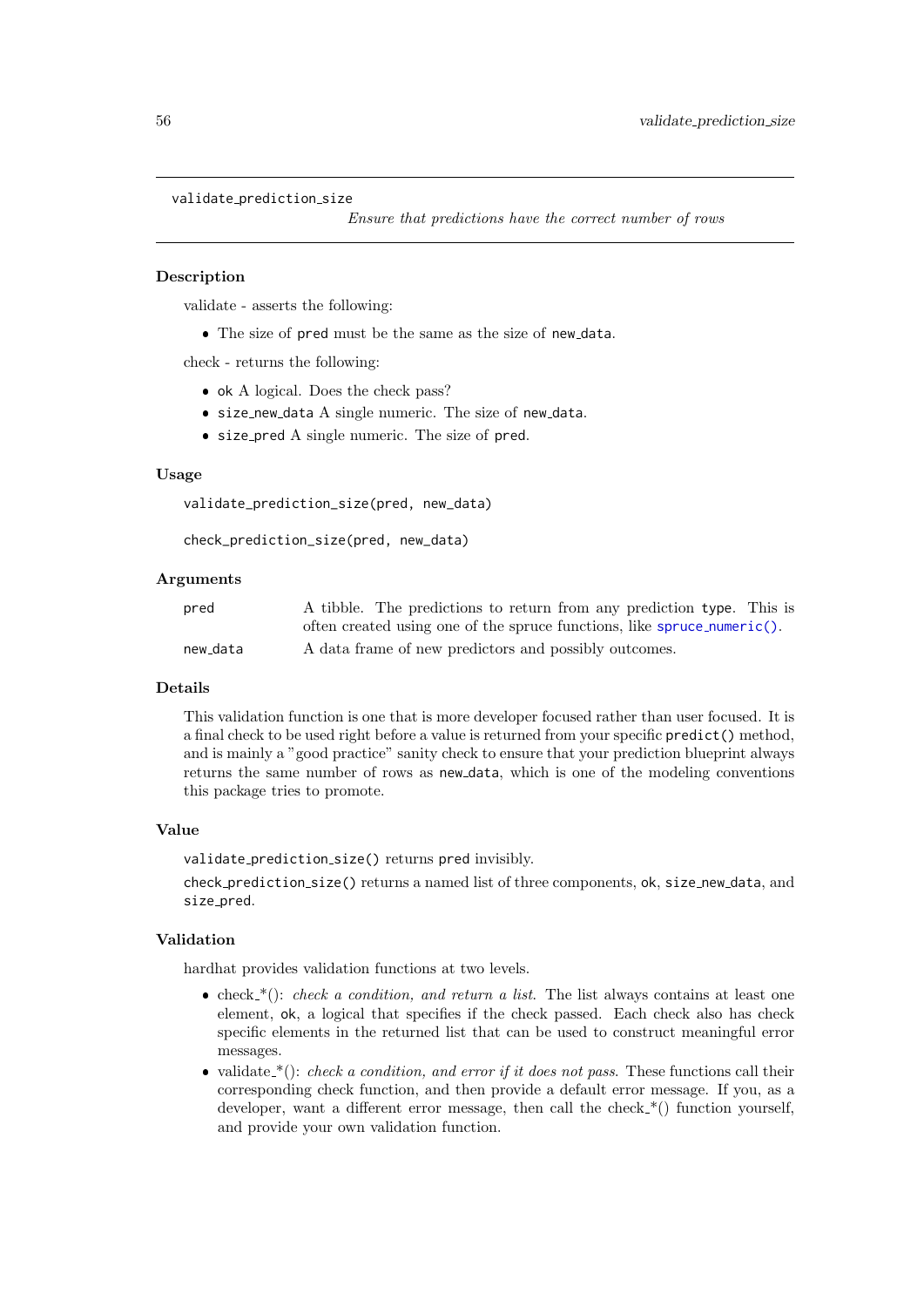<span id="page-56-0"></span>validate\_predictors\_are\_numeric 57

### See Also

```
validateduplication(),
validate outcomes are binary(), validate outcomes are factors(), validate outcomes are numeric(),
validate outcomes are univariate(), validate predictors are numeric()
```
#### Examples

# Say new\_data has 5 rows new\_data <- mtcars[1:5, ]

```
# And somehow you generate predictions
# for those 5 rows
pred_vec \leq -1:5
```

```
# Then you use `spruce_numeric()` to clean
# up these numeric predictions
pred <- spruce_numeric(pred_vec)
```
pred

```
# Use this check to ensure that
# the number of rows or pred match new_data
check_prediction_size(pred, new_data)
```

```
# An informative error message is thrown
# if the rows are different
try(validate_prediction_size(spruce_numeric(1:4), new_data))
```
<span id="page-56-1"></span>validate predictors are numeric

Ensure predictors are all numeric

#### Description

validate - asserts the following:

predictors must have numeric columns.

check - returns the following:

- $\bullet$  ok A logical. Does the check pass?
- bad classes A named list. The names are the names of problematic columns, and the values are the classes of the matching column.

#### Usage

validate\_predictors\_are\_numeric(predictors)

check\_predictors\_are\_numeric(predictors)

### Arguments

predictors An object to check.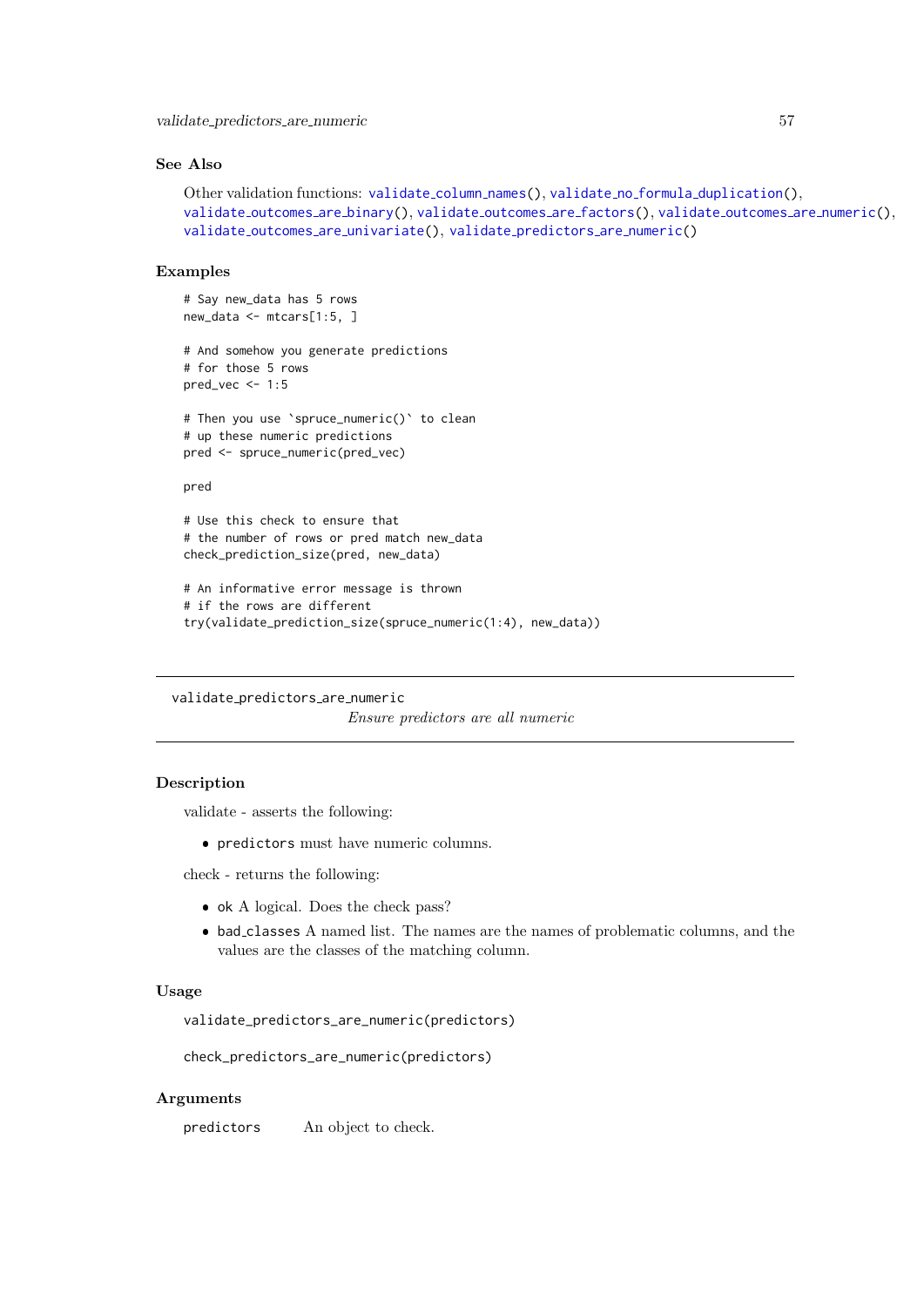#### Details

The expected way to use this validation function is to supply it the \$predictors element of the result of a call to [mold\(\)](#page-28-1).

#### Value

validate predictors are numeric() returns predictors invisibly.

check predictors are numeric() returns a named list of two components, ok, and bad classes.

#### Validation

hardhat provides validation functions at two levels.

- check  $*(\cdot)$ : check a condition, and return a list. The list always contains at least one element, ok, a logical that specifies if the check passed. Each check also has check specific elements in the returned list that can be used to construct meaningful error messages.
- validate  $*(\cdot)$ : check a condition, and error if it does not pass. These functions call their corresponding check function, and then provide a default error message. If you, as a developer, want a different error message, then call the check  $*($ ) function yourself, and provide your own validation function.

### See Also

Other validation functions: [validate](#page-46-2)\_column\_names(), validate\_no\_formula\_[duplication\(](#page-48-1)), validate [outcomes](#page-50-1) are binary(), [validate](#page-51-1) outcomes are factors(), [validate](#page-52-1) outcomes are numeric(), validate outcomes are [univariate\(](#page-53-1)), validate [prediction](#page-55-1) size()

#### Examples

```
# All good
check_predictors_are_numeric(mtcars)
```

```
# Species is not numeric
check_predictors_are_numeric(iris)
```
# This gives an intelligent error message try(validate\_predictors\_are\_numeric(iris))

weighted\_table Weighted table

#### Description

weighted table() computes a weighted contingency table based on factors provided in  $\dots$ and a double vector of weights provided in weights. It can be seen as a weighted extension to [base::table\(\)](#page-0-0) and an alternative to [stats::xtabs\(\)](#page-0-0).

weighted table() always uses the  $exact$  set of levels returned by levels() when constructing the table. This results in the following properties:

 Missing values found in the factors are never included in the table unless there is an explicit NA factor level. If needed, this can be added to a factor with [base::addNA\(\)](#page-0-0) or forcats::fct\_expand(x,NA).

<span id="page-57-0"></span>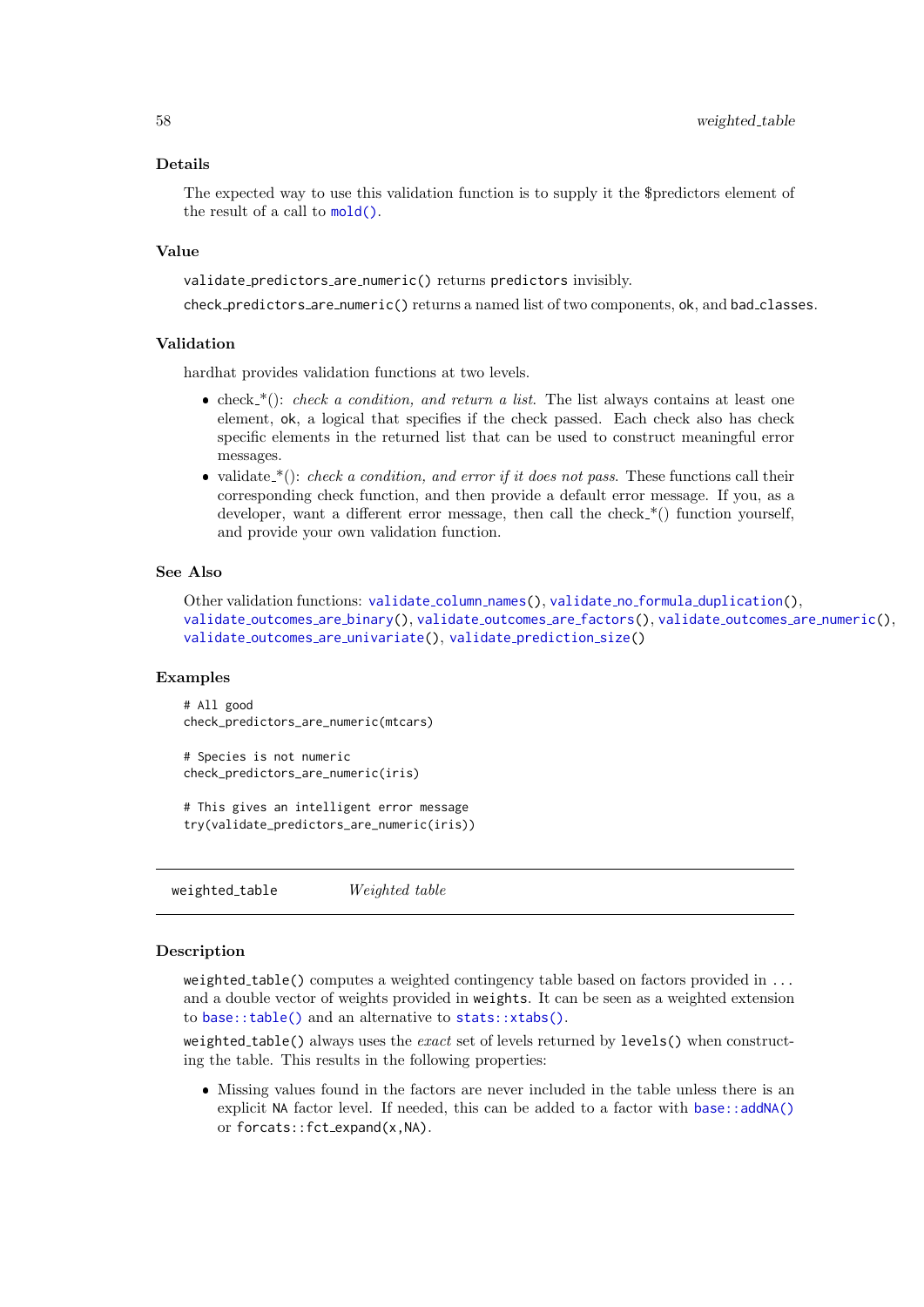#### <span id="page-58-0"></span>weighted table 59

 Levels found in the factors that aren't actually used in the underlying data are included in the table with a value of 0. If needed, you can drop unused factor levels by re-running your factor through [factor\(\)](#page-0-0), or by calling forcats::fct\_drop().

See the examples section for more information about these properties.

#### Usage

```
weighted_table(..., weights, na_remove = FALSE)
```
#### Arguments

| $\cdots$  | Factors of equal length to use in the weighted table. If the  are named,<br>those names will propagate onto the "dimnames names" of the resulting<br>table. At least one factor must be provided. |
|-----------|---------------------------------------------------------------------------------------------------------------------------------------------------------------------------------------------------|
| weights   | A double vector of weights used to fill the cells of the weighted table. This<br>must be the same length as the factors provided in $\dots$                                                       |
| na_remove | A single TRUE or FALSE for handling whether or not missing values in<br>weights should be removed when summing up the weights.                                                                    |

### Details

The result of weighted table() does not have a "table" class attached to it. It is only a double array. This is because "table" objects are defined as containing integer counts, but weighted tables can utilize fractional weights.

#### Value

The weighted table as an array of double values.

#### Examples

```
x \leq factor(c("x", "y", "z", "x", "x", "y"))
y <- factor(c("a", "b", "a", "a", "b", "b"))
w <- c(1.5, 2, 1.1, .5, 3, 2)
weighted_table(x = x, y = y, weights = w)
# ---------------------------------------------------------------------------
# If `weights` contains missing values, then missing values will be
# propagated into the weighted table
x <- factor(c("x", "y", "y"))
y <- factor(c("a", "b", "b"))
w \leftarrow c(1, NA, 3)weighted_table(x = x, y = y, weights = w)
# You can remove the missing values while summing up the weights with
# `na_remove = TRUE`
weighted_table(x = x, y = y, weights = w, na_remove = TRUE)
# ---------------------------------------------------------------------------
# If there are missing values in the factors, those typically don't show
# up in the weighted table
x \leftarrow factor(c("x", NA, "y", "x"))
y <- factor(c("a", "b", "a", NA))
```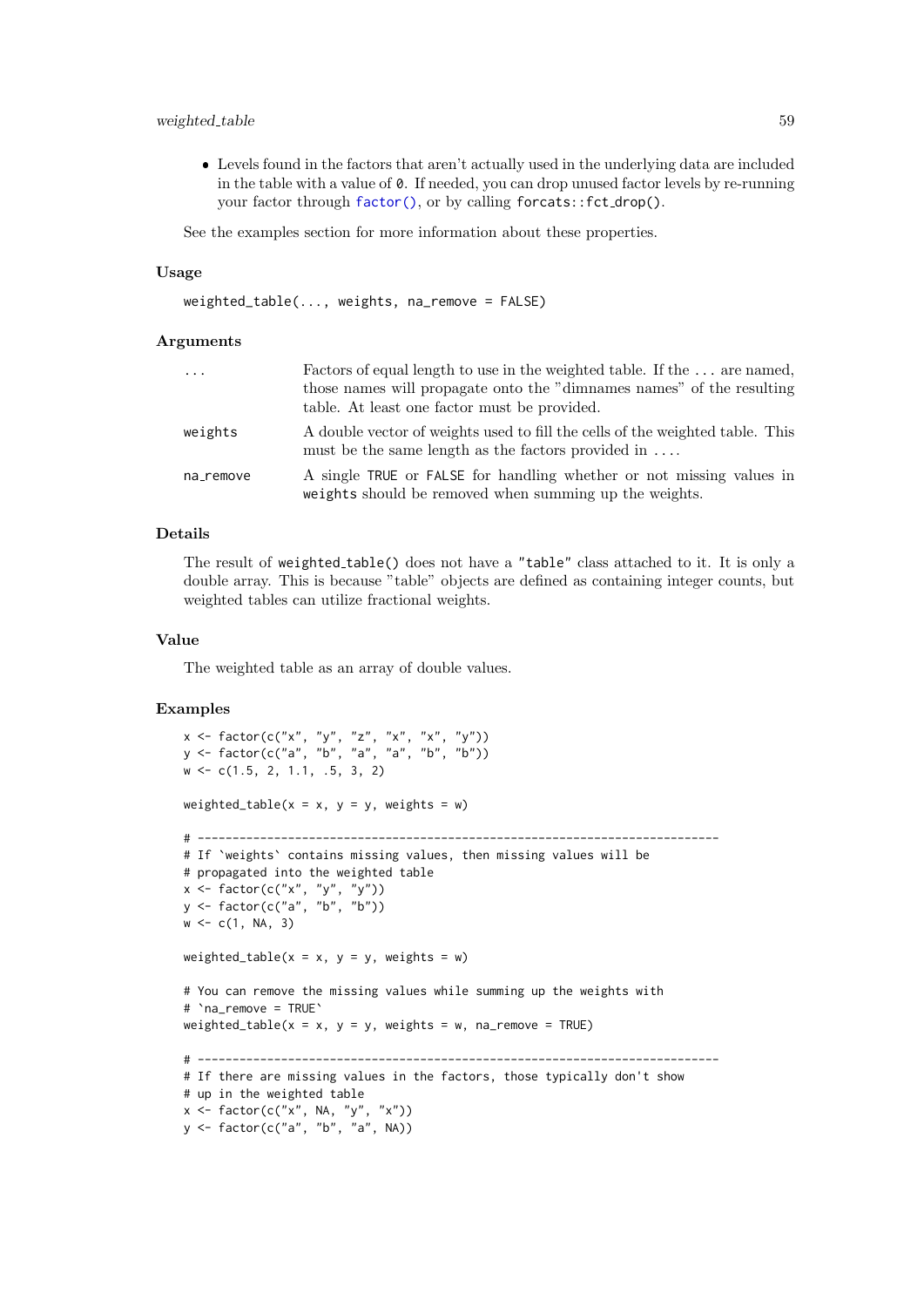```
w < -1:4weighted_table(x = x, y = y, weights = w)
# This is because the missing values aren't considered explicit levels
levels(x)
# You can force them to show up in the table by using `addNA()` ahead of time
# (or `forcats::fct_expand(x, NA)`)
x \le - addNA(x, ifany = TRUE)
y \le - addNA(y, ifany = TRUE)
levels(x)
weighted_table(x = x, y = y, weights = w)
# ---------------------------------------------------------------------------
# If there are levels in your factors that aren't actually used in the
# underlying data, then they will still show up in the table with a `0` value
x <- factor(c("x", "y", "x"), levels = c("x", "y", "z"))
y <- factor(c("a", "b", "a"), levels = c("a", "b", "c"))
w < -1:3weighted_table(x = x, y = y, weights = w)
# If you want to drop these empty factor levels from the result, you can
# rerun `factor()` ahead of time to drop them (or `forcats::fct_drop()`)
x \leftarrow factor(x)y <- factor(y)
levels(x)
```
weighted\_table( $x = x$ ,  $y = y$ , weights = w)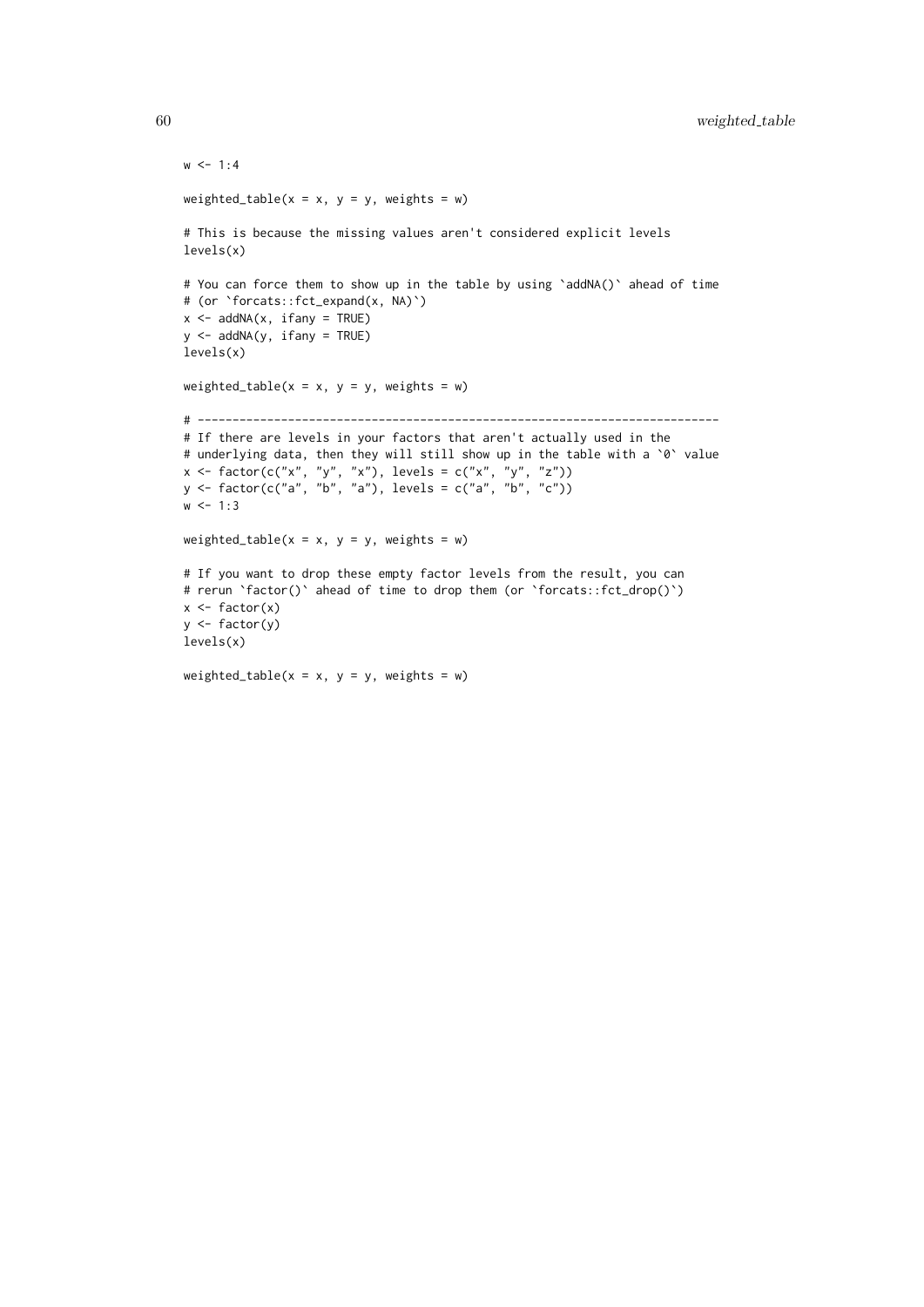# <span id="page-60-0"></span>**Index**

∗ datasets hardhat-example-data, [21](#page-20-0) ∗ validation functions validate\_column\_names, [47](#page-46-0) validate no formula duplication, [49](#page-48-0) validate\_outcomes\_are\_binary, [51](#page-50-0) validate\_outcomes\_are\_factors, [52](#page-51-0) validate outcomes are numeric, [53](#page-52-0) validate outcomes are univariate, [54](#page-53-0) validate\_prediction\_size, [56](#page-55-0) validate\_predictors\_are\_numeric, [57](#page-56-0) add\_intercept\_column, [4](#page-3-0) base::  $addNA()$ ,  $58$ base::table(),  $58$ check column names  $($ validate\_column\_names $), 47$  $), 47$ check no formula duplication ( validate no formula duplication), [49](#page-48-0) check outcomes are binary ( validate outcomes are binary), [51](#page-50-0) check outcomes are factors ( validate outcomes are factors), [52](#page-51-0) check outcomes are numeric  $($ validate\_outcomes\_are\_numeric $),$ [53](#page-52-0) check outcomes are univariate ( validate outcomes are univariate), [54](#page-53-0) check\_prediction\_size  $($ validate\_prediction\_size $)$ , [56](#page-55-0) check predictors are numeric  $($ validate\_predictors\_are\_numeric $),$ [57](#page-56-0) create modeling package  $(modeling$ -package),  $3$ default\_formula\_blueprint, [5](#page-4-0)

default\_formula\_blueprint(),  $5, 17, 29$  $5, 17, 29$  $5, 17, 29$  $5, 17, 29$  $5, 17, 29$ default\_recipe\_blueprint, [10](#page-9-0) default\_recipe\_blueprint(),  $11, 17, 29$  $11, 17, 29$  $11, 17, 29$  $11, 17, 29$  $11, 17, 29$ default\_xy\_blueprint, [14](#page-13-0) default\_xy\_blueprint(),  $14$ ,  $17$ ,  $29$ delete\_response, [16](#page-15-0) example\_test (hardhat-example-data), [21](#page-20-0) example\_train (hardhat-example-data), [21](#page-20-0) extract\_fit\_engine (hardhat-extract), [21](#page-20-0) extract\_fit\_parsnip (hardhat-extract), [21](#page-20-0) extract\_mold (hardhat-extract), [21](#page-20-0) extract\_parameter\_dials ( hardhat-extract), [21](#page-20-0) extract\_parameter\_set\_dials  $(hardhat-extract), 21$  $(hardhat-extract), 21$ extract\_preprocessor  $($ hardhat-extract $), 21$  $), 21$ extract\_recipe (hardhat-extract), [21](#page-20-0) extract\_spec\_parsnip (hardhat-extract), [21](#page-20-0) extract\_workflow (hardhat-extract), [21](#page-20-0) factor $(), 59$  $(), 59$ forge, [17](#page-16-0) forge(), [11](#page-10-0), [32](#page-31-0), [34](#page-33-0), [38,](#page-37-0) [39](#page-38-0), [41](#page-40-0), [43](#page-42-0), [48](#page-47-0) frequency weights, [18](#page-17-0) frequency weights(), [23](#page-22-0), [35](#page-34-0) get data classes, [19](#page-18-0) get levels, [20](#page-19-0) get\_outcome\_levels (get\_levels), [20](#page-19-0) hardhat-example-data, [21](#page-20-0) hardhat-extract, [21](#page-20-0) importance weights, [22](#page-21-0) importance\_weights(), [19](#page-18-0), [36](#page-35-0) is blueprint, [23](#page-22-0) is case weights, [23](#page-22-0) is frequency weights, [24](#page-23-0) is importance weights, [24](#page-23-0)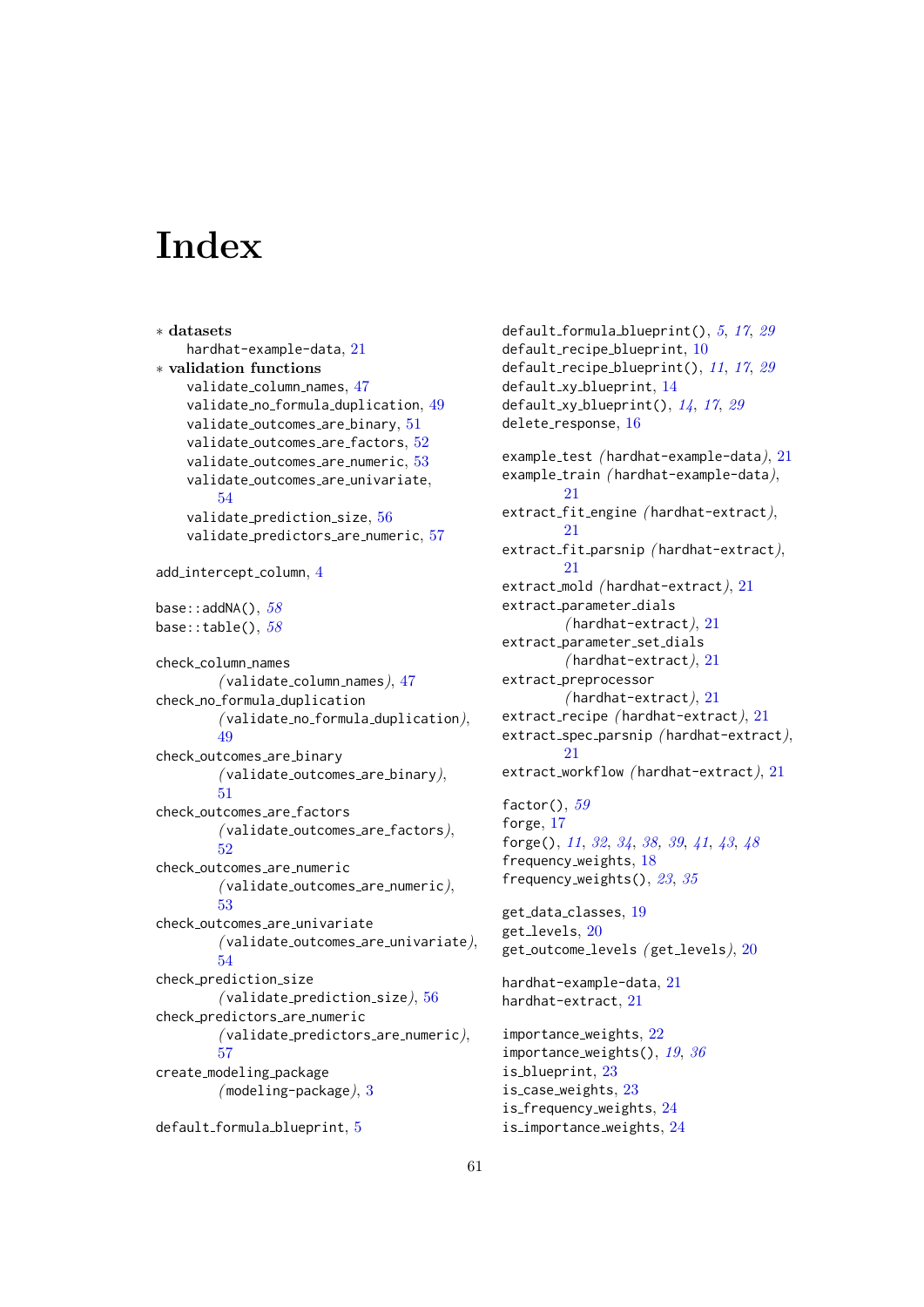```
model.matrix(), 53234model frame, 25
model_frame(), 26model matrix, 26
model_matrix(), 25model offset, 28
model_offset(), 6,7modeling-package, 3
mold, 29
mold(), 7, 15, 21, 32, 34–37, 39, 40, 45,
       48, 51, 52, 54, 55, 58
mold.data.frame (default_xy_blueprint),
       14
mold.formula
        ( default_formula_blueprint)5
mold.matrix ( default xy blueprint), 14
mold.recipe (default_recipe_blueprint),
       10
new-blueprint ( new formula blueprint),
       33
new-default-blueprint
        ( new default formula blueprint),
       31
new blueprint ( new formula blueprint),
       33
new_blueprint(), 3138,3930
new default formula blueprint, 31
new default recipe blueprint
        (new-default_formula_blueprint),
       31
new default xy blueprint
        ( new default formula blueprint),
       31
new formula blueprint, 33
38,39
new frequency weights, 35
36
new model, 36
new recipe blueprint
        (new_{\text{formula\_blueprint}}),33
new recipe blueprint(), 38,39new xy blueprint
        (new_{\text{formula\_blueprint}}),33
38,39
113235recipes::bake(), 11, 12, 32, 34
recipes::juice(), 12
recipes::prep(), 12
recipes::recipe(), 7, 11
```
refresh blueprint, [37](#page-36-0)

```
run-forge, 38
run-mold, 39
run forge ( run-forge), 38
run_forge(), 33run_mold 39run_mold(), 3338scream, 40
5711,1214,15253234,
     43
shrink, 43
shrink(), 7, 12, 15, 41
spruce, 44
44
44
spruce_numeric(), 56spruce prob (spruce), 44standardize, 45
1520
20
27
stats::lm(), \anglestats::6,725stats::model.matrix(), 6,72828
stats::offset(), 628stats::poly(), 7}stats::xtabs(), 58
```
#### tune, [46](#page-45-0)

update blueprint, [47](#page-46-0) update\_blueprint(),  $37$ use modeling deps ( modeling-package), [3](#page-2-0) use modeling files ( modeling-package), [3](#page-2-0)

validate\_column\_names,  $47, 50, 52-55, 57,$  $47, 50, 52-55, 57,$  $47, 50, 52-55, 57,$  $47, 50, 52-55, 57,$  $47, 50, 52-55, 57,$  $47, 50, 52-55, 57,$  $47, 50, 52-55, 57,$ [58](#page-57-0) validate no formula duplication,  $48, 49,$  $48, 49,$  $48, 49,$ [52–](#page-51-0)[55](#page-54-0), [57,](#page-56-0) [58](#page-57-0) validate outcomes are binary,  $48, 50, 51,$  $48, 50, 51,$  $48, 50, 51,$  $48, 50, 51,$  $48, 50, 51,$ [53–](#page-52-0)[55](#page-54-0), [57,](#page-56-0) [58](#page-57-0) validate outcomes are factors,  $48, 50,$  $48, 50,$  $48, 50,$  $48, 50,$ [52](#page-51-0), [52,](#page-51-0) [54,](#page-53-0) [55](#page-54-0), [57,](#page-56-0) [58](#page-57-0) validate outcomes are numeric,  $48, 50,$  $48, 50,$  $48, 50,$  $48, 50,$ [52,](#page-51-0) [53](#page-52-0), [53,](#page-52-0) [55](#page-54-0), [57,](#page-56-0) [58](#page-57-0) validate outcomes are univariate,  $48$ , [50](#page-49-0), [52](#page-51-0)[–54](#page-53-0), [54,](#page-53-0) [57,](#page-56-0) [58](#page-57-0) validate prediction size,  $48, 50, 52-55,$  $48, 50, 52-55,$  $48, 50, 52-55,$  $48, 50, 52-55,$  $48, 50, 52-55,$  $48, 50, 52-55,$ [56,](#page-55-0) [58](#page-57-0) validate predictors are numeric,  $48, 50,$  $48, 50,$  $48, 50,$  $48, 50,$ [52–](#page-51-0)[55](#page-54-0), [57](#page-56-0), [57](#page-56-0)